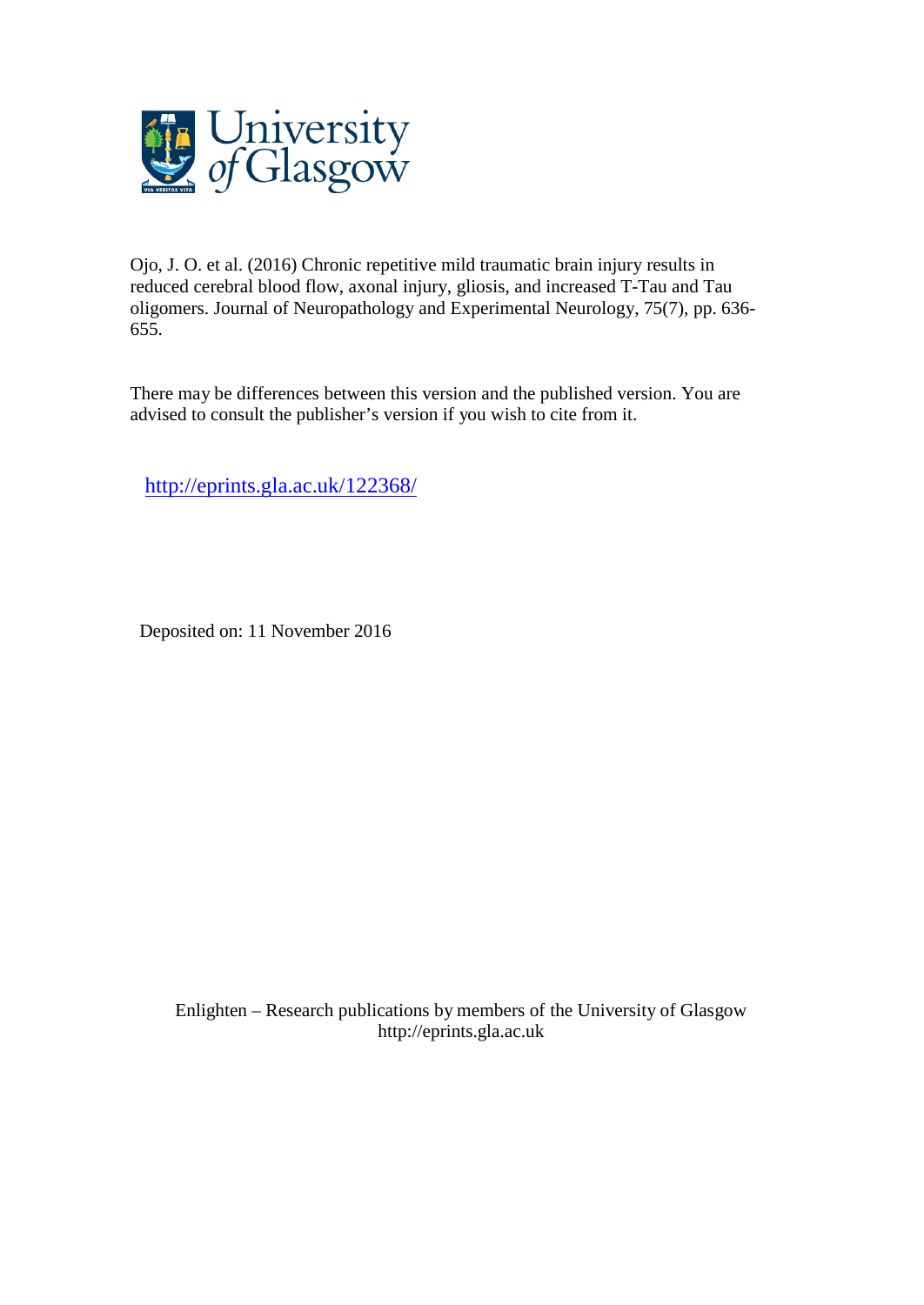# **Chronic repetitive mild traumatic brain injury results in reduced cerebral blood flow, axonal injury, gliosis, and increased T-tau and tau oligomers.**

Joseph O Ojo<sup>1</sup> PhD, Benoit Mouzon<sup>1,2,3</sup> PhD, Moustafa Algamal<sup>1,3</sup>MS, Paige Leary<sup>1</sup>, Cillian Lynch<sup>1,3</sup> MS, Laila Abdullah<sup>1,2</sup> PhD, James Evans<sup>1</sup>, Michael Mullan<sup>1</sup> MD, PhD Corbin Bachmeier<sup>1,2,3,4</sup> PhD, William Stewart<sup>5,6,7</sup>MD and Fiona Crawford<sup>1,2,3</sup> PhD.

## Author Affiliation:

1 Roskamp Institute, Sarasota, Florida; 2 James A. Haley Veterans' Hospital, Tampa, Florida; 3 Open University, Milton Keynes, UK; 4 Bay Pines VA Healthcare System, Bay Pines Florida; 5 Queen Elizabeth University Hospital, Glasgow, UK 6 University of Glasgow, Glasgow UK 7 University of Pennsylvania, Philadelphia, USA

Corresponding author: Joseph O Ojo Ph.D Neuropathology Core Unit Roskamp Institute Sarasota, FL, 34324 USA Email: [bojo@roskampinstitute.net](mailto:bojo@roskampinstitute.net) Telephone: 941 752 2949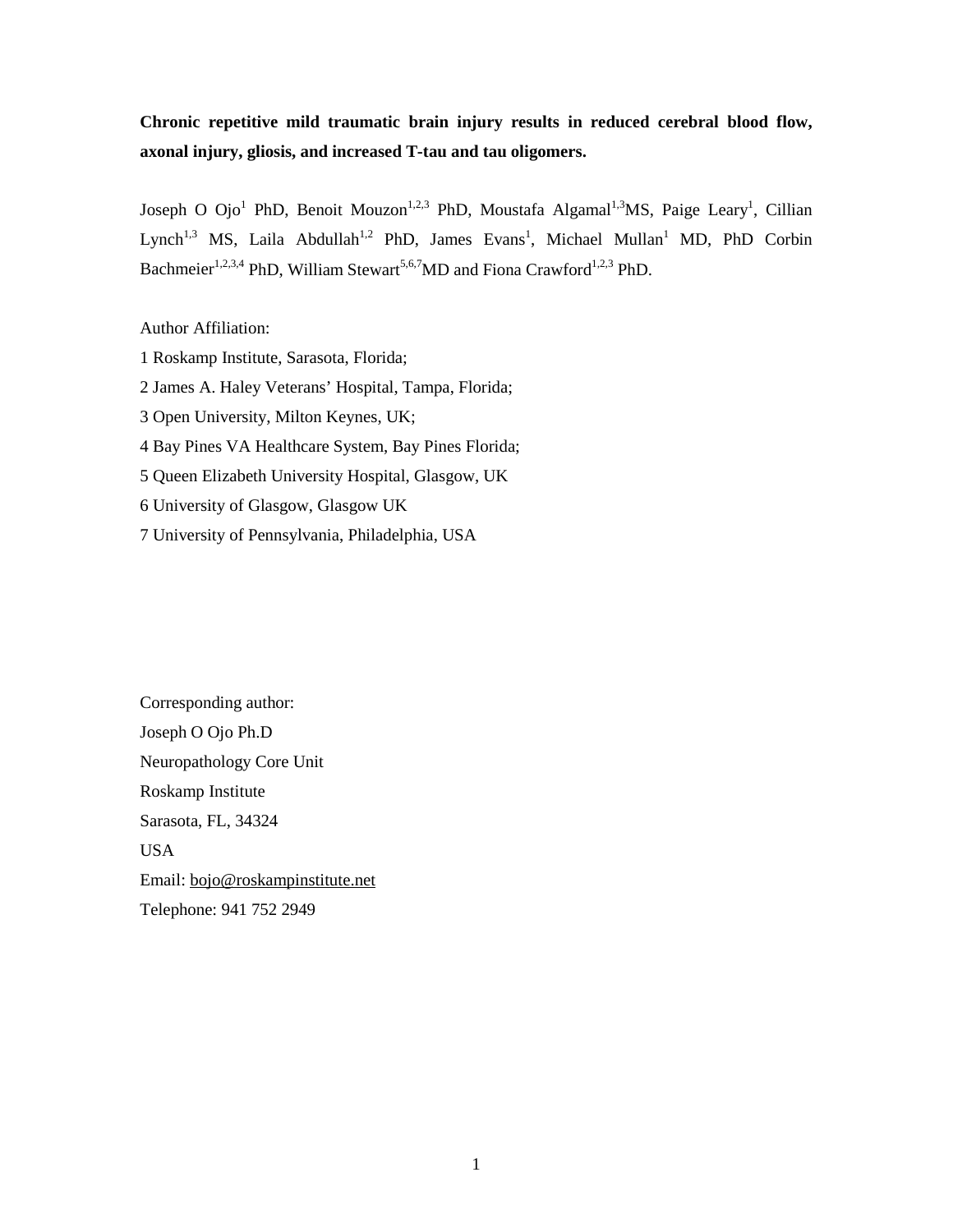### **ABSTRACT**

Exposure to repetitive mild traumatic brain injury (mTBI) in athletes is recognized as a risk factor for chronic traumatic encephalopathy (CTE), marked by the deposition of hyperphosphorylated tau aggregates in neurons and astrocytes in a patchy distribution at the depths of cortical sulci. We have developed a new mTBI paradigm to explore chronic effects of repetitive concussivetype injury over several months in a hTau mouse model with human tau genetic background. Mice were exposed totwo injuries weekly, over a period of 3 or 4 months and compared to noninjured, sham animals. Behavioral, in vivo measures and a detailed neuropathological assessment were conducted 6months post-first injury. Our data confirm impairment in cerebral blood flow and white matter damage. This was accompanied by a two-fold increase in total tau levels and mild increases in tau oligomers/conformers and pTau (Thr231) species in the grey matter. There was no evidence of neurofibrillary/astroglial tangles, neuropil threads, or perivascular foci of tau immunoreactivity. Neurobehavioral deficits were observed in mTBI animals (i.e. disinhibition and impaired cognitive performance). These data support the relevance of this new mTBI injury model for studying consequences of chronic repetitive mTBI in humans, and role of tau in TBI.

**Key words:** Concussion, hTau mice, cerebral blood flow, behavior, phospholipids, cytoskeletal proteins, Tau, glial activation, and axonal injury.

This study was funded by the Roskamp Foundation.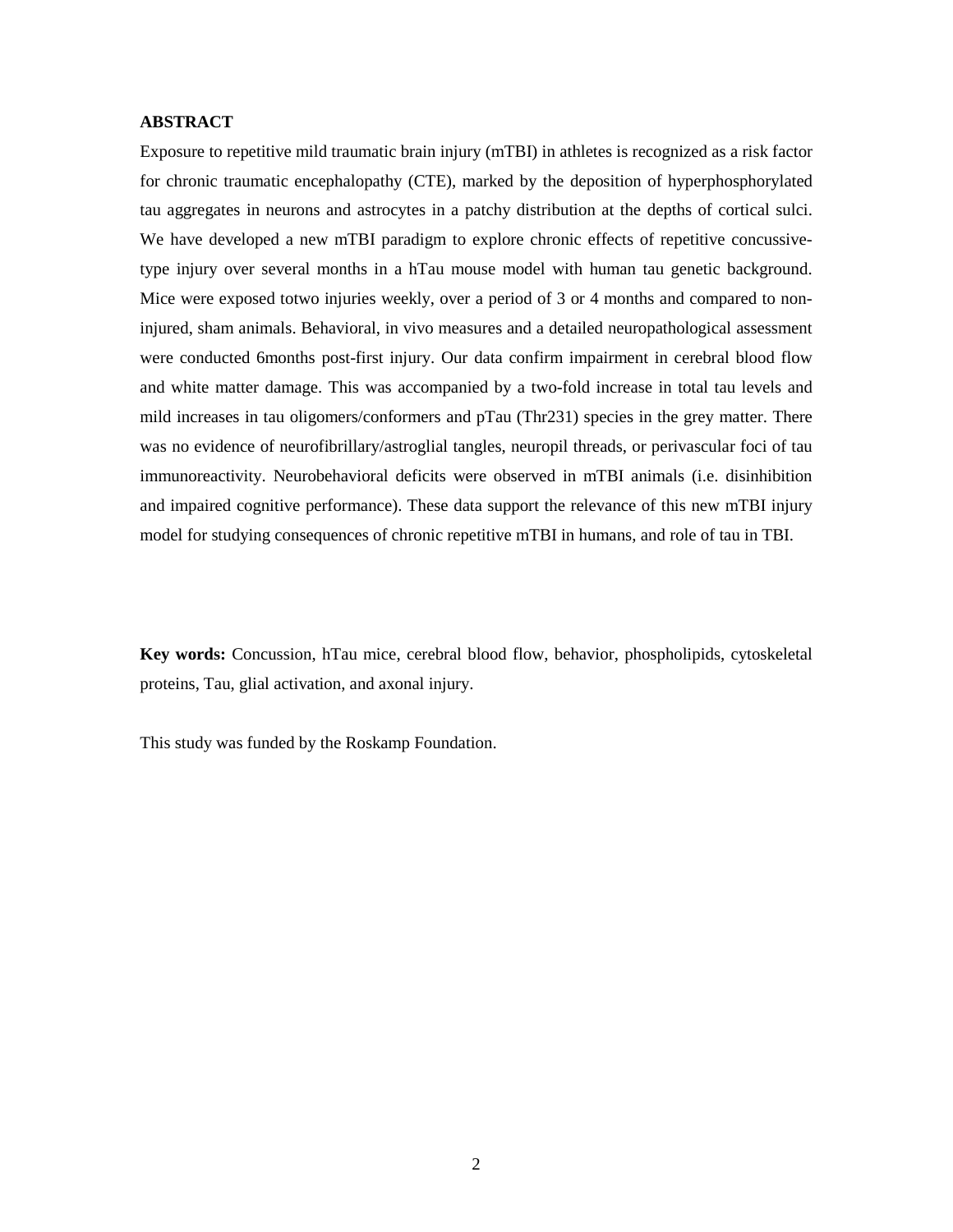#### **INTRODUCTION**

Exposure to traumatic brain injury (TBI) is recognized as a risk factor for later development of chronic neurodegenerative disorders, in particular chronic traumatic encephalopathy (CTE) (1- 13).First described in boxers (14), CTE is now increasingly recognized in autopsy series of nonboxer athletes from a wide range of sports, including American football (11,13,15-16), ice hockey (13), soccer (13,17) and rugby (18). Though the neuropathology of CTE is complex and multifaceted (9), common to the cases described thus far are abnormal deposits of hyperphosphorylated tau in perivascular neurons and glia and in a patchy distribution towards the depths of cortical sulci (13; NINDS workshop- CTE consensus report). Furthermore, blows to the head during a single boxing bout are associated with increased total tau in the spinal fluid (19,20) and athletes (ice hockey) and military personnel exposed to a history of TBI demonstrate an increase in total tau and tau-C cleaved fragments in the plasma (21-23).

The precise incidence and prevalence of CTE, including the threshold of susceptibility to CTE following exposure to TBI, is unknown. Typically, reports of CTE have come from individuals exposed to repetitive mTBI through contact related sports injuries, though the pathology has also been reported in individuals exposed to single moderate or severe TBI (9,24). Though data on longitudinal follow up is lacking, in the cases reported thus far the mean duration of exposure to mTBI in an athlete's career ranged between 5 and 24 years (11,25). In addition, a majority of these athletes were exposed to mTBI from their high school years to their late twenties, and some during their mid to late thirties (13,25), with the suggestion that extent of pathology at autopsy correlates not only with age at death and number of years after retirement, but also with length of exposure to injury(13,26).

At present there are no published epidemiological, longitudinal, cross-sectional, or prospective studies involving CTE. Thus far, all published autopsy cases have been retrospective studies typically involving small sample sizesand subject to selection bias and incomplete pre-mortem data. Together, these limitations make it difficult to derive a comprehensive understanding of the neuropathological sequelae of exposure to TBI. Further, many current pre-clinical models fail to recapitulate the clinical and neuropathological consequences of mTBI, the cumulative exposures typical of human sports-associated injuries or the pathologies of CTE. Therefore, there is a critical need to develop an animal model that is relevant to lifetime exposure, sports-associated, repetitive mTBI in humans.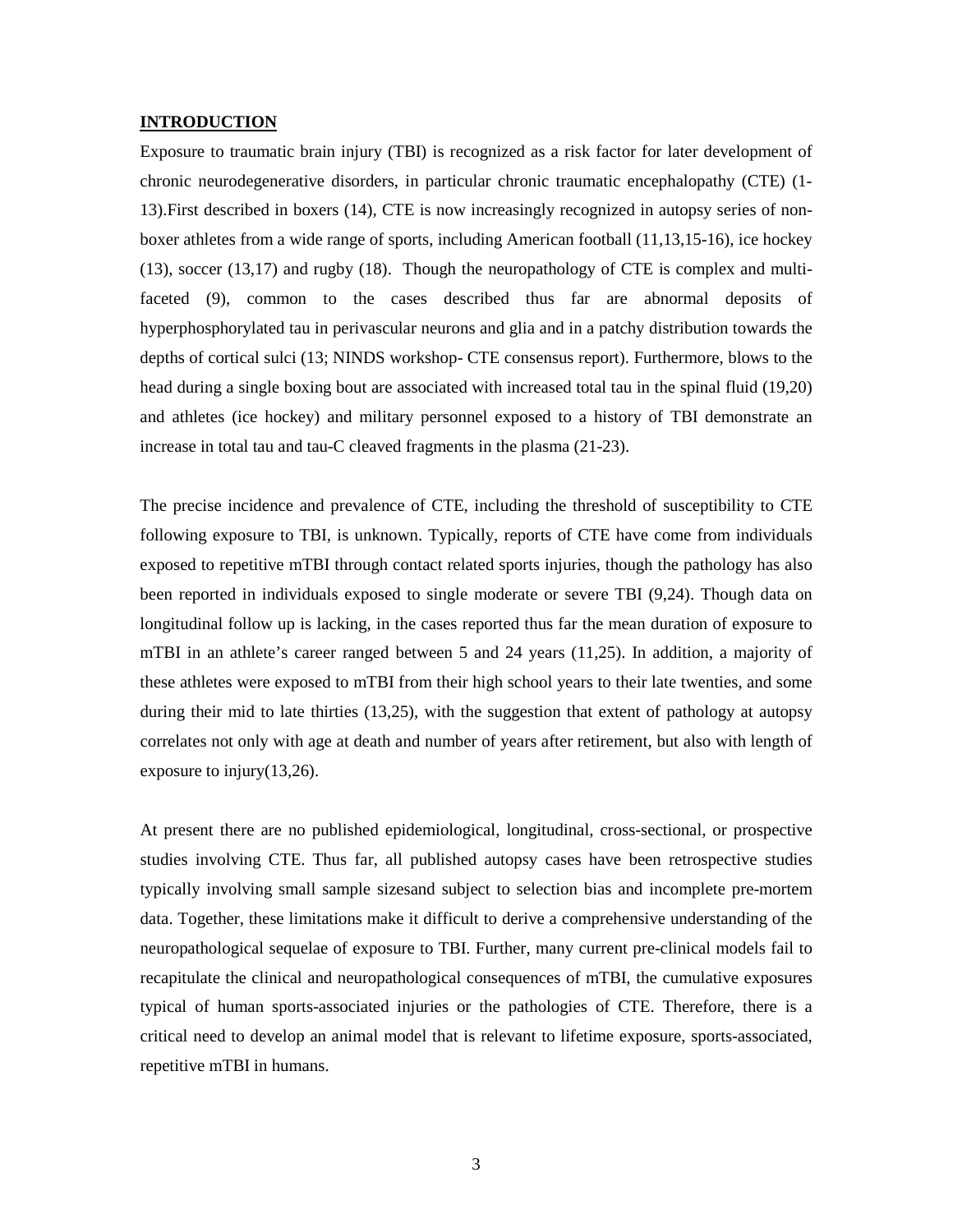To date, different animal models have been developed to explore the effects of repetitive TBI (26- 39), most of these experimental models utilize a closed skull mTBI paradigm involving a pneumatic or electromagnetic impactor or weight drop model. However, though these models have described consistent pathologies, such as white matter degradation and gliosis, findings in relation to tau pathologies have been less consistent, with some reporting increases in multiple pathogenic tau species following injury (27,28,32,34,36,39), while others do not (29-31,33,38). Moreover, in most of those studies that report evidence of tau dependent TBI pathology, the authors only examined acute time points after-injury, with only one study showing evidence of persistent tau pathology at chronic timepoints six months after injury (36). Our previous mTBI model in "aged" hTau mice that express the six isoforms of human tau on a null murine background demonstrated augmentation of tau pathology 3weeks after injury, however, this persistent tau pathology was not observed in younger hTau or wild-type mice exposed to mTBI following examinations up to 12 months post-injury (29,33,39, Mouzon et al., 2016 pers comm).It appears therefore that persistent tau pathology is lacking in most TBI models. Additionally, in all the models to date that have depicted increases in intra-axonal or intrasomal phosphorylated-tau (p-tau), other components of CTE-like pathology were absent, such as neurofibrillary or astroglial tangles, neuropil threads and perivascular p-tau; these difficulties, and relatively few successes, in recapitulating tau-associated pathologies after TBI perhaps reflecting failure to adequately model the required variables in human injury exposure, such as chronicity of impacts, age at exposure or duration of exposure to injuries(40).

In this study we set out to develop a new paradigm for our previously established, successful mouse model of mTBI (29,33,35,39), in order to focus primarily on two main aspects: (i) the chronic pathological consequences following cumulative exposure to repeated mTBI over a prolonged exposure period, and (ii) the influence of a human tau genetic background on "tau pathology" following this exposure protocol in mTBI. With regard to the latter, we used the hTau mouse model (41) in which we previously demonstrated TBI-dependent tau pathology in 'aged' animals exposed to mTBI (39). In addition to examining protein biochemistry profiles in our model, we also present supplementary data characterizing brain lipid and peripheral inflammatory profiles and neurobehavioral measures.

In this first report, we confirm a two-fold increase in total tau levels and mild increases in tau oligomers/conformers and pTau (Thr231) species in the grey matter up to three months after cessation of injury, which may be on a continuum of progressive and persistent TBI dependent tau pathology.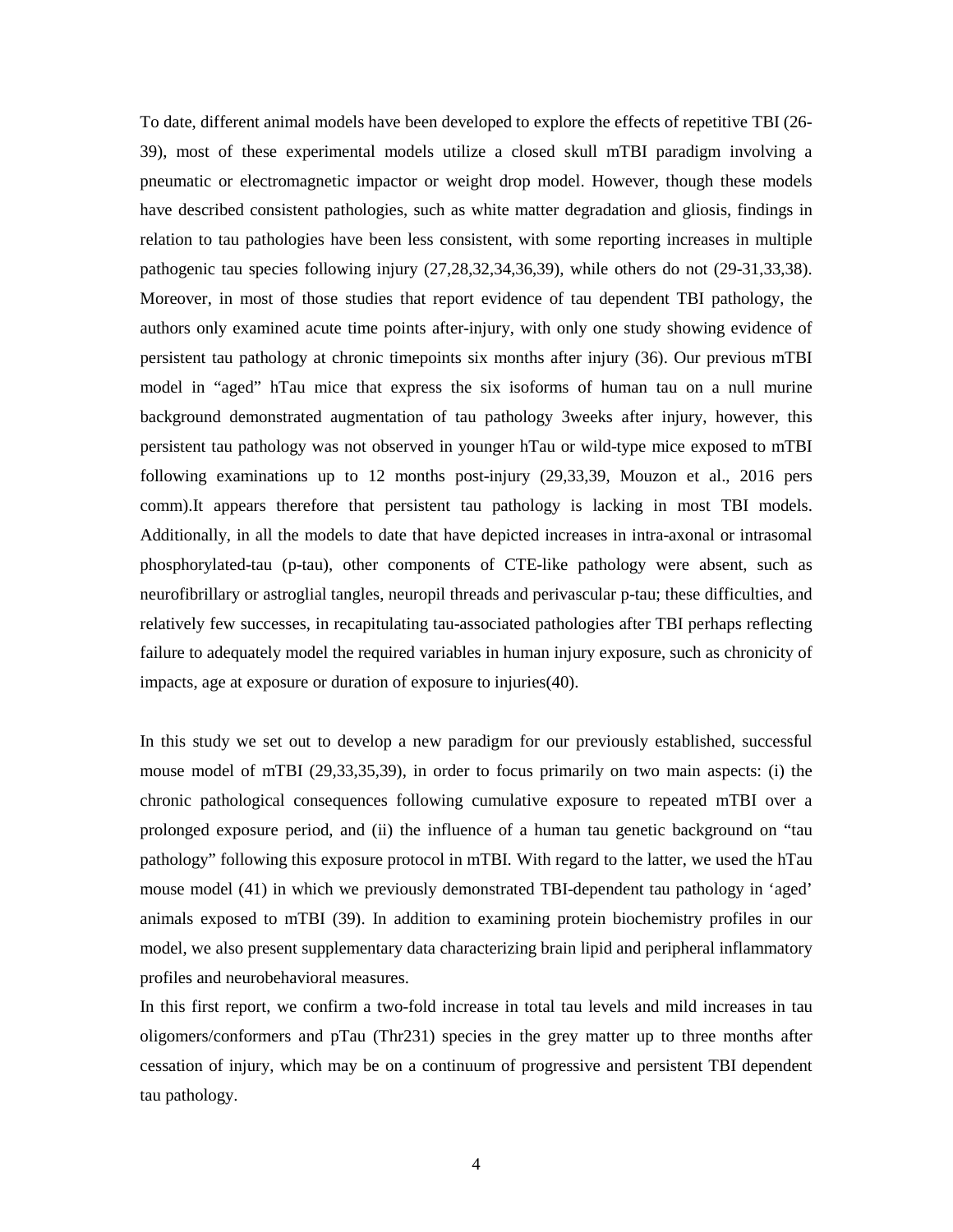#### **METHODS**

### **Animals**

Transgenic mice expressing Human Tau on a C57BL/6 and null murine tau background (generated as previously described - 41) were purchased from Jackson Laboratories, Bar Harbor, ME. All mice were12 weeks old at the start of this study (average weight, 18 g). Animals were housed in standard cages under a 12-hour light/12-hour dark schedule at ambient temperature controlled between 22°C and 23°C under specific pathogen free conditions. Animals were given food and water ad libitum and maintained under veterinary supervision throughout the study. There was no evidence of disease among the colony. Mice of both sexes were randomly assigned to experimental groups (n=12 each for sham and injured animals). Two animals in the injury group were euthanized due to development of severe dermatitis of unknown reasons. Experiments were performed in accordance with Office of Laboratory Animal Welfare and National Institutes of Health guidelines under a protocol approved by the Roskamp Institute Institutional Animal Care and Use Committee (IACUC). All analyses were carried out blind to study group assignment.

### **Experimental mTBI**

The experimental TBI methods were performed as previously described (29). Briefly, mice were anesthetized with 1.5 L per minute of oxygen and 3% isoflurane for 3 minutes. After shaving of the injury site, mice were transferred into a stereotaxic frame (Just For Mice Stereotaxic, Stoelting, Wood Dale, IL) mounted with an electromagnetic controlled impact device (Impact One Stereotaxic Motorized Impactor, Richmond, IL). Heads were positioned and fixed in the device, which prevented lateral movements as the impact was delivered. All mice were placed on a heating pad to maintain their body temperature at 37°C. A 5-mm blunt metal impactor tip attached to the electromagnetic motorized device was zeroed on the scalp and positioned above the midsagittal suture before each impact using the NeuroLab controller. On satisfactory positioning, the tip was retracted and the depth was adjusted to the desired level. The scalp was gently stretched by hand to restrict lateralization of the impact and to prevent the rod from delivering an inadequate trauma load at an irregular angle. Injury parameters were 5 m per second strike velocity, 1.0 mm strike depth, 200 milliseconds dwell time, and a force of 72N. This sublethal impact does not cause direct tissue damage to the injury site, and there is no development of skull fracture or subdural hemorrhage, even after repetitive injuries. Mice in the r-mTBI group received 2 impacts every week for 3 or 4months (i.e. 24 or 32 impacts), with an inter-injury time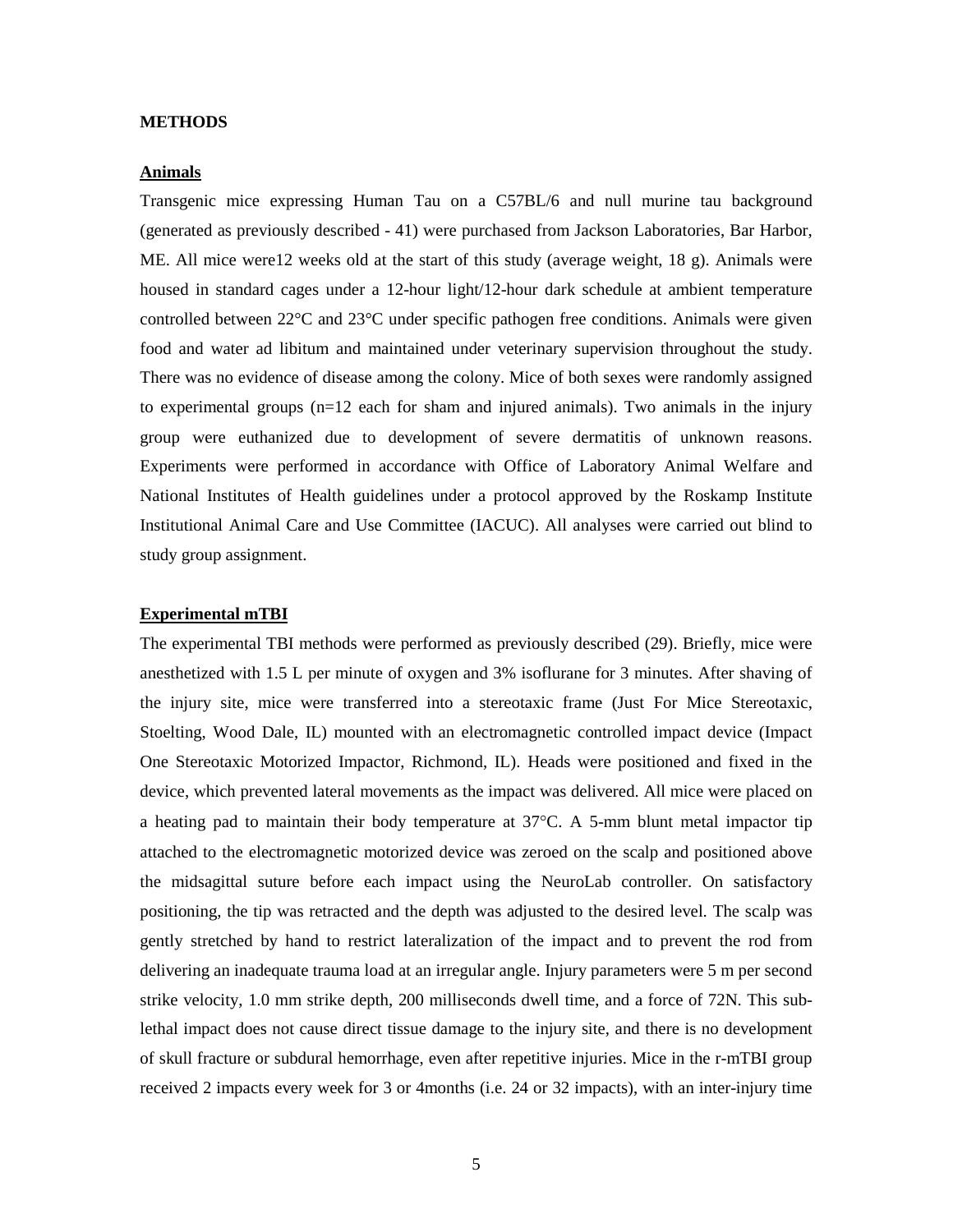of 72-96hrs. Repetitive sham control mice received anesthesias of the same frequency and duration (~3mins per session) as their r-mTBI counterparts. Animals were grouped as repetitive shams or repetitive injury. This mixed paradigm was chosen to mimic the heterogeneity of cumulative mTBI exposures in the human setting. After each impact was delivered, the mice were allowed to recover on a heating pad set at  $37^{\circ}$ C to prevent hypothermia. On becoming ambulatory, mice were returned to their cages and carefully monitored for any abnormalities.

#### **Three chamber test for social interaction and novelty recognition test**

All neurobehavioral tests were conducted 6 months post first injury. Two social behaviors (social interaction and social memory/novelty recognition) were quantified using a rectangular threechamber test that includes a middle chamber with two doors leading to two separate (left and right) chambers, each containing a steel cage enclosure. After 5 minutes of habituation in the three chamber compartment, each mouse (experimental subject) was placed in the middle chamber and allowed to freely explore for 10 minutes, with the right chamber empty but an unfamiliar congener (Stranger I) held in the steel cage enclosure in the left chamber. Social interaction was determined by measuring the number of entries by the experimental subject into the chamber holding the unfamiliar congener vs the empty chamber. To measure social memory (or novelty recognition) a new novel stimulus mouse (stranger II) was subsequently placed in the previously empty right chamber. The same parameters as above were measured to determine the preference of the experimental subject for stranger I or stranger II.

### **Elevated plus maze**

The elevated plus maze consists of a plus shaped apparatus with two open and two enclosed arms, each with an open roof, elevated 50-70cm from the floor in a dimly lit room. Each mouse was placed at the junction of the four arms of the maze, facing the open arm. The mouse was allowed to freely maneuver within the maze for 5 mins; number of entries and duration in each arm (open/closed) were recorded with the aid of a video tracking system to evaluate anxiety effects based on a rodent's aversion of open spaces.

#### **Open field test**

The open field was conducted in a large circular maze (120cm diameter) setup in a brightly lit room. Animals were placed in the center of the maze and the number of entries/time spent in a predefined center zone and around the walls of the maze was recorded over a 15 minutes trial to evaluate anxiety effects and sensorimotor activity.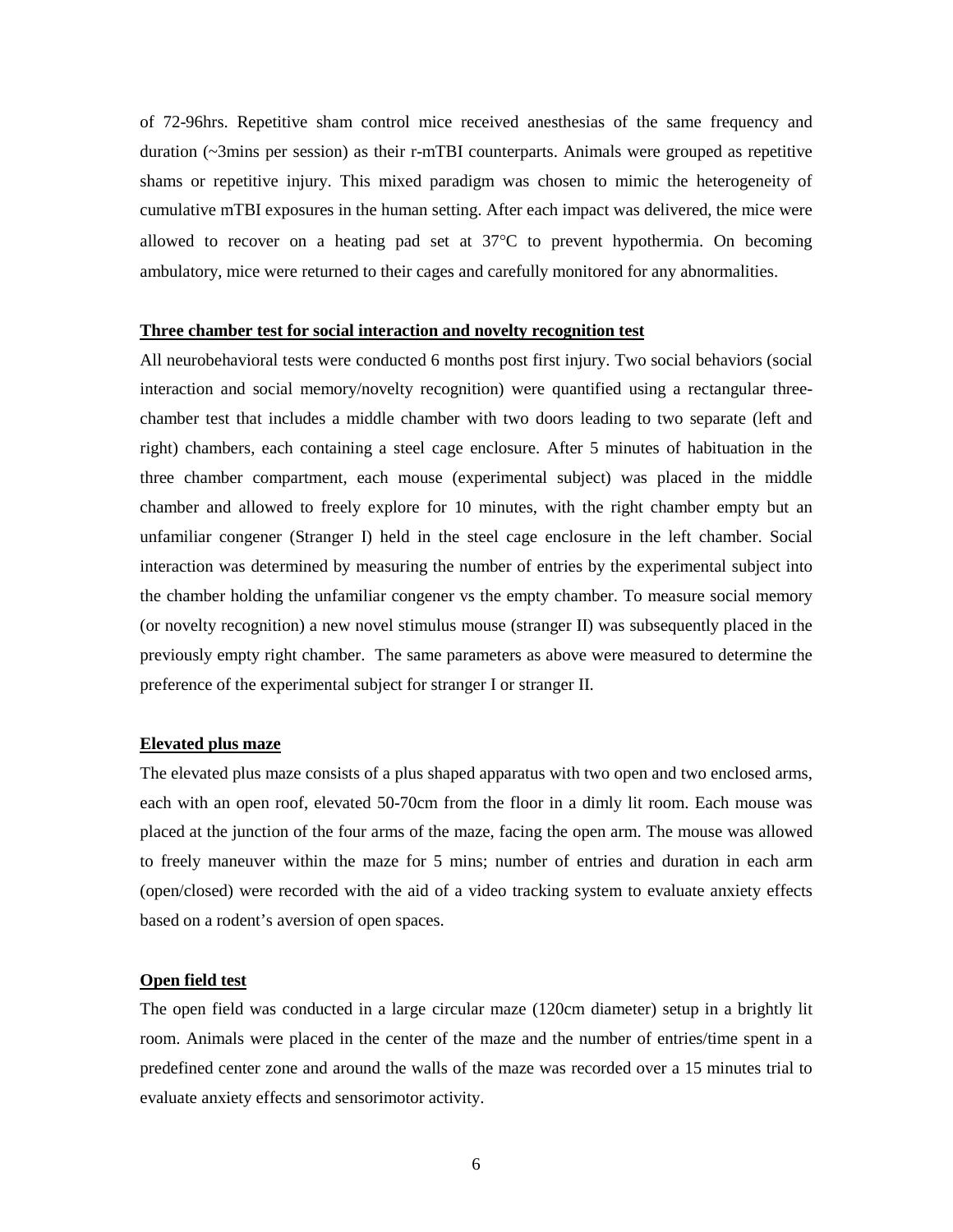### **Cerebral blood flow measurements**

Cerebral blood flow (CBF) was measured prior to euthanasia, six months post-first injurytimepoint. For CBF measurement, mice were anesthetized with a gas mixture of 3% isofluorane, 0.9 l min<sup>-1</sup> nitrous oxide and 0.5 l min<sup>-1</sup> oxygen. Animals were then immobilized on a mouse stereotaxic table and maintained under anesthesia with a mouse anesthetic mask (Kopf Instruments, Tunjunga, CA, USA) delivering  $3\%$  isofluorane, 0.5 l min<sup>-1</sup> nitrous oxide, 0.3 l min<sup>-1</sup> oxygen. Rectal temperature was maintained at 37° C using a mice homeothermic blanket system (Harvard Apparatus, Holliston, MA, USA). An incision was made through the scalp and the skin retracted to expose the skull, which was then cleaned with a sterile cotton swab. Animals were maintained on a mixture of 1.5% isofluorane,  $0.5 \text{ l min}^{-1}$  nitrous oxide and  $0.3 \text{ l min}$ -1 oxygen. Cortical perfusion was measured with the Laser-Doppler Perfusion Imager from Moor Instruments (Wilmington, DE, USA) as previously described (42,43). A computer-controlled optical scanner directed a low-power He–Ne laser beam over the exposed cortex. The scanner head was positioned parallel to the cerebral cortex at a distance of 26 cm. The scanning procedure took 1 min and 21 seconds for measurements of 5538 pixels covering an area of  $0.64 \text{cm}^2$ . At each measuring site, the beam illuminated the tissue to a depth of 0.5 mm. An image color-coded to denote specific relative perfusion levels was displayed on a video monitor. All images were acquired at 2-min intervals for a period of 30min (15 images for each animal). All images were stored in computer memory for subsequent analysis. For each animal, a square area of  $0.05 \text{cm}^2$ (360 pixels) equally distributed between the right and left hemispheres was defined and applied to each image of the series in order to measure the CBF in the frontal and occipital cortex. CBF was also measured in the entire cortex by manually delineating for each mouse the cortex area (0.51-  $0.54 \text{cm}^2$  corresponding to 3504 to 3714 pixels). Relative perfusion values for each area studied were presented as percentage of CBF values in injured compared to sham controls.

### **ELISA**

To obtain blood specimens to measure glucocorticoid and cytokine levels in plasma, animals were lightly anesthetized with isoflurane prior to euthanasia, and approximately 500μl of blood was withdrawn into EDTA capillary tubes by cardiac puncture. Samples were centrifuged at 5000rcf for 3 minutes, and plasma samples (clear supernatant fraction) were flash frozen in liquid nitrogen and stored at -80°C. Plasma glucocorticoid levels were measured using an ELISA kit purchased from Life-sciences-Invitrogen, Grand Island, NY. Cytokine levels (GM-CSF, IL-5, IL-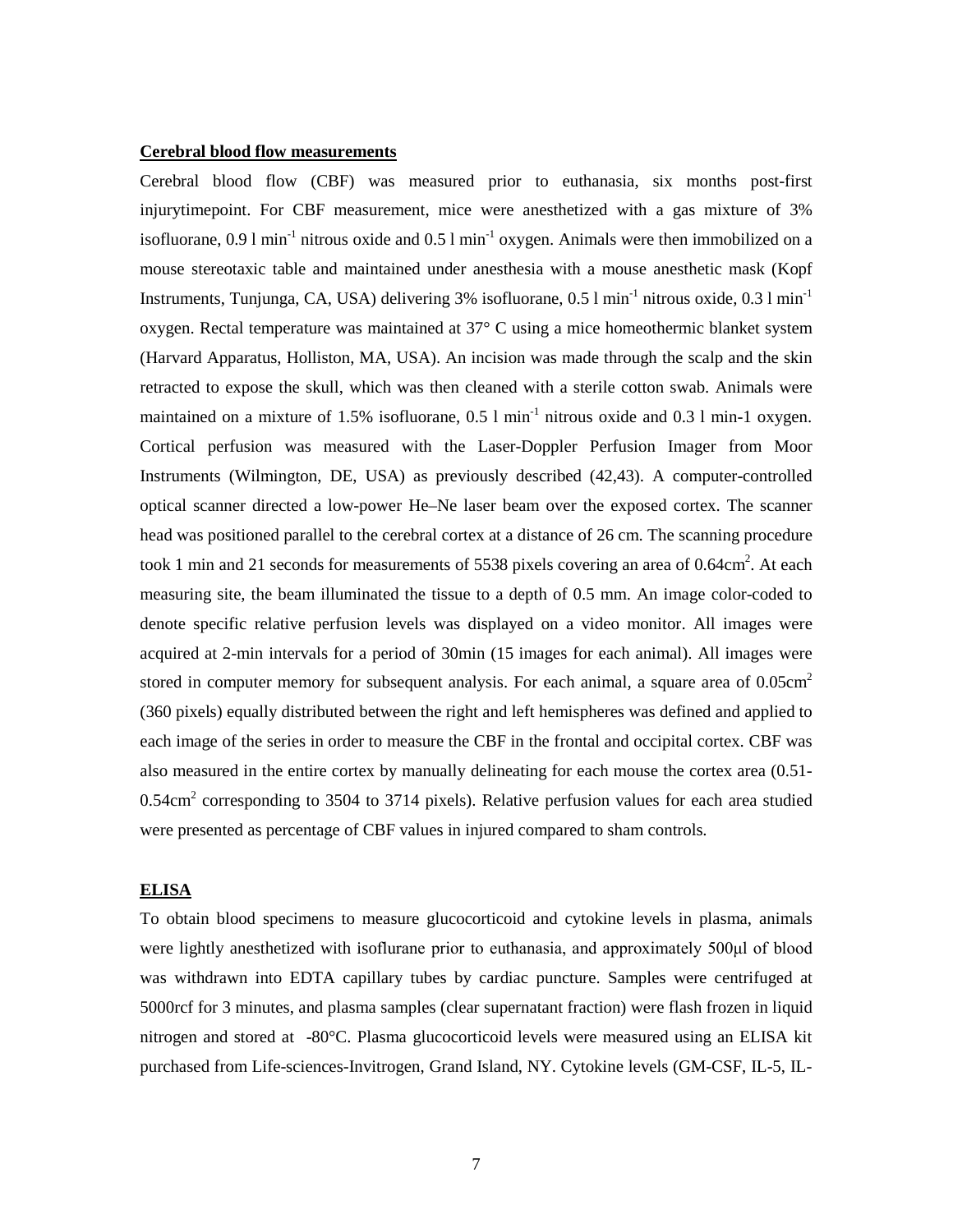6, IL-1β, TNFα, IL-17A, IL-10, IFNγ) were determined using Bio-Plex Pro mouse Th17 panel 8 plex ELISA kit (Biorad, Hercules, CA), as instructed by the manufacturer's guide.

### **Brain Tissue preparation and Western Blotting**

Six months post first injury brain tissue was collected following transcardial perfusion by gravity drip with phosphate buffered saline (PBS). One hemisphere was extracted and dissected into two regions (cortex and corpus callosum), flash frozen in liquid nitrogen and kept at -80oC for antibody based/biochemical analyses. The other hemisphere was post-fixed in 4% paraformaldehyde (PFA) for histological/immunohistochemical (IHC) analyses.

For western blotting analyses, the corpus callosum and cortex from each hemisphere were homogenized in 150ul and 750ul (respectively) of PBS (pH 7.4) containing proteinase inhibitor, using a probe sonicator. Homogenized samples were spun in a centrifuge at 15,000rpm for a few minutes and tissue supernatants were collected. Supernatant fractions were either denatured at 95°C by boiling in Laemmli buffer (Bio-Rad, CA, USA) or prepared under non-denaturing conditions in Lammeli buffer without reducing agent. Samples were then subsequently resolved on 4–20% gradient polyacrylamide criterion gels (BioRad, CA, USA) or 4-12% gradient NuPAGE novex Bis-Tris precast polyacrylamide gels (Life Technologies, Grand Island, NY). After electrotransferring, polyvinylidene difluoride (PVDF) membranes were blocked in 5% milk made in tris buffered saline (TBS) and subsequently immunoprobed for different brain specific primary antibodies overnight (see Supplementary Table T1). After a rigorous washing step, membranes were probed with horseradish peroxidase (HRP) linked secondary antibodies (see Supplementary Table T1). For primary antibodies raised in mice, a 20% superblocking buffer was used in the secondary antibody solution. Immunoblots from cortical tissue samples were analyzed by using a housekeeping gene (Beta-actin or GAPDH antibody) to quantify the amount of proteins electrotransferred, and signal intensity ratios were quantified by chemiluminescence imaging with the ChemiDocTM XRS (Bio-Rad, CA, USA). Immunoblots from white matter tissue samples for non-reduced tau conformational antibodies were analyzed by using the most abundant bands from a total protein Coomassie stain as a control reference, and signal intensity ratios were quantified by chemiluminescence imaging with the ChemiDoc TM XRS.

#### **Immunohistochemistry**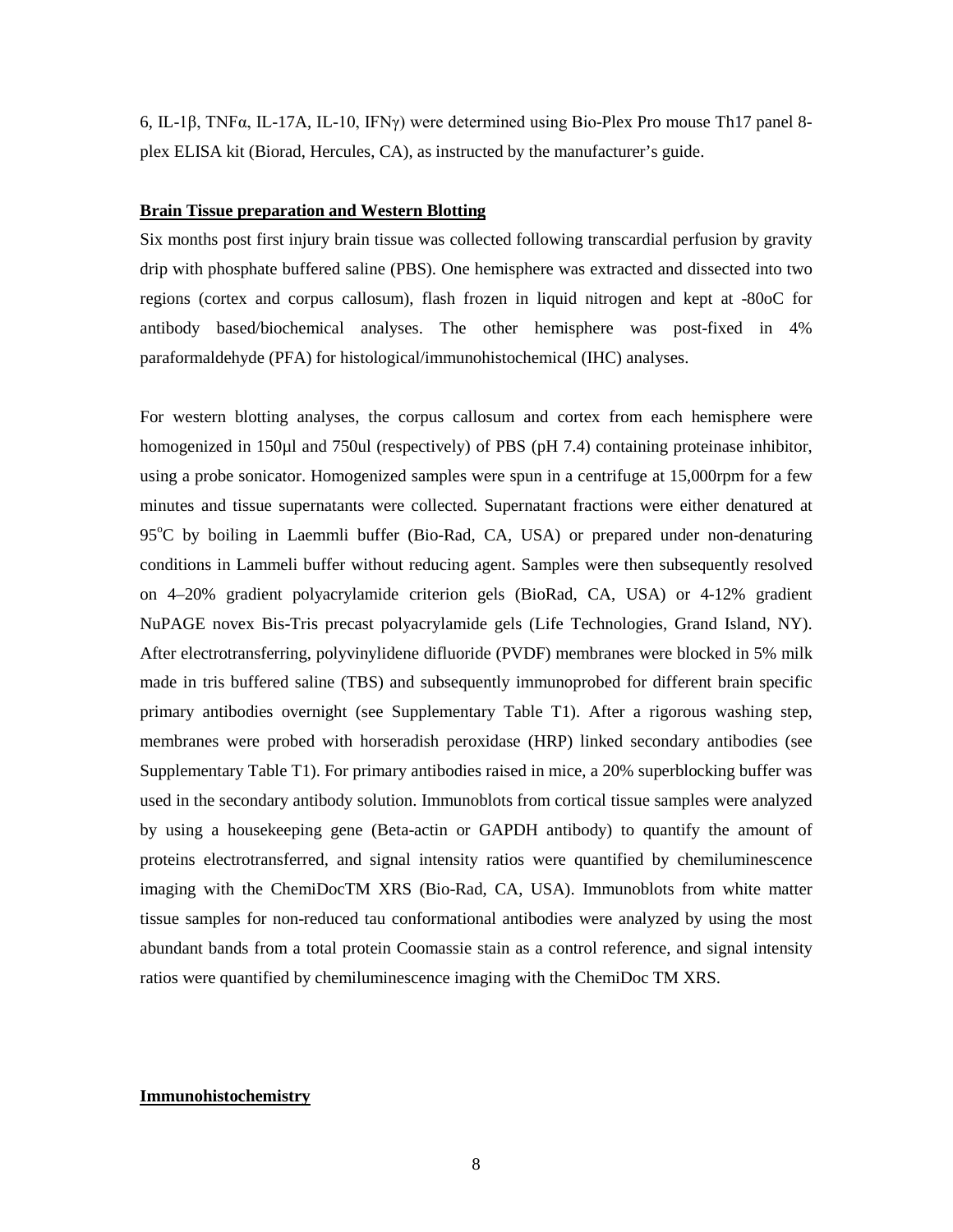Half brain hemispheres (left side) were embedded in 4% paraformaldehyde for <48hrs followed by paraffin embedding. Series of 6µm-thick sagittal sections were cut throughout the extent of the cortex and hippocampus guided by known bregma coordinates using a microtome (2030 Biocut, Reichert/ Leica, Buffalo Grove, IL). Cut sections were mounted onto positively charged glass slides (Fisher, Superfrost Plus, Pittsburgh, PA).

Sections were deparaffinized in xylene and rehydrated in a decreasing gradient of ethanol before the immunohistochemical procedure. Sections were rinsed in distilled water and subsequently incubated at room temperature in a solution of endogenous peroxidase blocking solution, containing 3% hydrogen peroxide diluted in PBS for 15 minutes. For primary antibodies requiring antigen retrieval sections were either treated with (i) DAKO target retrieval citrate buffer solution (pH 6) for 8 minutes in the microwave, (ii) Tris-ethylene-diamine-tetraacetic acid –Tris - EDTA buffer (pH 8), or (ii) Proteinase K (IHC world, Woodstock, MD). Following antigen retrieval sections were blocked for 30mins to 1hr in either (i) Dako protein serum free protein block (Dako, Carpinteria, CA), (ii) normal blocking serum to which secondary antibody was raised or (iii) mouse immunoglobulin G blocking reagent mouse on mouse[MOM] Kit (Vectors Laboratories, Burlingame, CA). Sections were stained in batches with primary antibodies made up in supersensitive wash buffer or antibody diluent background-reducing agent. Primary antibodies used can be found in Supplementary Table T1. After overnight incubation, sections were rinsed with PBS and transferred to a solution containing the appropriate secondary antibody (Vectastain Elite ABC Kit, Vector Laboratories, Burlingame, CA) for 30mins to 1hr depending on the specific requirement of the antibody protocol. For antibodies raised in a mouse host, secondary antibodies were diluted in 20% superblock blocking buffer (Pierce, Thermo Fisher Scientific, Rockford, IL). After rinsing in water, sections were incubated with avidin-biotin horseradish peroxidase or alkaline phosphatase (AP) enzyme solution (Vectastain Elite ABC kit; Vector Laboratories, Burlingame, CA) solution for 30mins.

Immunoreactivity was visualized with DAB (3,3 - diaminobenzidine) or Vector red AP substrate. Development with the chromogen was timed and applied as a constant across batches to limit technical variability before progressing to quantitative image analysis. The reaction was terminated by rinsing sections in copious amounts of distilled water. Mounted sections were progressed through a graded series of alcohols (dehydrated), cleared in xylene, and coverslipped with permanent mounting medium. The IHC procedure was previously validated for most antibodies used by including negative control sections, whereby the primary mouse monoclonal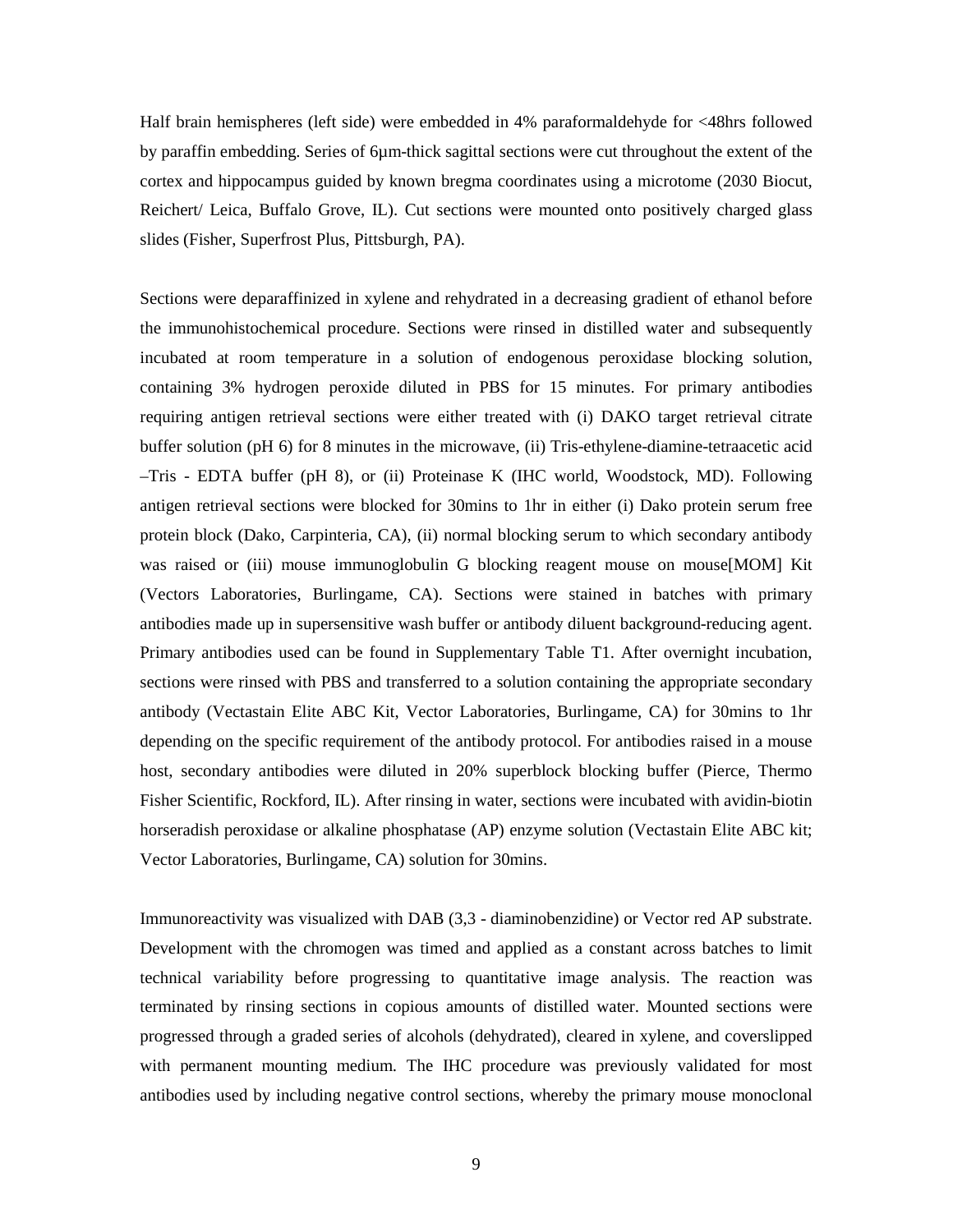antibodies were omitted and replaced, with either blocking agent or biotinylated secondary antibodies alone, to eliminate issues surrounding nonspecific immunoreactivity or detection of mouse immunoglobulin reacting with anti-mouse secondary in the tissue sample. Immunoreacted sections were viewed using a motorized Olympus (BX63) upright microscope, and photographs were taken using the high resolution DP72 color digital camera.

#### **Histology**

Series of sections were deparaffinized and processed for different histological stains. The Gallyas silver impregnation method was performed to reveal neurofibrillary tangles (NFTs) using a standardized protocol (see 40). Congo red staining for amyloid plaque was performed using manufacturers instructions (SIGMA, St. Louis, MO). Luxol fast blue (LFB) staining was performed to reveal myelination of axonal tracts within the white matter using a standardized staining procedure as previously described by Mouzon et al. (29). To detect microhemorrhages in the brain tissue a Prussian blue staining was also performed according to the manufacturer's guidelines (ENG Scientific Inc, Clifton, NJ). Gallyas and Prusssian blue stained sections were counterstained with Nuclear fast red, while Luxol fast blue stained sections were counterstained with Cresyl violet. Counterstained sections were subsequently processed through a descending gradient of alcohol, xylene, and coverslipped with Permount mounting medium.

### **Image Analysis and APP cell counts**

Immunoreactivity for cell markers (GFAP, IBA1) was measured by quantitative image analysis (optical segmentation). Rigorous staining protocols were applied to ensure consistency of immunostaining and accuracy of image analysis. Analysis was performed blind to experimental conditions using coded slides to avoid bias in evaluation. Multiple regions of interest were analyzed in standardized fashion for each cell marker/antibody. First, a survey of immunostained tissue sections was performed independently to verify specific immunoreactivity that was subsequently progressed to quantitative image analysis. Briefly, non-overlapping red, green, blue (RGB) images were digitally captured randomly within the defined areas from each section (comprising an average of 5 sections per animal for each marker), providing a systematic survey of each region of interest for each animal within a group. A minimum of 15 microscopic fields (x60 magnification) was analyzed per region per animal. The total microscopic field yielding a total area of 3.5  $mm<sup>2</sup>$  analyzed for each region per animal. Immunoreacted profiles that were optically segmented were analyzed using CellSens morphometric image analysis software (Olympus, Center Valley, PA). A semiautomated RGB histogram-based protocol (specified in the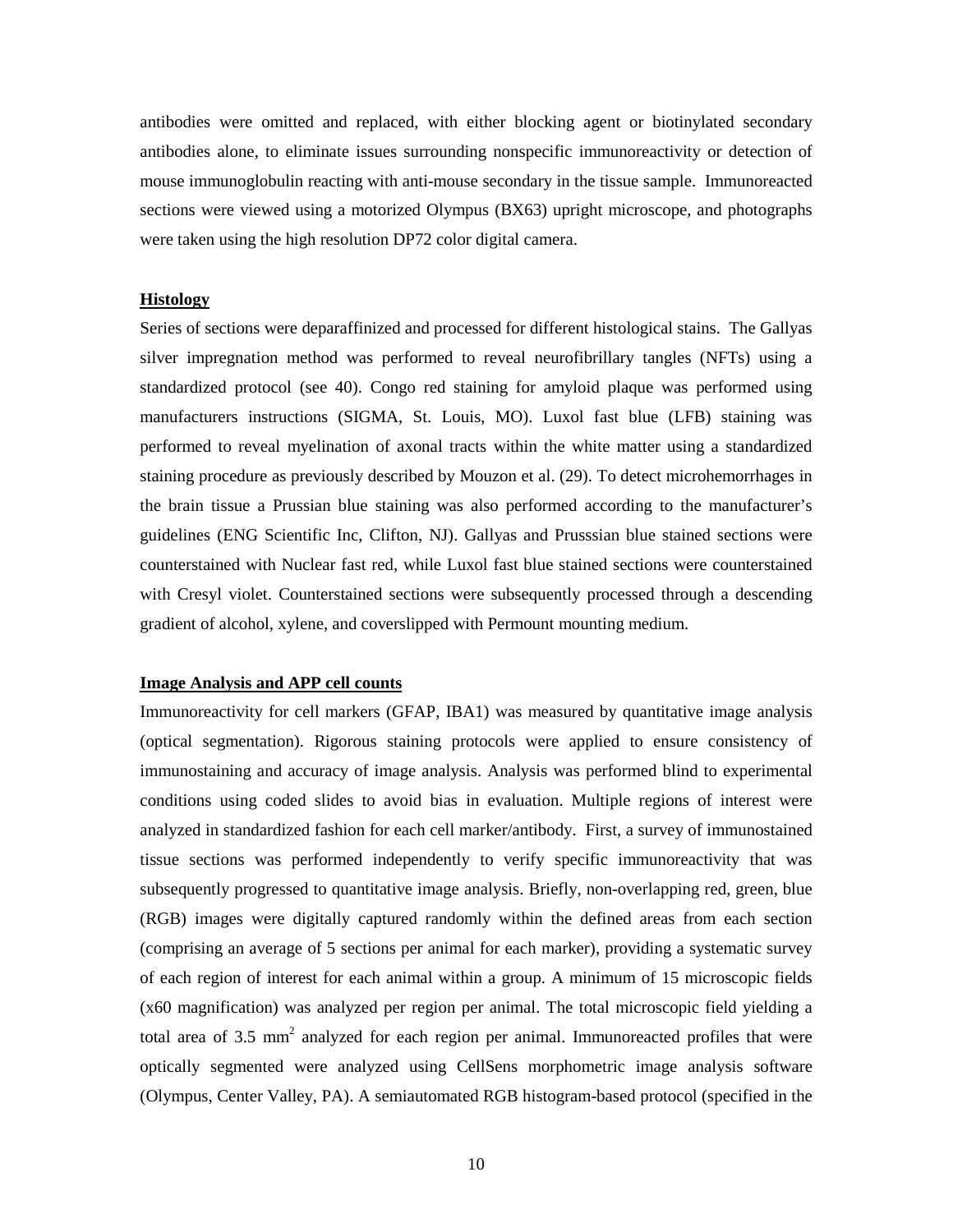image analysis program) was used to determine the optimal segmentation (threshold setting) for immunoreactivity for each antibody. Immunoreactive profiles discriminated in this manner were used to determine the specific immunoreactive % area. Data were separately plotted as the mean percentage area of immunoreactivity per field (denoted ''% area'') ± SEM for each region and grouping.

To assess changes in APP+ profiles in the corpus callosum, axonal profiles were determined from a series of 5 sections. Fifteen separate images spanning a total area of  $3.52$ mm<sup>2</sup> was examined. Only clearly distinguishable profiles with distinct morphological characteristics of axonal bulbs or swellings were included in the counts. Data were separately plotted as density estimates (number per mm<sup>2</sup>)  $\pm$  SEM for the corpus callosum region and grouping.

### **Volumetric estimates**

The volume of the corpus callosum of one brain hemisphere (bound by bregma co-ordinates -0.36 to -0.72mm lateral) was determined by quantitative light microscopy using the Cavalieri method. In brief, sagittal sections containing the corpus callosum regions defined above were stained for Luxol fast blue (LFB) (taking every tenth serial section). An average of 5 sections were collected per animal. Mounted sections were viewed at low magnification and montage images of the entire corpus callosum region were electronically captured using a DP72 digital camera attached to a motorized Olympus BX63 digital photomicroscope (Olympus, Center Valley, PA). Digital images were digitally outlined on each section using the Cell SENS Olympus software package. All analyses were carried out blind to study group assignment. For each animal, the volume of the corpus callosum region (bound by bregma co-ordinates -0.36 to -0.72mm lateral) was subsequently derived by multiplying the calculated total surface area by the mean distance between the series of sections. Data are presented as mean volume  $(in \, mm^3) \pm SEM$  per group.

#### **Lipidomic analyses**

Lipidomics analyses for different phospholipid species were conducted as follows: Lipids were extracted using the Folch method from the cortex as we have previously described (44) with addition of di-14:0 fatty acid containing internal standards for PE, PI, PG, PC PA, and 14:0 LPG, LPC and LPE, di-17:0 PS, PE, PC, PA, and PG, 14:LPE and LPC and 24:0 LPC. Lipidomic runs were performed in triplicate using SCID LC/MS as described elsewhere (44,45). Identification and calculation of concentrations of specific lipid molecular species within each lipid class [LPC, LPE, PC, PI and SM levels] were calculated from the averaged MS spectrum across the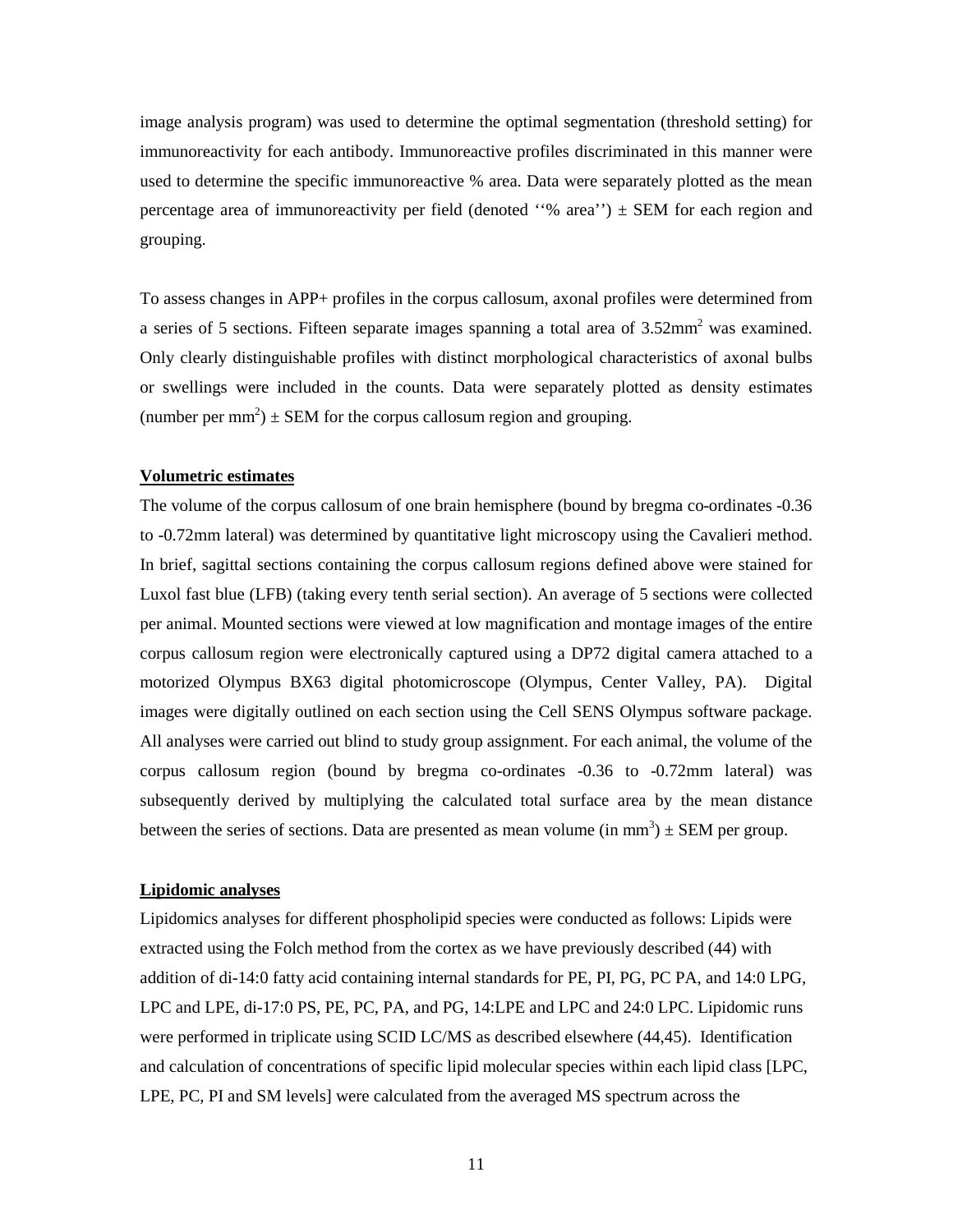chromatographic peak for each lipid class using LipidomeDB software. Summed mass spectra for each lipid class in an LC/MS run were analyzed using LipidomeDB onlin[ehttp://lipidome.bcf.ku.edu:9000/Lipidomics/\)](http://lipidome.bcf.ku.edu:9000/Lipidomics/) to identify and quantify (with reference to added internal standards) each lipid molecular species. Each sample was analyzed in triplicate.The biological significance of changes in lipidomic profiles was evaluated using Lipid map pathway tools [\(www.lipidmap.org\)](http://www.lipidmap.org/). Moreover, phospholipid classes were grouped according to the degree of unsaturation for the molecular species. For PC, ratios were calculated using docosahexaenoic acid (DHA)-containing species, PC (38:6, 16:0/22:6) and PC (40:7, 18:1/22:6), to arachidonic acid (AA)-containing species, PC (36:4, 16:0/20: 4), PC (38:4, 18:0/20:4), and PC (38:5, 18:1/20:4). For PE, a ratio of DHA-containing species, PE (40:6, 18:0/22:6) and ether PE (ePE; 40:6, o-18:0/22:6), to AA-containing species, PE (38:4, 18:0/20:4) and ePE (38:4, o-18:0/20:4), was calculated. For PI, a ratio of DHA-containing PI (40:6, 18:0/22:6) to AAcontaining PI (36:4, 16:0/20:4) and PI (38:4, 18:0/20:4) species was examined. Group differences were determined using either ANOVA or the  $\chi$ 2 test based on the type of variable. When parametric assumptions were not met, values were log transformed for parametric analyses. Non-parametric testing was only used when transformation was found to be unsatisfactory. Principal Component Analysis (PCA) was used to minimize multicollinearity and achieve dimension reduction, as used routinely for the evaluation of lipidomic data (44, 45). The Kaiser-Meyer-Olkin (KMO) and Bartlett's test for sphericity were used to ensure sampling adequacy for PCA (KMO value of > 0.6 and Bartlett  $p < 0.05$ ). Variables with eigenvalues of  $\geq 1$  were retained and PCA component were extracted using varimax with Kaiser normalization for rotation to simplify and clarify the data structure. In order to perform mixed linear modeling (MLM) regression analysis on each component (the outcome measure), the Anderson-Rubin method was used for exporting uncorrelated scores while adjusting for random (human) factor and assess independent fixed (diagnostic and replication). Following MLM, multiple-test corrections were performed with the Benjamin–Hochberg (B-H) procedure to control for the false discovery rate. Individual lipids were analyzed by MLM to identify lipids specifically altered by the study treatment.

### **Statistical Analysis**

The relationships between mTBI and sham animals for western blotting, IHC, ELISA, neurobehavioral and CBF data were assessed by using either a parametric T-test or nonparametric Mann Whitney U Test with a predefined criterion of p<0.05 to assess group differences. Data were assessed by the Kolmogorov-Smirnov test to evaluate if data sets fitted the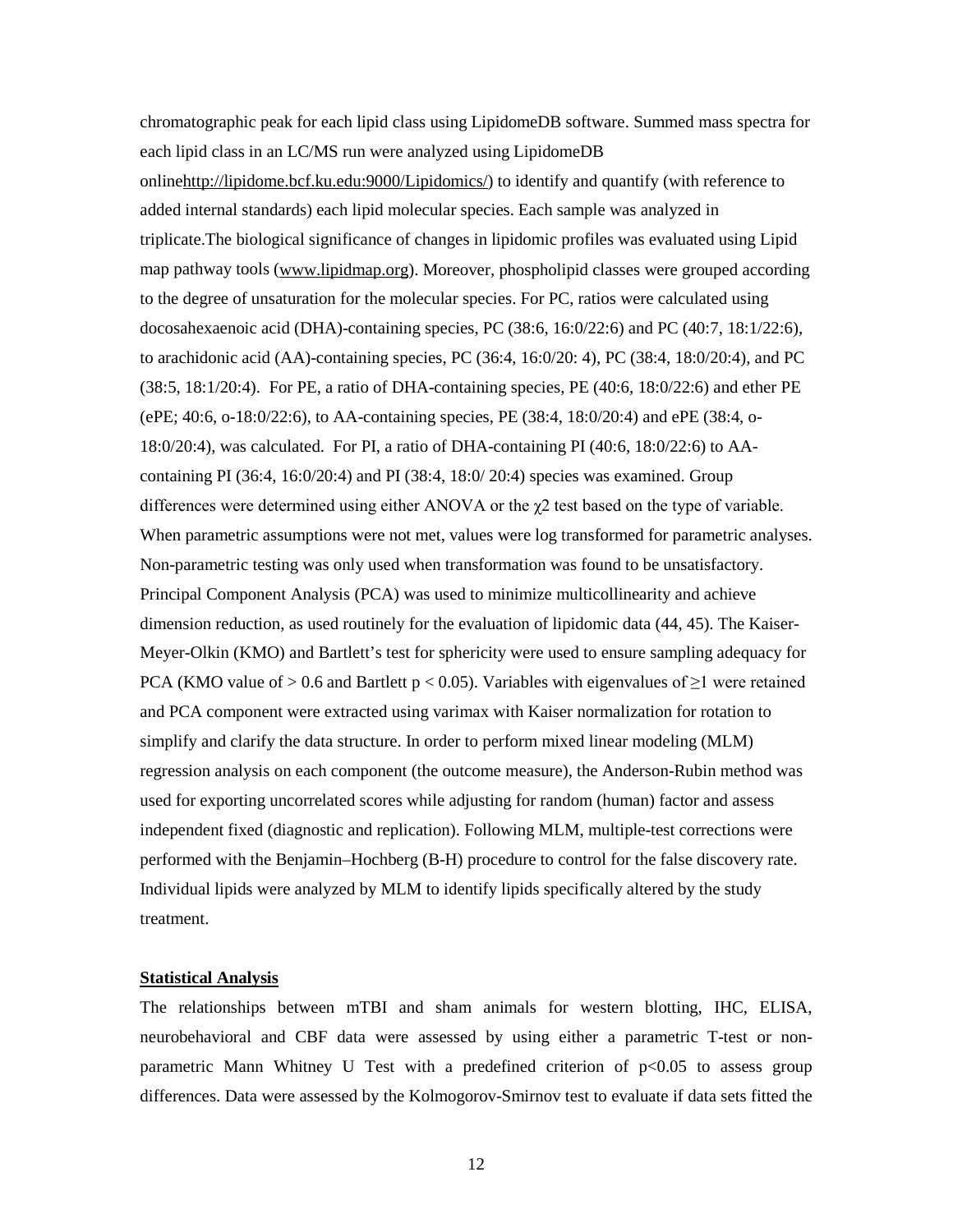normal Gaussian distribution. All analyses were performed with SPSS 21.0 (IBM Corp., Armonk, NY) and Graph pad prism (La Jolla, CA) statistical software.

### **Results**

### **Neurobehavioral observations**

We examined behavioral outcomes (six months post first injury) in our mouse model of chronic repeated TBI using the three-chamber test (social interaction and social novelty recognition or memory), open field (sensorimotor and anxiety) and elevated plus maze (anxiety). No impairment in social interaction was observed in sham and injured animals, both groups of animals twice as frequently entered stranger I chamber compared to empty chamber (Supplementary Figure S1: A). There was a trend  $(p=0.058)$  for diminished social memory in the injured group, with animals three times more frequently entering Stranger I chamber compared to new novel Stranger II chamber (Supplementary Figure S1: B). Sham animals behaved normally in the social novelty recognition test, frequenting Stranger II chamber >46% more than Stranger I chamber (Supplementary Figure S1: B). In both tests for anxiety, injured animals demonstrated more dis-inhibitory behavior than shams, with a trend towards increased exploration (i.e. time and frequency of entries) in the center zone of the open-field and open arms of the elevated plus maze tests (Supplementary Figure S6: E-F). However, statistical analyses of these outcome measures did not reach significance. Minimal changes were observed in the sensorimotor activity during the open field test; this was typified by a small trend towards decrease in motor activity in injured compared to sham animals (Supplementary Figure S6: D).

Notably, five animals in the injured group presented with dermatitis around the skin of the face (around the eye region) and in some cases around the body, approximately 2-3 months into the study, following the first injury. This was probably due to lack of grooming and restrained use of front limbs following injury in these mice. Two of these animals that had severe dermatitis had to be euthanized, and the other three, which only had a milder form of dermatitis were also subsequently removed from the in vivo imaging and behavioral tests, which reduced our sample sizes.

#### **Cerebral blood flow**

Using a laser Doppler imaging system to assess changes in the cerebral blood flow of injured animals compared to their sham counterparts (Figure 1A) a reduction in CBF in the occipital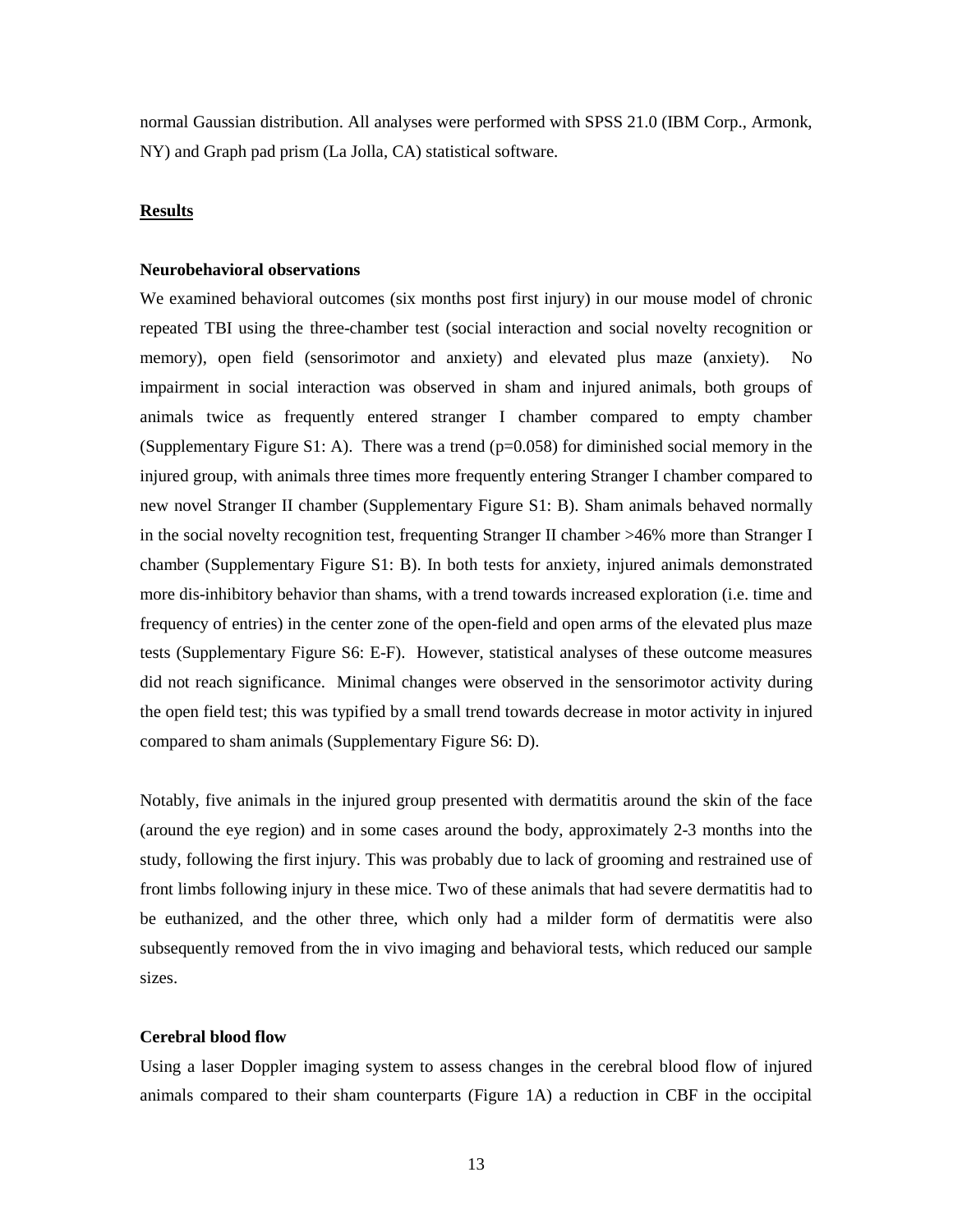cortex was identified in injured compared to sham animals  $(p<0.01)$  (Figure 1B). No change was observed in the frontal cortex of either sham or injured animals; however, a trend towards decrease was observed in the entire cortex readings (Figure 1B).

### **Neuropathology of chronic repetitive mTBI**

#### *Macroscopic pathology*

The injury paradigm was consistent with a mild injury, with no evidence of macroscopic pathology in r-TBI exposed mice. Specifically there were no skull fractures or subdural hemorrhages and no gross pathological changes observed in any animals studied (Supplementary Figure S2: A,B).

### *White matter pathology*

Prior examination of acute 24hr post-last injury brain tissue sections from this model depicted an exaggerated rise in APP+ axonal profiles in injured animals  $(212+)$  profiles per mm<sup>2</sup>) accompanied by an intense GFAP and IBA1 immunostaining in the corpus callosum (data not shown).

At the chronic time point, a persistent increase in APP positive axonal profiles (Figure 2A-F) and extent of GFAP (Figure 3AB, DE, GH) and IBA1 (Figure 4DE, GH, JK) immunoreactivity was observed in the body and splenium of the corpus callosum in injured compared to sham animals. These changes were however, less prominent when compared to the 24hrs time point (data not shown).

Axonal swellings immunopositive for APP (Figure 2 II', JJ', KK') were observed in the corpus callosum of injured animals, including hypertrophic astroglia (Figure 3 FF', II') and activated microglia (Figure 4 FF', II', LL'). These qualitative changes were confirmed by quantitative analyses of segmented profiles showing significant increases in APP+ profile density (5 fold), IBA1 (2 fold) and GFAP (1.85 fold) immunoreactivity levels in the corpus callosum of injured compared to sham animals (Figure 6A-C).

S100ß immunoreactivity (an astroglial marker) was also notably increased in the cell body of astrocytes in the corpus callosum of injured compared to sham animals (Figure 3D, E see inset). Activated microglial cells were devoid of CD45 and MHCII immunostaining in injured animals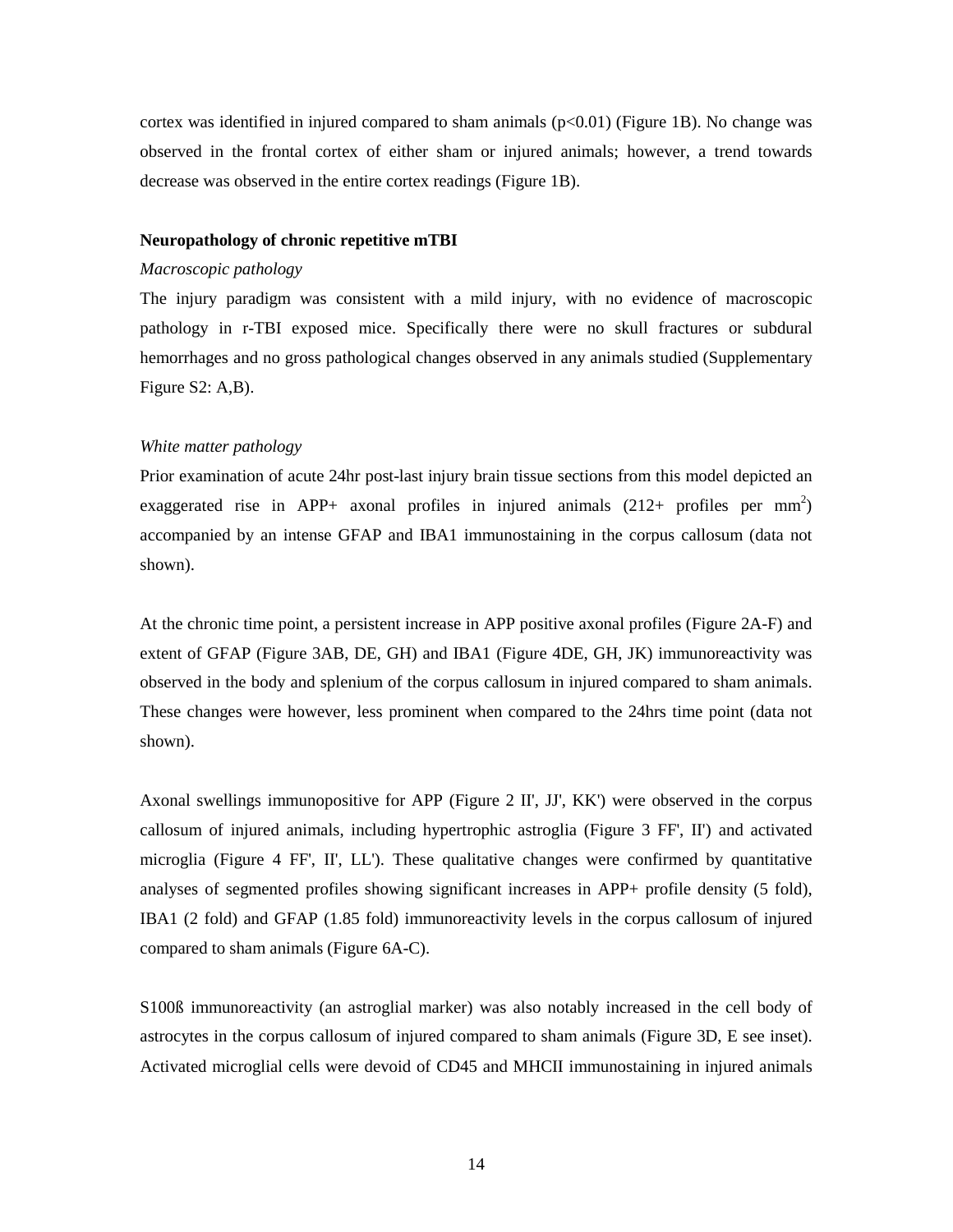within the corpus callosum (data not shown). An increase in cellularity was observed in the corpus callosum of injured animals compared to shams (Figure 5E, F) using cresyl violet staining.

An increase in GFAP immunoreactivity was also observed in the white matter regions of the walls of the lateral ventricles (Figure 3 CC', K). Notably, perivascular regions of the white matter of injured animals were prominently stained with GFAP (Figure 3J).

No changes were observed in luxol fast blue [LFB] (Figure 5A-B) and myelin basic protein (data not shown) staining in the corpus callosum of injured compared to sham animals. However, we did observe a significant thinning of the corpus callosum following stereological analyses of the volume difference between sham and injured animals. A 30% reduction was observed in the corpus callosum volume of injured compared to sham animals (see LFB; Figure 5C,D; Figure 6D).

### *Glial response (grey matter)*

There was a paucity in GFAP and IBA1 staining in the cortex of injured compared to sham animals (See Figure 3 A,B and Figure 4 A,B,CC' respectively). This was confirmed by quantitative analyses (see Figure 6A,B). A notable increase in IBA1 and GFAP immunoreactivity was observed in the molecular cell layer (and white matter region) of the cerebellum of injured animals (Figure 3L). Intracellular APP immunostaining was increased in the cell body of pyramidal neurons in layers II-IV of the parietal cortex (Figure 2 G, H)

### **Quantification of and immunolocalisation of tau**

#### *Grey matter (cerebral cortex)*

In a substudy, analysis of brain tissue (grey matter) from mice subjected to this same injury paradigm but euthanized 24hrs after the last injury showed a 1.6 fold increase in total tau expression by immunoblotting in injured vs sham mice. However, immunohistochemistry did not show any changes for all other tau species analyzed (data not shown).

For the chronic timepoint post-injury which is the focus of this manuscript, immunoblotting for total tau (DA9) again showed an increase in injured compared to sham animals in the grey matter (Figure 7A), however the chronic evaluation also revealed increases in pTau Thr231 (RZ3) and tau oligomers (TOC-1) (Figure 7B, E, F). This was confirmed by immunohistochemical analysis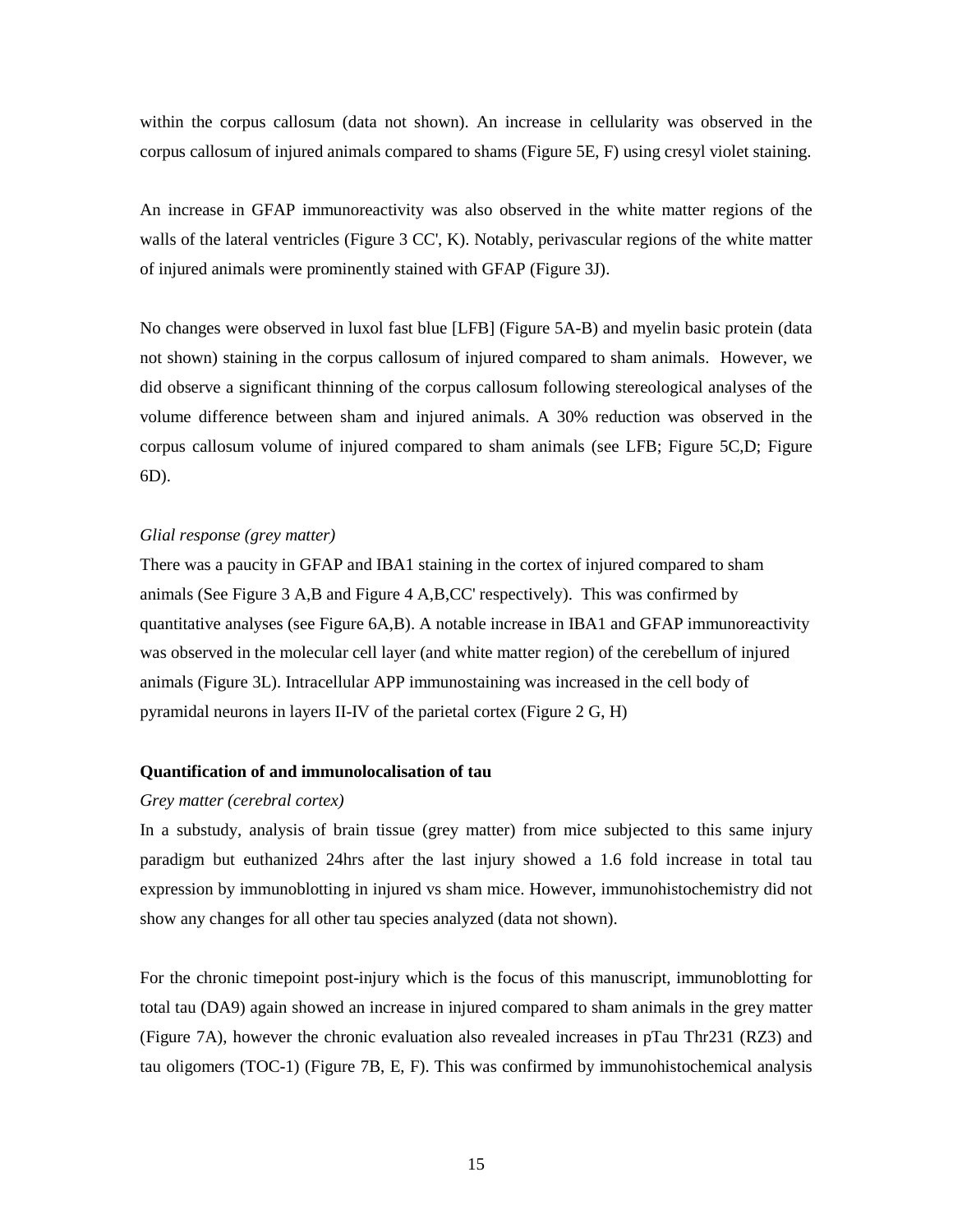for TOC-1 and RZ3 antibodies on serial sections of sham and injured animals; superficial layers of the cortex showed a mild increase in the immunoreactivity of TOC-1 and RZ3 (Figure 8A-D).

Intriguingly no change was observed by immunoblotting for pTau 396/404 (PHF1) and S202 (CP13) in sham and injured animals (Figure 7C,D). This was also confirmed by immunohistochemistry (see Supplemental Figure S3: A-F; I-K).

Changes in conformational tau species positive for paired helical filaments and for the N terminal region of the phosphatase activating domain (PAD) was detected using the MC1 and TNT antibodies respectively. Immunoblotting showed no changes between sham and injured animals in the grey matter for either MC1 or TNT antibodies (Figure 7A, G, H). Likewise immunohistochemical analysis confirmed no augmentation in the immunoreactivity of MC1 and TNT in injured compared to sham animals (Supplemental Figure S4: A-C; D-G).

Argyrophillic positive neurofibrillary and glial tangles were examined using the Gallyas silver stain. The cortices of both sham and injured animals were devoid of Gallyas staining (Supplemental FigureS3: G,H,L). Caspase cleaved truncated tau fragment (Tau C3 - Asp 421) showed no changes between sham and injured animals by immunohistochemistry (data not shown).

### *White matter*

Changes in total tau (DA9), pTau (PHF1, CP13), PAD+ tau (TNT) and conformational tau species (TOC-1, MC1) were examined by immunoblotting or immunohistochemistry in the white matter of sham vs. injured animals, but no changes were observed (Figure 9A-F). Corresponding immunohistochemistry showed no changes in the white matter region of the corpus callosum.

#### **Neurofilament, synpatophysin, TDP-43,** α**-synuclein and amyloid**

Large caliber myelinated axonal damage in the grey matter was examined using neurofilament L protein marker (46); no changes were observed in sham compared to injured animals (Supplementary Figure S5: A,B). Synaptic integrity was determined using the presynaptic vesicle marker, synaptophsyin; we did not observe any injury-dependent changes in its expression (Supplementary Figure S5: A, C).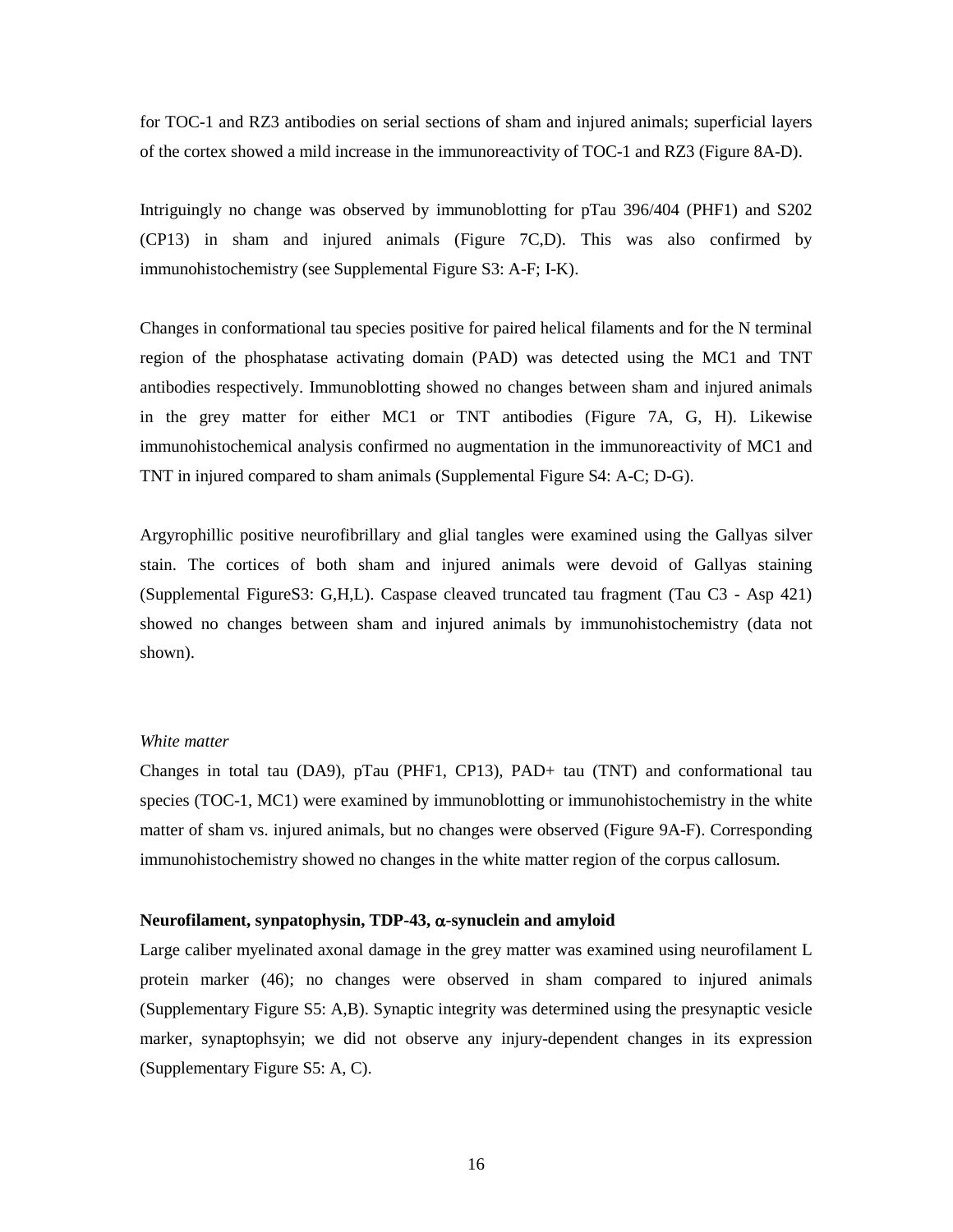No changes were observed in total TDP-43 or α-synuclein levels in the grey matter of sham and injured animals (Supplementary Figure S5: A,D-E). There was no shift in molecular weight (kDa) of these proteins that could indicate an increase in their potentially pathogenic phosphorylated protein levels. Brain tissue from both sham and injured animals was devoid of Congo-red staining and 4G8 immunoreactivity (data not shown).

#### **Vascular response**

Levels of Claudin-5 and ZO1 were below limits of detection by western blotting using commercially available antibodies. No changes were observed in laminin or occludin levels in the grey matter between injured compared to sham animals (Supplementary Figure S5: F-G). Immunohistochemistry for laminin and collagen IV positive vessels showed no overt damage to the vasculature and an apparently similar vascular density between both shams and injured animals in different brain regions (Supplemental Figure S6:AA`-DD`).

No evidence of extravasation of endogenous mouse IgG staining was observed in the cortical regions beneath the impact site in injured mice (Supplemental Figure S6: EE) and there was no evidence of microhemorrhages in the brain tissue of injured (or sham) animals examined by Prussian blue staining (Supplemental Figure S6: FF`).

### **Brain phospholipid species profile**

No changes were observed in phosphatidycholine (PC) and phosphatidylinositol (PI) lipid species in injured versus sham animals (Supplementary Figure 7 A-B). However, an increase in total phosphatidylethanolamine (PE) and sphingomyelin (SM) lipid species were observed in injured compared to sham animals (Supplementary Figure 7 C-D). There was an increase in saturated fatty acid (SFA) classes of PE and SM lipid species in injured animals compared to shams (Figure 8C-D). The mono-unsaturated fatty acid (MUFA) class of SM lipid species was also observed to significantly increase in injured compared to sham animals (Supplementary Figure 7D). Only PE lipid species showed an increase in their classes of polyunsaturated fatty acids (PUFA) in injured compared to sham animals (Figure 8C). We also measured arachidonic acid (AA) and docosahexaenoic acid (DHA) containing lipid species (Supplementary Figure 7E-G). A significant increase in AA containing lipid species for PC and PE was observed in injured compared to sham animals (Figure 8E, G). There was no change in DHA containing lipid species for PC and PI (Supplementary Figure 7E, F), but a significant increase in DHA containing PE species was observed in injured compared to sham animals (Supplementary Figure 7G). We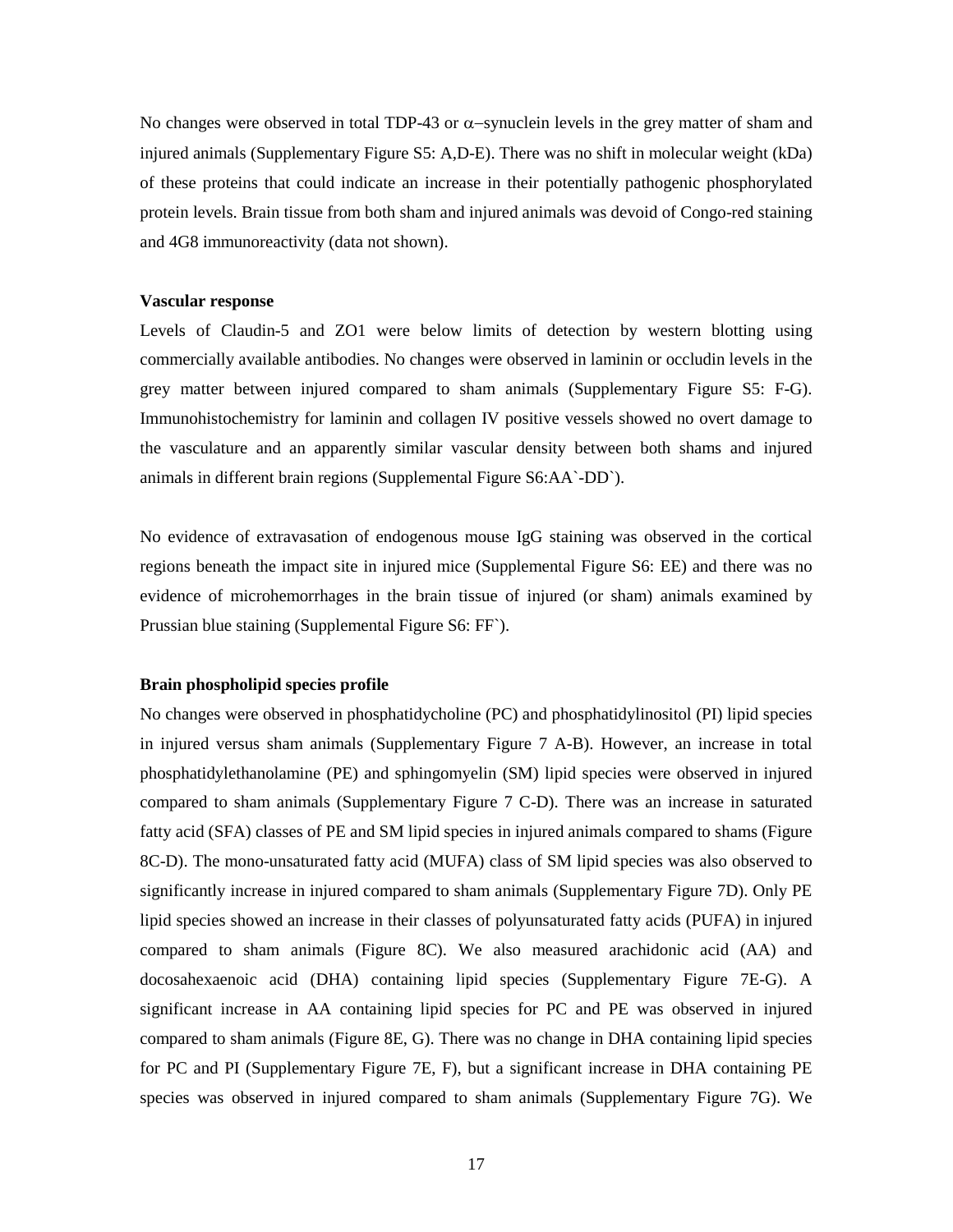compared the AA:DHA ratio for PC, PE, PI lipid species. A significant increase in the AA:DHA ratio was observed for PE lipid species in injured vs sham animals (Supplementary Figure 7H), no changes were observed in PC and PI (data not shown).

#### **Neuroendocrine and inflammatory cytokine profiles in the plasma**

We found a significant decrease in IL-1β and IL-5 inflammatory cytokines in the plasma of injured compared to sham animals (Figure 10 A,B). No statistically significant changes were observed with the other inflammatory cytokines measured (GM-CSF, IFN-γ, TNF-, IL-10), however, a trend towards decrease in the injured group was noted in all cases (Figure 10 C-F). The changes in inflammatory cytokines correlated with an increase in the neuroendocrine marker, corticosterone, in the plasma of injured compared to sham animals (Figure 10 G).

#### **Discussion**

We have developed a new model with the intent to explore the chronic effects of repetitive, concussion-like mild TBI over a prolonged period of time in the hTau mouse model expressing all six human tau isoforms. In this first characterization we report persistent increases in total tau, tau oligomers and pTau (Thr231) species a few months after the cessation of injury and this may represent developing tau pathology in our model. Further studies examining extended chronic timepoints will be valuable to confirm progressive TBI dependent tauopathy in our model as this may have relevance to informing studies in CTE in humans exposed to a history of repetitive concussion/ mTBI. In this first characterization we also report behavior (anxiety, cognition, sensorimotor) and neuropathology of exposure to chronic repetitive mTBI, and biochemistry of central and peripheral biomarkers.

#### **Neuropathological changes in grey and white matter after chronic r-mTBI**

The most conspicuous histopathological features seen in this animal model were found localized to the corpus callosum, consistent with observations with this same mTBI injury in our previous repetitive injury paradigm where 5 mTBI injuries were delivered with a 48h interval between each injury (29,33).

These features included a pronounced and persistent ongoing axonal degeneration typified by increase APP positive profiles, axonal swellings, bulbs and varicosities that were associated with corpus callosum thinning at chronic timepoints after the last-injury. Previous studies that have examined the effects of APP immunoreactivity in mouse models of repetitive mTBI typically show an initial rapid increase in APP staining (47, 48, 49), which we observed at the acute 24hrs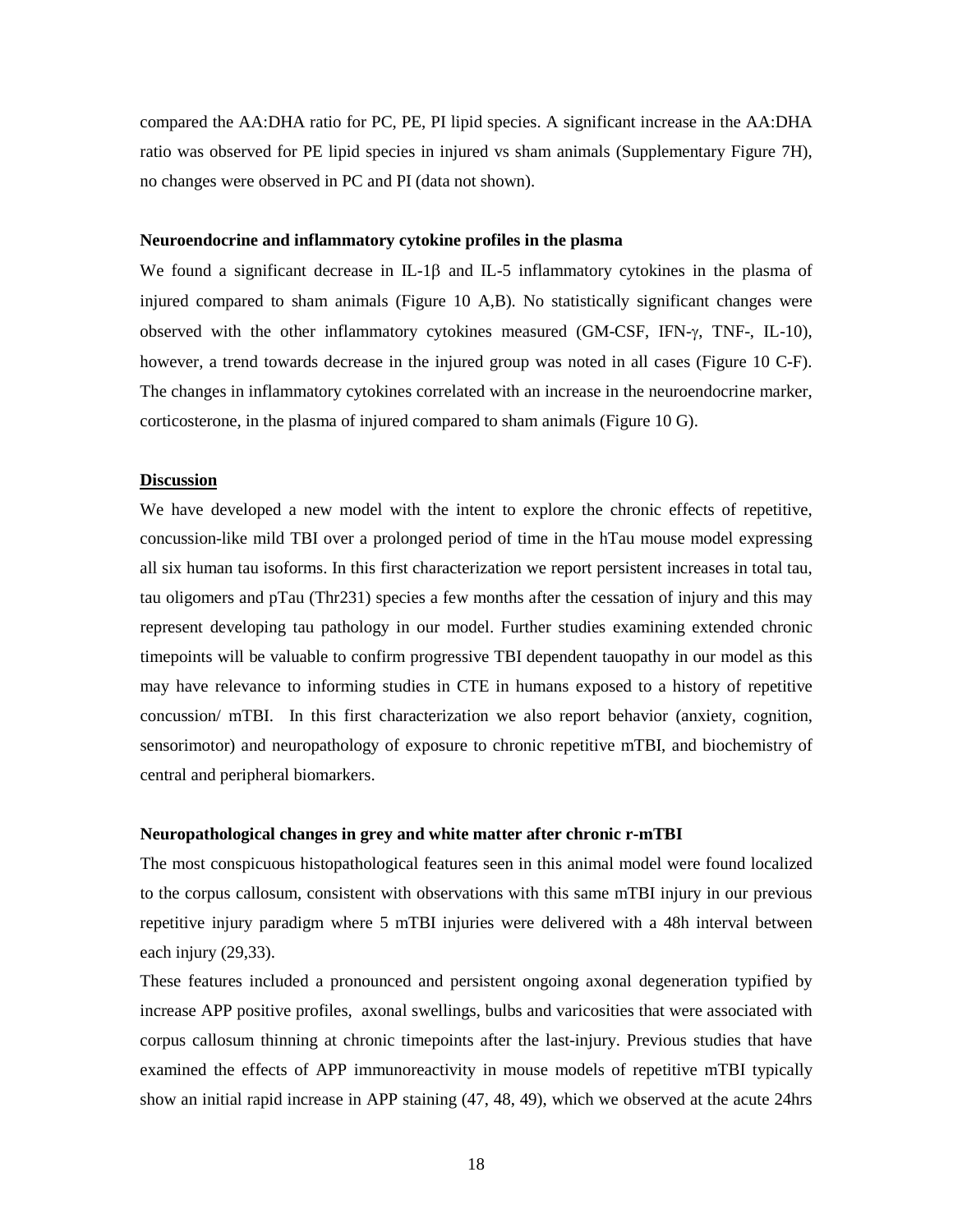post-last injury timepoint in this study (a 30-fold increase vs controls). However, in other animal models, at subacute time points post-injury these effects diminish, with only non-existent or minor abnormalities seen between injury and aged-matched controls (47, 48; 49). In contrast, with our animal model we still observed a persistent ongoing increase in APP+ profiles following injury compared to shams, although these effects were significantly less prominent when compared to the acute effects observed 3-4 months earlier. Such inter-laboratory differences could be attributed to variations in experimental models and injury paradigms. For example our experimental device uses a flat tip impounder, whilst other groups mentioned typically use a rubber tip impounder that has been suggested to absolve the force of injury on the site of impact, making the injury more diffuse and less severe (40).We have also focused on chronicity of hits in this study at a level that has not been previously examined by most groups. Considering that mild head injury increases the vulnerability of the brain to a second concussive impact (47), it is plausible that in our current model, by design, there is a limited temporal window of recovery, resulting in the pronounced ongoing axonal degeneration evident months after injury. Other features observed in the corpus callosum include a robust astroglial and microglial activation. These degenerative white matter features observed in our model echo appearances documented in descriptions of human autopsy (12,13,50) and in vivo imaging (51) studies in TBI survivors, and at necropsy examination of brain tissue from a variety of repetitive mTBI animal models (28,31,33,36,39,46).

In contrast to this ongoing white matter damage, there was no evidence of glial activation or ongoing axonal degeneration in grey matter, or of neuronal cell loss or structural damage to neuronal integrity in injured animals. However, immunoblots on material from grey matter did reveal a persistent increase (by two-fold) in total tau levels and this was accompanied by a significant increase in pTau Thr231 (RZ3+), tau oligomers (TOC-1+ [50, 52]), and a trend towards increase in tau conformer species (MC1+). In support of these observations, patchy immunoreactivity to these significantly altered tau species (RZ3, TOC-1) was shown in the superficial cortical layers of r-mTBI exposed animals. PHF1 (Ser394/404) and CP13 (Ser202) levels remained unchanged with injury. There was no evidence of the distinct perivascular accumulation of pTau immunoreactive neurons or glia, typical of human CTE; neither was there evidence of neuropil threads. At this stage we do not consider this model to represent a preclinical model of CTE, however, our findings appear to be among the first to show significant changes in tau oligomer levels at a chronic time point after repetitive mTBI in a mouse model. Small, misfolded tau species or tau oligomers are thought to be the toxic pathogenic species of tau which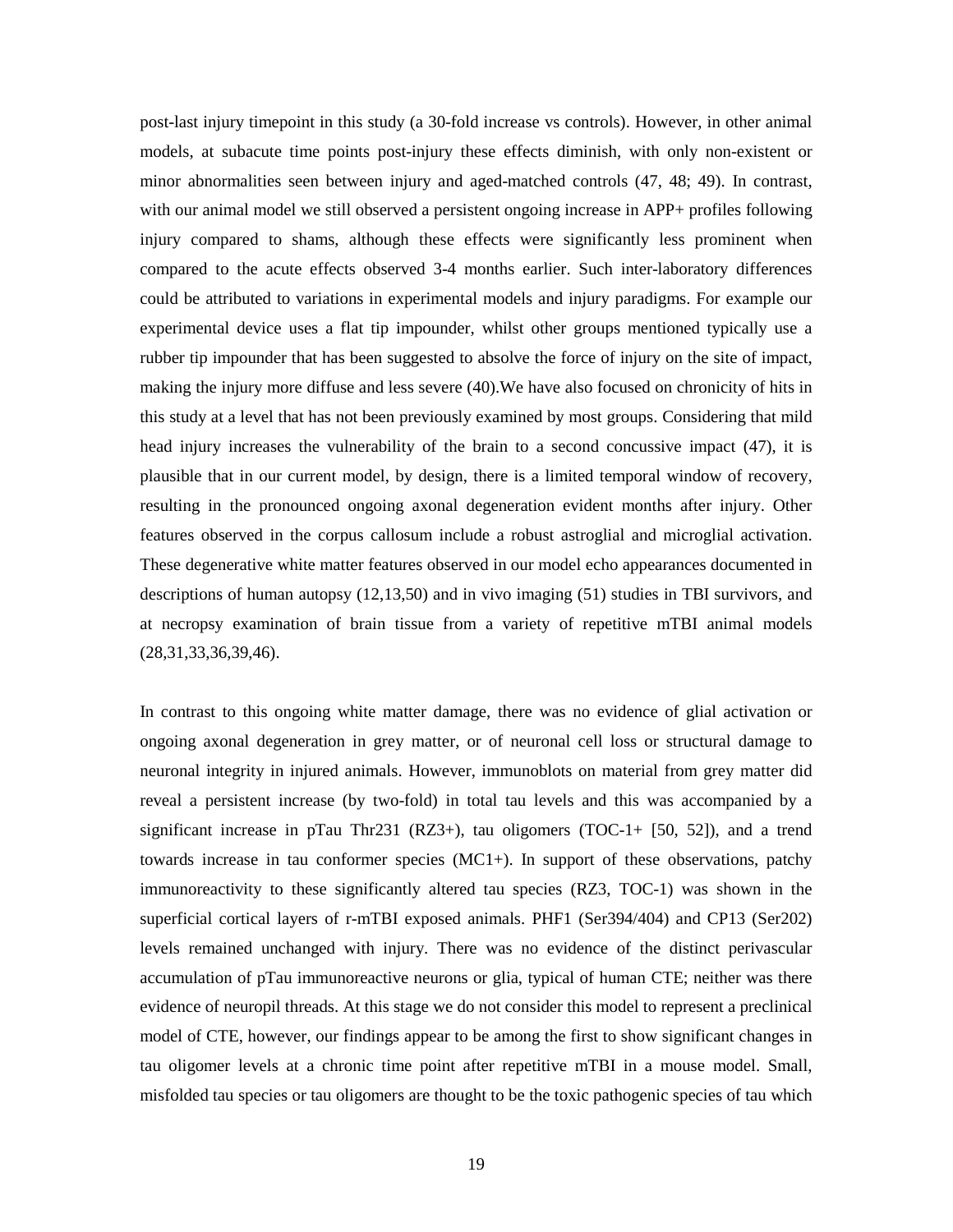are resistant to ubiquitination (see 53-57). They have been demonstrated both in vitro and in vivo to spread in a retrograde and anterograde manner from one neuron to another, within connected anatomical pathways (58). Whether these tau oligomeric species will inevitably form into betapleated sheet conformation or fibrillary material is unknown. The specific changes in phospho-tau epitope pThr231 levels in our model, may also implicate the role of cis-trans conformational pTau changes after TBI in vivo. Cis-trans conformational pTau has been demonstrated to play an important role early in mild cognitive impairment, and they further accumulate in neurofibrillary degenerated neurons in Alzheimer's disease and TBI (59, 60). We were not able to analyze these different conformational states in our studies, due to the lack of commercially available antibodies that can distinguish between cis from trans pThr231 pro-conformation in tau, therefore a definitive role of cis versus trans tau forms cannot be made in our study. Further exploration in our model using these antibodies as well as others specific to different tau species at longer timepoints post-injury may be informative in this regard as this would confirm whether the persistent tau changes that we observe are on a continuum towards progressive TBI dependent neurofibrillary tau pathology.

The TBI-dependent changes in tau reported herein are in contrast to our findings with our previous injury paradigm (five mTBI with a 48hr interval) in either C57BL/6 or hTau young mice (8-12 weeks old). In those studies we did not observe any persistent changes in tau species following analyses of brain tissue by ELISA and immunohistochemistry, from 24hrs to 12 months post-injury in either wild type or hTau mice (33, Mouzon et al., 2016 pers comm.).Other groups have also published data reporting absence of tau dependent changes following repeated injuries at acute to chronic timepoints (30,31,38). Our findings suggest factors such as chronicity of impacts, age at exposure and frequency of injuries may play a role in precipitating tau pathologies at chronic timepoints after mTBI. This observation is supported by data from Petraglia and colleagues using a model of repeated mild traumatic brain injury in wild-type mice, said to recapitulate "subconcussive" injuries; the model involved 6 mTBIs per day (2hr intervals) for 7 days totaling 42 hits (36). Following this paradigm, the authors reported an increase in murine pTau levels by IHC at 7days, 1 month and 6 months post-injury. Intriguingly other models of chronic TBI exposure in younger mice involving fewer total injuries (ranging from 2-5 mTBI) (28,32,34,37) and also in a single mouse model of blast related traumatic injury (61,62) have reported significant changes in pTau levels immediately post-injury. However, while these studies have reported acute alterations in tau, data on tau with chronic survival are not available from these models.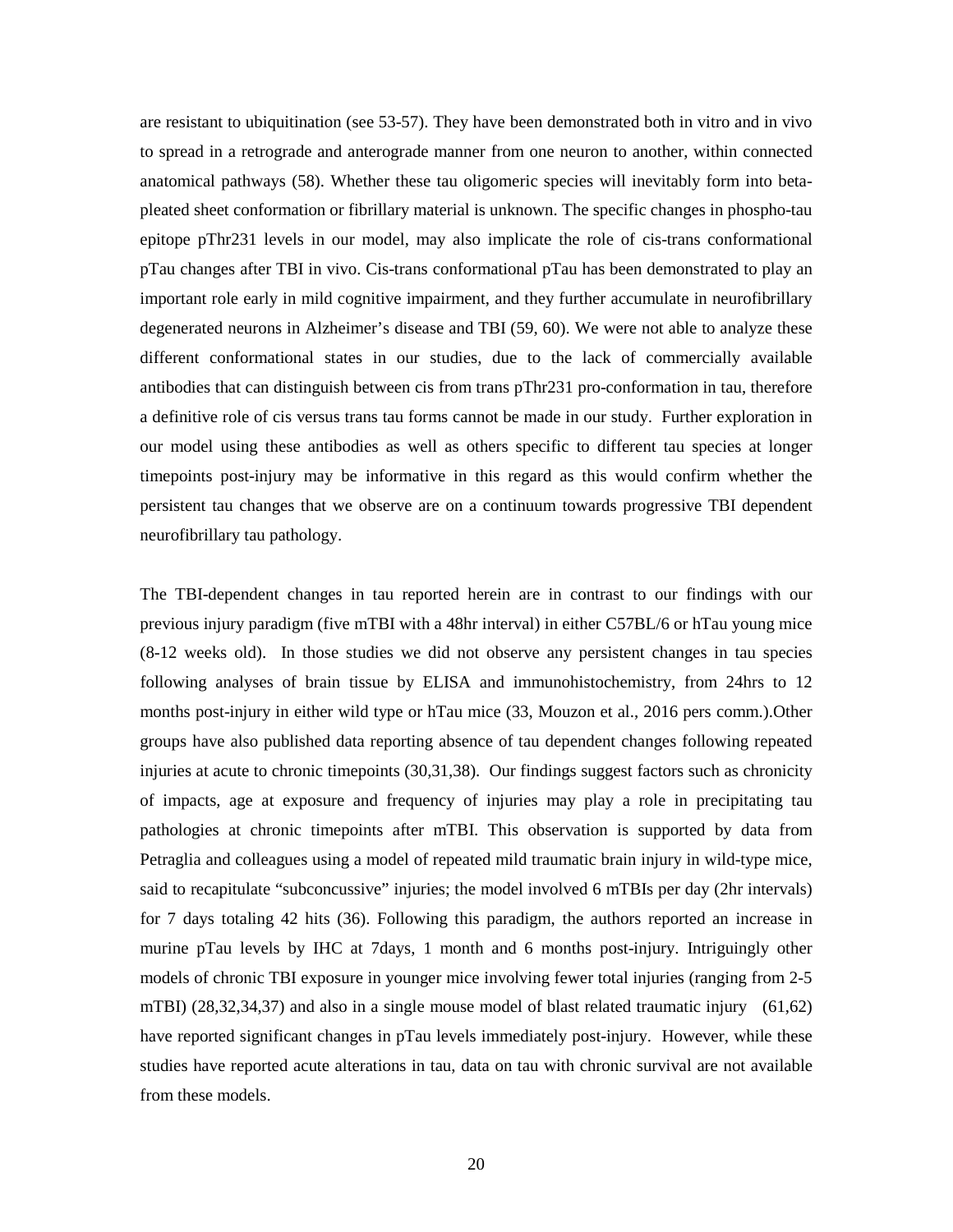Thus far the majority of studies exploring effects of TBI on tau pathology have been conducted in young, wild-type mice which have a strong bias for the 4R murine tau isoform which some investigators have suggested to have a low propensity to form toxic tau aggregates in vivo. Our use of hTau transgenics may shed some light on the factors that influence propagation of (human) tau pathology after injury. hTau mice typically develop aggregated, hyper-phosphorylated tau by 9 months of age, in a spatial temporally relevant distribution localized to regions such as the entorhinal cortex, subiculum and hippocampus, and by 15 months of age develop thioflavin-Spositive neurofibrillary tangles, loss of neurons and apoptotic damage (41). In our previous work on aged hTau mice (>18months) exposed to 5 repetitive hits, we demonstrated augmentation of pTau pathology in superficial layers of the cortex and also in the hippocampus by immunohistochemistry (39). Of note, these effects appeared to be more pronounced than those observed in this current study using younger mice <13weeks at first injury, perhaps suggesting the importance of an underlying tau pathology at the time of injury as a vital trigger for precipitating persistent TBI-dependent tauopathy.

In addition to tau we have also investigated other signature proteins related to neurodegeneration in our model. We found no evidence of amyloid pathology in repetitive mTBI injured animals, as determined by histopathology. To date, although the role of amyloid in CTE remains unknown, retrospective case studies have shown that a majority of CTE patients will have amyloid plaques at autopsy (13, 25). We also did not observe any changes in the levels of total neuronal transactive response DNA-binding protein - TDP43 (or its phosphorylated species) after injury. TDP43 has been identified as the major disease protein in frontal temporal lobar degeneration (FTLD) with ubiquitinated inclusions, and in amyotrophic lateral sclerosis (ALS). TDP43 immunoreactive intraneuronal and intraglial inclusions are commonly described in CTE, and present in a majority of cases studied (13, 63-65). To our knowledge this among one of the first studies to asses TDP-43 levels at a chronic timepoint in a rodent repetitive mTBI model. Although our findings did not show any correlation between repetitive mTBI and TDP43, we are cautious when interpreting our findings regarding the role of TDP43 in r-mTBI, given that there might be differences between murine vs human TDP43. More studies need to be conducted to evaluate the role of this protein following TBI.

#### **Lipid dysfunction after chronic r-mTBI**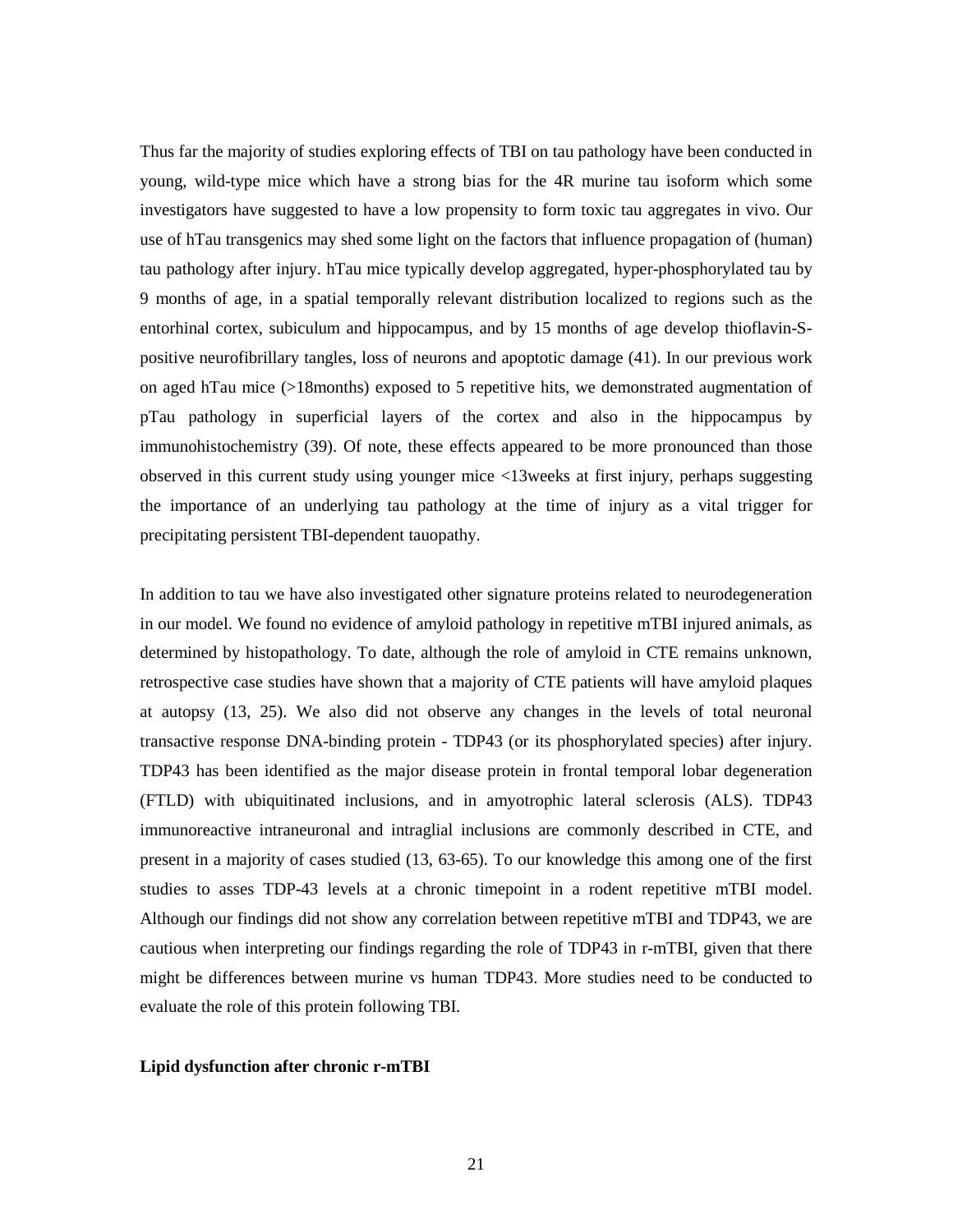Lipids are known to play an important role in neurological disorders and CNS injury, and have been implicated in TBI (66). We previously demonstrated TBI-dependent brain lipid changes in a controlled cortical injury (CCI) model using our lipidomic platform (67), and thus sought to evaluate changes in different lipid species in this new model. Our lipidomic analyses revealed an increase in total PE and SM lipid species in the cortex of our chronic repetitive mTBI exposed animals, accompanied by increases in saturated, mono or poly-unsaturated fatty acid classes of PE and SM lipid species. The reason for these lipid changes and their role in late TBI pathologies is not clear at this time, but we hypothesize may reflect: (i) dysregulation in brain lipid metabolism; (ii) failure of abluminal lipid transporters; or (iii) increased luminal transport from the periphery as free fatty acids or in esterified forms bound to lipoproteins. These high lipid levels after TBI could predispose to oxidative damage (i.e. lipid peroxidation), especially under inflammatory conditions. We additionally observed an increase in the ratio of arachidonic acid (AA - 20:4) to docosahexaenoic acid (DHA - 22:6) containing polyunsaturated lipid species in injured animals. Arachidonic Acid is metabolized to pro-inflammatory and vasoactive eicosanoids (such as, prostaglandins, leukotrienes and thromboxane) by lipoxygenase (LOX) and/or cycloxygenase (COX) pathways (66). Docosahexaenoic Acid, the most abundant polyunsaturated fatty acid, is metabolized by phospholipase A2 enzymes to produce metabolites resolvins and protectins, such as neuroprotectin D1 (68). These metabolites serve as an endogenous neuroprotectant that inhibits apoptosis, oxidative stress and pro-inflammatory processes (68-71). The consequences of this increase in AA to DHA ratio could, therefore, indicate an increase in pro-inflammatory versus anti-inflammatory environment at this late time point following exposure to chronic repetitive mTBI.

### **Cerebral blood flow outcomes after chronic r-mTBI**

We observed a reduction in cerebral blood flow (CBF) in the head injured mice, localized primarily to the regions beneath the impact site around the occipital (/parietal) lobes. Intriguingly, in a study utilizing brain perfusion single photon emission computed tomography (SPECT) imaging in a cohort of >100 active and former American football players, the authors reported a decrease in brain perfusion, with a preponderance for the prefrontal lobe, temporal lobe, occipital lobe, and cingulate gyrus and hippocampus regions in their cohort (72). Although we cannot draw direct comparisons between our mouse CBF and human SPECT data, the similarities in the direction of change in brain perfusion highlights vascular dysfunction as another sequelae of TBI. The reason behind this is unknown, given that we did not observe any focal injury or pathological changes in this region. Cerebral glucose metabolism has been linked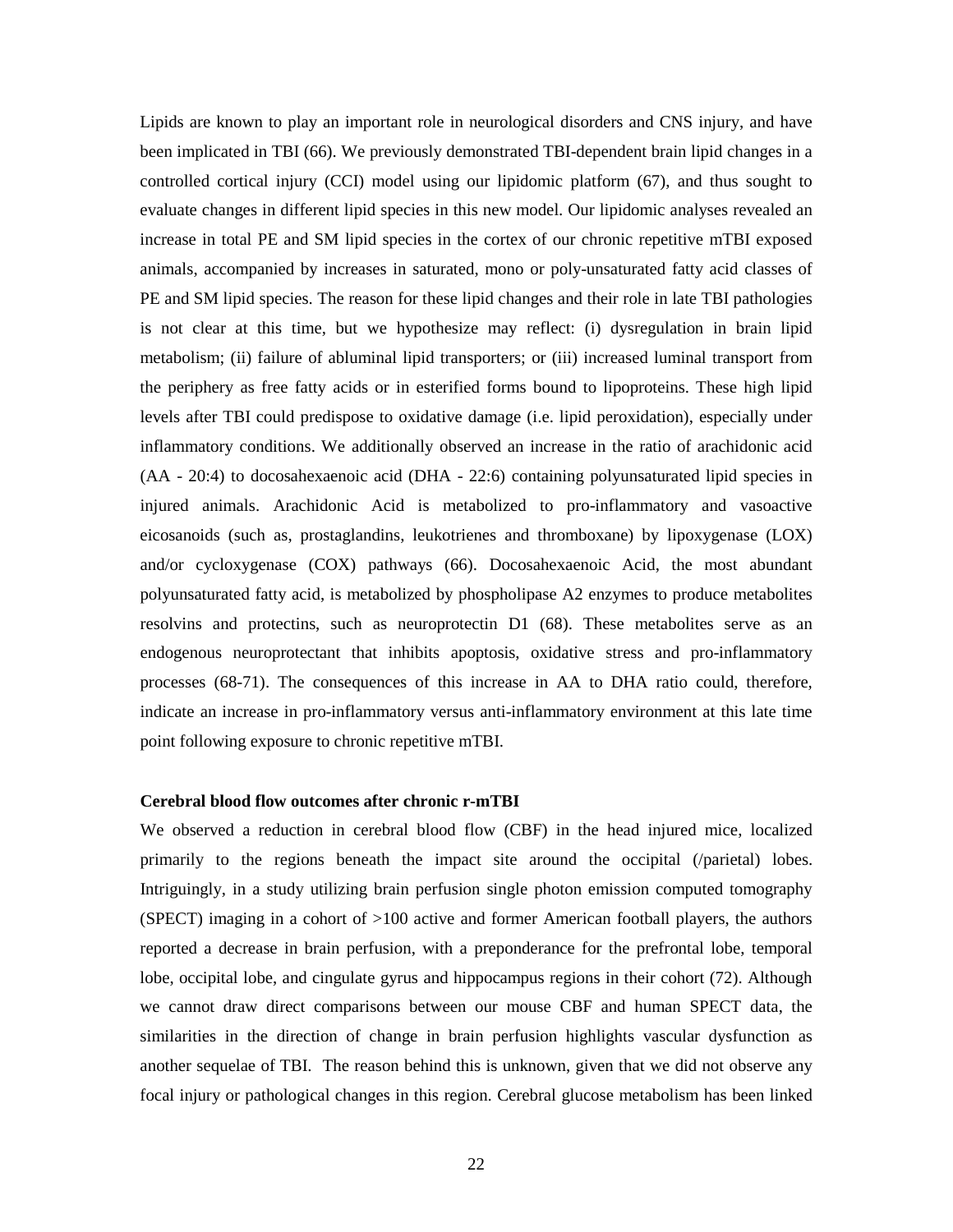to reductions in blood flow after TBI and this could be possibly altered in our model (73). Of note, though we did not observe any impairment in blood brain barrier (BBB) integrity in control or injured animals, we did observe astroglial activation in perivascular regions in injured animals. Though observations in human, autopsy-derived material from patients surviving single moderate to severe TBI demonstrate widespread BBB disruption in a high proportion of both acute and late (>1 year survival) survivors (74), data on vascular pathology in CTE, in particular BBB integrity, are lacking.

### **Neurobehavior, neuroendocrine and neuroimmune outcomes after chronic r-mTBI**

We conducted our behavioral analyses of hTau mice at 9 months of age. hTau mice typically do not show any significant impairment in spatial learning and memory until 12 months of age, although 6 month old mice have been noted by one group to show abnormal spatial learning compared to control mice (75, 76). Locomotor function, anxiety levels and gross motor functions are typically not different from age-matched controls (75). Our observations were conducted prior to the appearance of age-related neurobehavioral dysfunction to eliminate underlying confounding phenotypes. Behavioral evaluations report a pattern towards dis-inhibitory-like behavior and deficits in cognitive performance. The effects we report were more pronounced compared to our previously reported mTBI paradigms in young mice, which employed exactly the same level and nature of injury but investigated the effects of either a single or a different repetitive injury (5 hits over a 9day period) (29,33,39). Behavioral outcomes in our model could be attributed to underlying neuropathological correlates involving white-matter (corpus callosum) degeneration and accumulation of abnormal tau in neurons within the grey matter. Both sites of localized pathologies are relevant given their involvement in controlling dis-inhibitory behavior and cognitive function. Comparable behavioral outcome measures have also been reported in another repetitive mTBI model involving multiple "subconcussive" impacts; the authors observed cognitive deficits, increased risk taking, depression-like behavior, and sleep disturbances at 1 month post exposure (36). However, this model differed from ours in that it was a much more concentrated paradigm with all the impacts occurring within a one week period. Human patients exposed to a history of mTBI in contact sports demonstrate a spectrum of neurobehavioral symptoms including post-concussive syndrome (PCS) and chronic traumatic encephalopathy (CTE); involving alterations in mood, neuropsychiatric behavior, and cognition (77-84).

Correlating with the neurobehavioral deficits seen in our model, we also observed an increase in the glucocorticoid steroid hormone, corticosterone. Abnormalities in neuroendocrine function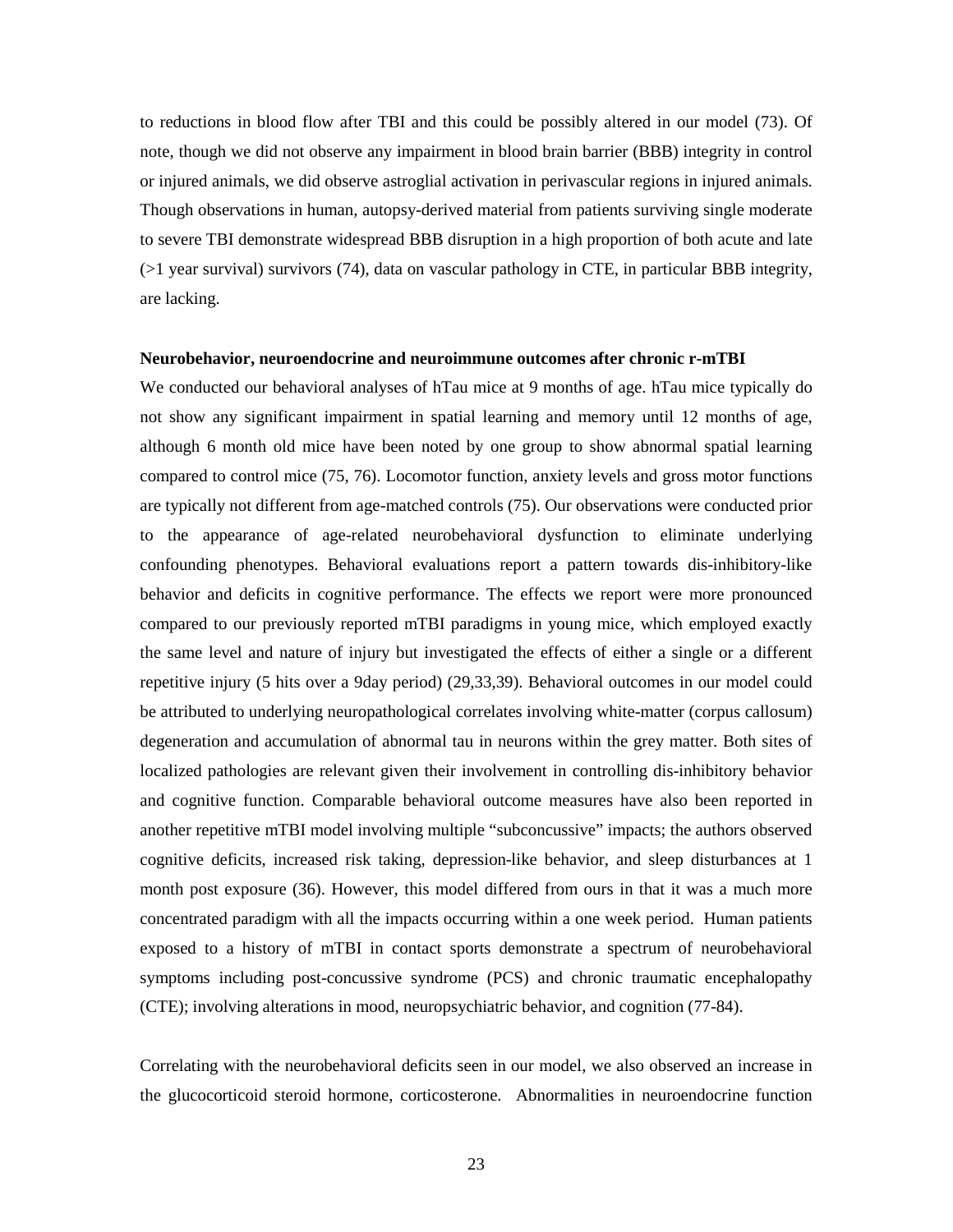and circadian rhythm have been shown after TBI of different severities (85-91). Upregulation in cortisol levels may result in an increased negative feedback to the brain via the HPA axis. This can result in the dysregulation of sympathetic and autonomic nervous system functions implicated in the regulation of the fight or flight response (92). Neuroinflammatory cytokine levels in the periphery were also reduced in our model. Glucocorticoids, such as corticosterone, are known to influence a variety of immune-related functions (93), and can dampen down immuneinflammatory cytokine signaling as seen in our model. What specific effects down-regulation in systemic cytokine profiles may have on the injured brain is unknown and warrants further studies in the context of TBI. Our lipidomic studies did implicate a possible increase in baseline proinflammatory response in the cortex based on the modest increase in arachidonic acid containing lipid species we found. A closer assessment of microglial cell markers (IBA1, CD45 and MHCII) showed a paucity of staining in the cortex in sham and injured animals. These findings are intriguing and may be a unique feature of this animal model. Very few studies exploring systemic inflammation and even brain neuroglial responses after repeated mTBI in humans have been conducted to date, it is therefore very difficult to draw a direct comparison between our model and what happens in the human setting.

## **Conclusion**

In this study, we explored the effects of chronic repetitive mTBI in a mouse model with a human tau genetic background, with an injury paradigm designed to mimic the effects of repeated, mTBI injuries sustained over a prolonged timeframe. Our characterization encompasses the chronic histopathological, biochemical and neurobehavioral effects of these injuries after many months survival. In this first characterization of our chronic TBI experiments, we confirm a two-fold increase in total tau levels and mild increases in tau oligomers/conformers and pre-tangle pTau (Thr231) species in the grey matter up to three months after cessation of injury, which we anticipate may be on a continuum of progressive TBI-dependent tauopathy. Our data also confirm impairment in cerebral blood flow (hypo-perfusion), and a prominent feature of white matter damage typified by gliosis, axonal injury and corpus callosum thinning. These changes were also accompanied by increases in lipid species of different fatty acid classes and their secondary messengers. Subtle neurobehavioral deficits typified by dis-inhibition and deficits in cognitive performance were also observed. Together these data support the relevance of this concussive injury model in studying the consequences of repetitive mTBI in humans, and its usefulness in testing potential neuroprotective therapeutic strategies for chronic repeated mTBI.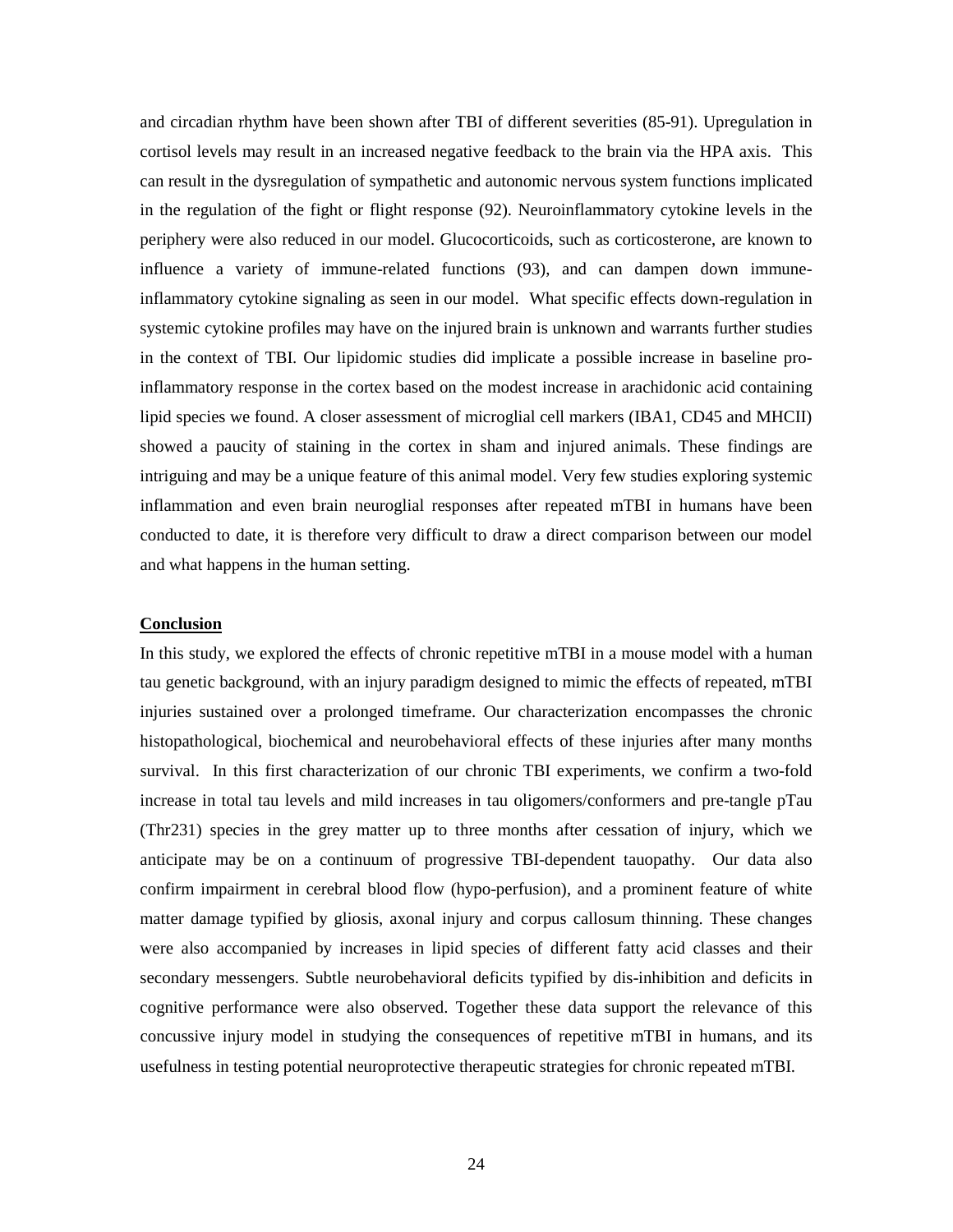**Acknowledgement:** We would like to thank Dr Gary Laco and Thinh Nguyen for their help with the lipidomic studies, Carlyn Lungmus and Naomi Gail Rafi for their help with the preparation of the manuscript. We would also like to thank Peter Davies and Dr Lester Binder's lab for provision of tau antibodies.

### **REFERENCES**

- 1. Gedye A, Beattie BL, Tuokko H, Horton A, Korsarek E. Severe head injury hastens age of onset of Alzheimer's disease. J. Am. Geriatr. Soc 1989;37:970–973
- 2. [Mortimer JA,](http://www.ncbi.nlm.nih.gov/pubmed/?term=Mortimer%20JA%5BAuthor%5D&cauthor=true&cauthor_uid=1833351) [Van Duijn CM,](http://www.ncbi.nlm.nih.gov/pubmed/?term=van%20Duijn%20CM%5BAuthor%5D&cauthor=true&cauthor_uid=1833351) [Chandra V,](http://www.ncbi.nlm.nih.gov/pubmed/?term=Chandra%20V%5BAuthor%5D&cauthor=true&cauthor_uid=1833351) [Fratiglioni L,](http://www.ncbi.nlm.nih.gov/pubmed/?term=Fratiglioni%20L%5BAuthor%5D&cauthor=true&cauthor_uid=1833351) [Graves AB,](http://www.ncbi.nlm.nih.gov/pubmed/?term=Graves%20AB%5BAuthor%5D&cauthor=true&cauthor_uid=1833351) [Heyman A,](http://www.ncbi.nlm.nih.gov/pubmed/?term=Heyman%20A%5BAuthor%5D&cauthor=true&cauthor_uid=1833351) [Jorm](http://www.ncbi.nlm.nih.gov/pubmed/?term=Jorm%20AF%5BAuthor%5D&cauthor=true&cauthor_uid=1833351)  [AF,](http://www.ncbi.nlm.nih.gov/pubmed/?term=Jorm%20AF%5BAuthor%5D&cauthor=true&cauthor_uid=1833351) [Kokmen E,](http://www.ncbi.nlm.nih.gov/pubmed/?term=Kokmen%20E%5BAuthor%5D&cauthor=true&cauthor_uid=1833351) [Kondo K,](http://www.ncbi.nlm.nih.gov/pubmed/?term=Kondo%20K%5BAuthor%5D&cauthor=true&cauthor_uid=1833351) [Rocca WA](http://www.ncbi.nlm.nih.gov/pubmed/?term=Rocca%20WA%5BAuthor%5D&cauthor=true&cauthor_uid=1833351), et al. Head trauma as a risk factor for Alzheimer's disease: a collaborative re-analysis of case-control studies. EURODEM Risk Factors Research Group. Int. J. Epidemiol 1991; 20: (Suppl. 2) S28–S35
- 3. Schofield PW, Tang M, Marder K, Bell K, Dooneief G, Chun M, Sano M, Stern Y, Mayeux R. Alzheimer's disease after remote head injury: an incidence study. J. Neurol. Neurosurg. Psychiatry 1997;62:119–124
- 4. Guo Z, Cupples LA, Kurz A, Auerbach SH, Volicer L, Chui H, Green RC, Sadovnick AD, Duara R, DeCarli C, Johnson K, Go RC, Growdon JH, Haines JL, Kukull WA, Farrer LA. Head injury and the risk of AD in the MIRAGE study. Neurology 2000;54:1316–1323
- 5. Plassman BL, Havlik RJ, Steffens DC, Helms MJ, Newman TN, Drosdick D, Phillips C, Gau BA,Welsh-Bohmer KA, Burke JR, Guralnik JM, Breitner JC. Documented head injury in early adulthood and risk of Alzheimer's disease and other dementias. Neurology 2000;55:1158–1166
- 6. Fleminger S, Oliver DL, Lovestone S, Rabe-Hesketh S, Giora A. Head injury as a risk factor for Alzheimer's disease: the evidence 10 years on; a partial replication. J. Neurol. Neurosurg. Psychiatry 2003;74:857–862
- 7. Guskiewicz KM, Marshall SW, Bailes J, McCrea M, Cantu RC, Randolph C, Jordan BD. Association between recurrent concussion and late-life cognitive impairment in retired professional football players. Neurosurgery 2005;57:719–726
- 8. Lehman EJ, Hein MJ, Baron SL, Gersic CM. Neurodegenerative causes of death among retired National Football League players. Neurology 2012;79: 1970–1974
- 9. Smith DH, Johnson VE, Stewart W. Chronic neuropathologies of single and repetitive TBI: substrates of dementia? Nature Rev. Neurol 2013;9:211–221
- 10. Nordström P, Michaelsson K, Gustafson Y, Nordström A. Traumatic brain injury and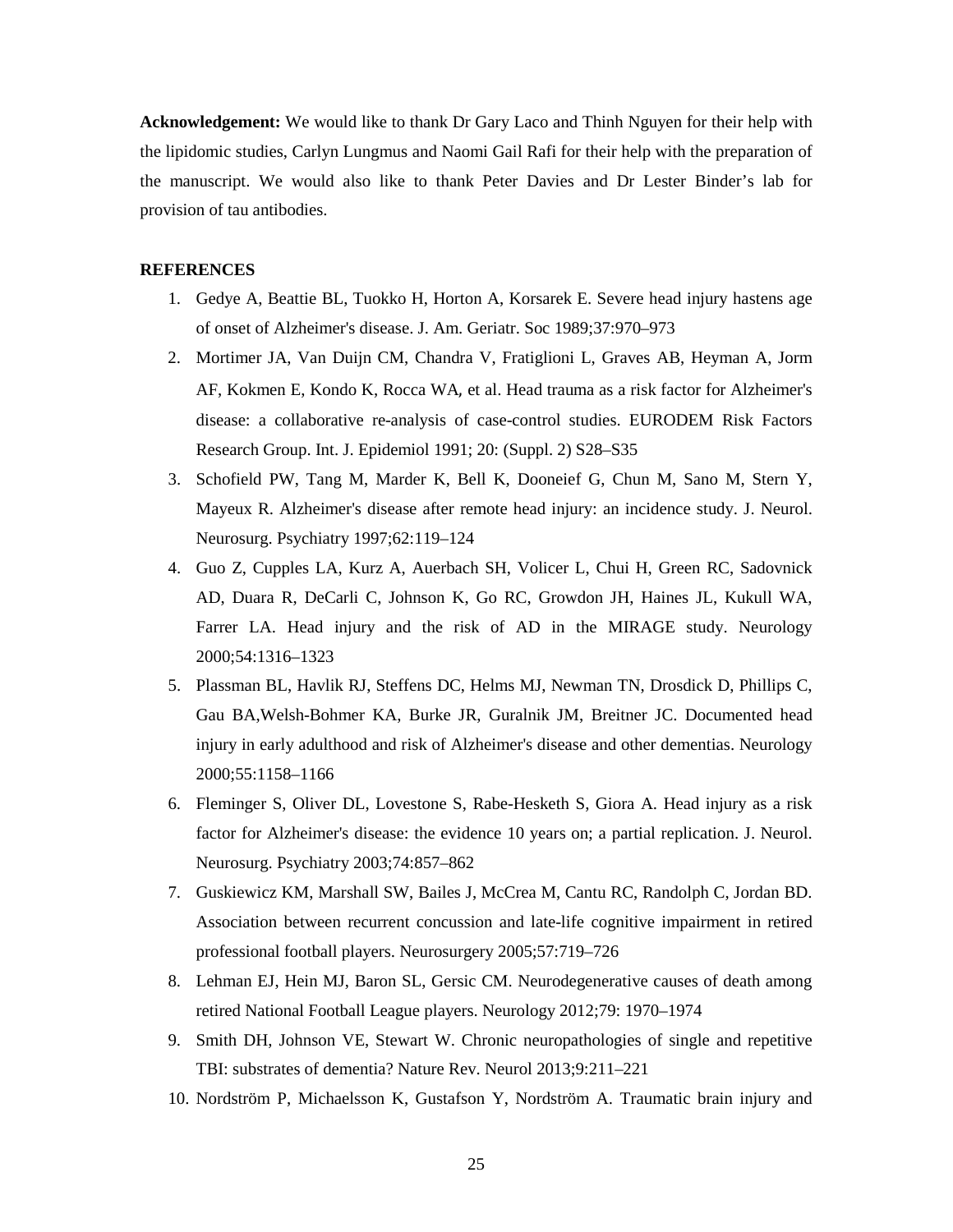young onset dementia: a nationwide cohort study. Ann. Neurol 2014;75:374–381

- 11. McKee AC, Cantu RC, Nowinski CJ, Hedley-Whyte ET, Gavett BE, Budson AE, Santini VE, Lee HS, Kubilus CA, Stern RA. Chronic traumatic encephalopathy in athletes: progressive tauopathy after repetitive head injury. J. Neuropathol. Exp. Neurol 2009;68:709–735
- 12. Omalu B, Bailes J, Hamilton RL, Kamboh MI, Hammers J, Case M, Fitzsimmons R. Emerging histomorphologic phenotypes of chronic traumatic encephalopathy in American athletes. Neurosurgery 2011;69:173–183
- 13. McKee AC, Stern RA, Nowinski CJ, Stein TD, Alvarez VE, Daneshvar DH, Lee HS, Wojtowicz SM, Hall G, Baugh CM, Riley DO, Kubilus CA, Cormier KA, Jacobs MA, Martin BR, Abraham CR, Ikezu T, Reichard RR, Wolozin BL, Budson AE, Goldstein LE, Kowall NW, Cantu RC. The spectrum of disease in chronic traumatic encephalopathy. Brain 2013;136:43–64
- 14. Roberts GW. Immunocytochemistry of neurofibrillary tangles in dementia pugilistica and Alzheimer's disease: evidence for common genesis. Lancet 1988;2:1456–1458
- 15. Omalu BI, DeKosky ST, Minster RL, Kamboh MI, Hamilton RL, Wecht CH. Chronic traumatic encephalopathy in a National Football League player. Neurosurgery 2005;57:128–134
- 16. Omalu BI, DeKosky ST, Hamilton RL, Minster RL, Kamboh MI, Shakir AM, Wecht CH. Chronic traumatic encephalopathy in a national football league player: part II. Neurosurgery 2006;59:1086–1092
- 17. Geddes JF, Vowles GH, Robinson SF, Sutcliffe JC. Neurofibrillary tangles, but not Alzheimer-type pathology, in a young boxer. Neuropathol. Appl. Neurobiol 1996;22(1306): 12–16
- 18. Stewart W, McNamara PH, Lawlor B, Hutchinson S, Farell M. Chronic traumatic encephalopathy: a potential late and under recognized consequence of rugby union. QJM: An international journal of medicine 2015:1-5
- 19. [Zetterberg H,](http://www.ncbi.nlm.nih.gov/pubmed/?term=Zetterberg%20H%5BAuthor%5D&cauthor=true&cauthor_uid=16966505) [Hietala MA,](http://www.ncbi.nlm.nih.gov/pubmed/?term=Hietala%20MA%5BAuthor%5D&cauthor=true&cauthor_uid=16966505) [Jonsson M,](http://www.ncbi.nlm.nih.gov/pubmed/?term=Jonsson%20M%5BAuthor%5D&cauthor=true&cauthor_uid=16966505) [Andreasen N,](http://www.ncbi.nlm.nih.gov/pubmed/?term=Andreasen%20N%5BAuthor%5D&cauthor=true&cauthor_uid=16966505) [Styrud E,](http://www.ncbi.nlm.nih.gov/pubmed/?term=Styrud%20E%5BAuthor%5D&cauthor=true&cauthor_uid=16966505) [Karlsson I,](http://www.ncbi.nlm.nih.gov/pubmed/?term=Karlsson%20I%5BAuthor%5D&cauthor=true&cauthor_uid=16966505) [Edman A,](http://www.ncbi.nlm.nih.gov/pubmed/?term=Edman%20A%5BAuthor%5D&cauthor=true&cauthor_uid=16966505)  [Popa C,](http://www.ncbi.nlm.nih.gov/pubmed/?term=Popa%20C%5BAuthor%5D&cauthor=true&cauthor_uid=16966505) [Rasulzada A,](http://www.ncbi.nlm.nih.gov/pubmed/?term=Rasulzada%20A%5BAuthor%5D&cauthor=true&cauthor_uid=16966505) [Wahlund LO,](http://www.ncbi.nlm.nih.gov/pubmed/?term=Wahlund%20LO%5BAuthor%5D&cauthor=true&cauthor_uid=16966505) [Mehta PD,](http://www.ncbi.nlm.nih.gov/pubmed/?term=Mehta%20PD%5BAuthor%5D&cauthor=true&cauthor_uid=16966505) [Rosengren L,](http://www.ncbi.nlm.nih.gov/pubmed/?term=Rosengren%20L%5BAuthor%5D&cauthor=true&cauthor_uid=16966505) [Blennow K,](http://www.ncbi.nlm.nih.gov/pubmed/?term=Blennow%20K%5BAuthor%5D&cauthor=true&cauthor_uid=16966505) [Wallin A.](http://www.ncbi.nlm.nih.gov/pubmed/?term=Wallin%20A%5BAuthor%5D&cauthor=true&cauthor_uid=16966505)  Neurochemical aftermath of amateur boxing. Arch. Neurol 2006;63:1277–1280
- 20. [Neselius S,](http://www.ncbi.nlm.nih.gov/pubmed/?term=Neselius%20S%5BAuthor%5D&cauthor=true&cauthor_uid=22496755) [Brisby H,](http://www.ncbi.nlm.nih.gov/pubmed/?term=Brisby%20H%5BAuthor%5D&cauthor=true&cauthor_uid=22496755) [Theodorsson A,](http://www.ncbi.nlm.nih.gov/pubmed/?term=Theodorsson%20A%5BAuthor%5D&cauthor=true&cauthor_uid=22496755) [Blennow K,](http://www.ncbi.nlm.nih.gov/pubmed/?term=Blennow%20K%5BAuthor%5D&cauthor=true&cauthor_uid=22496755) [Zetterberg H,](http://www.ncbi.nlm.nih.gov/pubmed/?term=Zetterberg%20H%5BAuthor%5D&cauthor=true&cauthor_uid=22496755) [Marcusson J.](http://www.ncbi.nlm.nih.gov/pubmed/?term=Marcusson%20J%5BAuthor%5D&cauthor=true&cauthor_uid=22496755) CSFbiomarkers in Olympic boxing: diagnosis and effects of repetitive head trauma. PLoS ONE 2012;7(4): e33606
- 21. Shahim P, Tegner Y, Wilson DH, Randall J, Skillbäck T, Pazooki D, Kallberg B,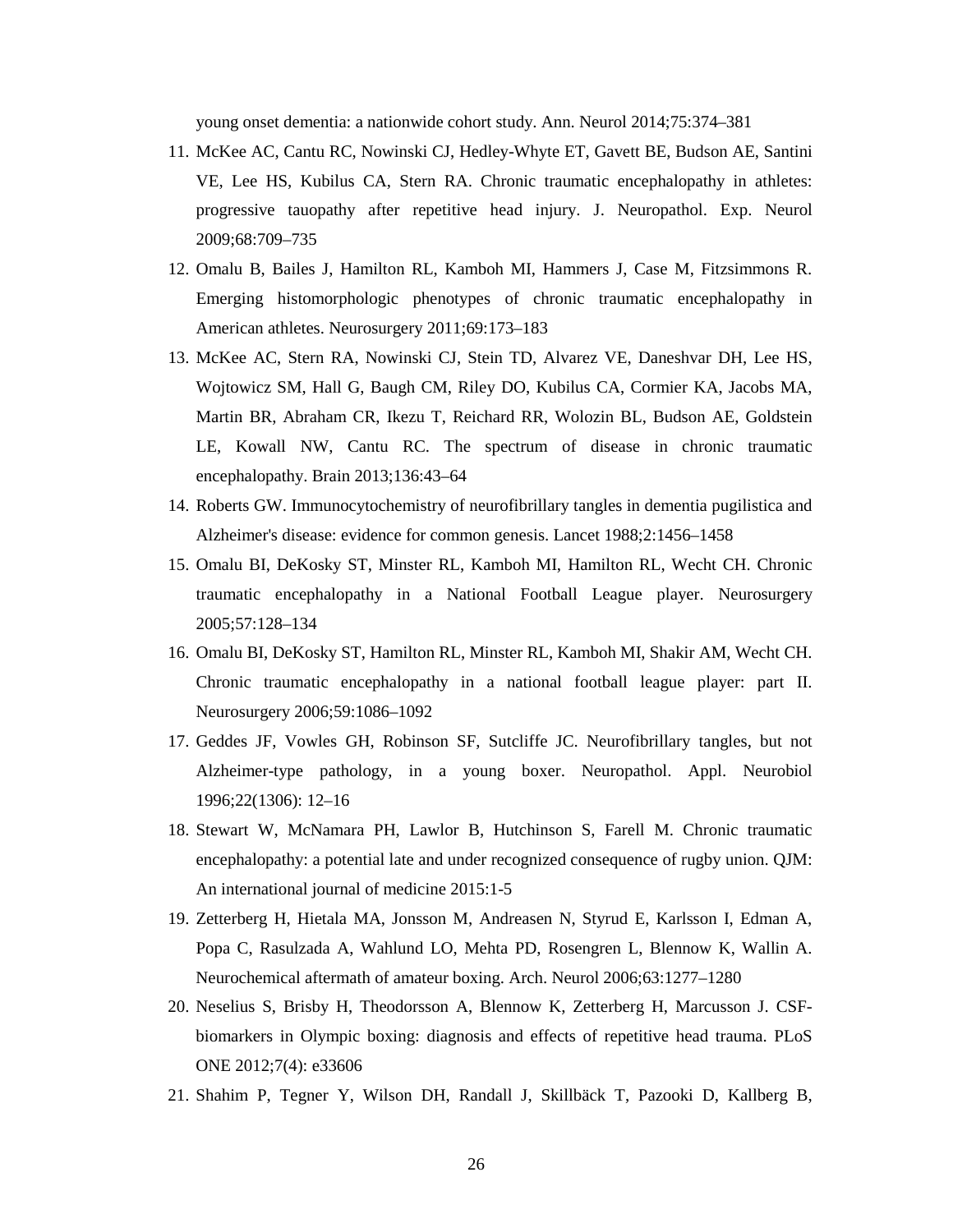Blennow K, Zetterberg H (2014) Blood Biomarkers for Brain Injury in Concussed Professional Ice Hockey Players. JAMA Neurol 2014;71(6):684-69 doi:10.1001/jamaneurol.2014.367

- 22. Olivera A, Lejbman N, Jeromin A, French LM, Kim HS, Cashion A, Mysliwiec V, Diaz-Arrastia R, Gill J. Peripheral Total Tau in Military Personnel Who Sustain Traumatic Brain Injuries During Deployment. JAMA. Neurol 2015;72(10):1109-1116 doi:10.1001/jamaneurol.2015.1383
- 23. Shahim P, Linemann T, Inekci D, Karsdal MA, Blennow K, Tegner Y, Zetterberg H, Henriksen K. Serum tau fragments predict return to play in concussed professional ice hockey players. J Neurotrauma 2015;[Epub ahead of print]
- 24. Johnson VE, Stewart W, Smith DH. Axonal pathology in traumatic brain injury. Exp. Neurol 2012;246:35-43
- 25. Gardner RC, Burke JF, Nettiksimmons J, Kaup A, Barnes DE, Yaffe K. Dementia risk after traumatic brain injury vs nonbrain trauma: the role of age and severity. JAMA Neurol 2014;71: 1490–1497
- 26. McKee AC, Daneshvar DH, Alvarez VE, Stein TD. The neuropathology of sport. Acta Neuropathol 2014;127:29–51
- 27. Yoshiyama Y, Uryu K, Higuchi M, Longhi L, Hoover R, Fujimoto S, McIntosh T, Lee VM, Trojanowski JQ. Enhanced neurofibrillary tangle formation, cerebral atrophy, and cognitive deficits induced by repetitive mild brain injury in a transgenic tauopathy mouse model. J. Neurotrauma 2005;22:1134–1141
- 28. Kane MJ, Angoa-Perez M, Briggs DI, Viano DC, Kreipke CW, Kuhn DM. A mouse model of human repetitive mild traumatic brain injury. J. Neurosci. Methods 2012;203:41–49
- 29. Mouzon B, Chaytow H, Crynen G, Bachmeier C, Stewart J, Mullan M, Stewart W, Crawford F. Repetitive mild traumatic brain injury in amousemodel produces learning and memory deficits accompanied by histological changes. J. Neurotrauma 2012;29:2761–2773
- 30. Mannix R, Meehan WP, Mandeville J, Grant PE, Gray T, Berglass J, Zhang J, Bryant J, Rezaie S, Chung JY, Peters NV, Lee C, Tien LW, Kaplan DL, Feany M,Whalen M. Clinical correlates in an experimental model of repetitive mild brain injury. Ann. Neurol 2014;74:65–75
- 31. Bolton AN, Saatman KE. Regional neurodegeneration and gliosis are amplified by mild traumatic brain injury repeated at 24-hour intervals. J. Neuropathol. Exp. Neurol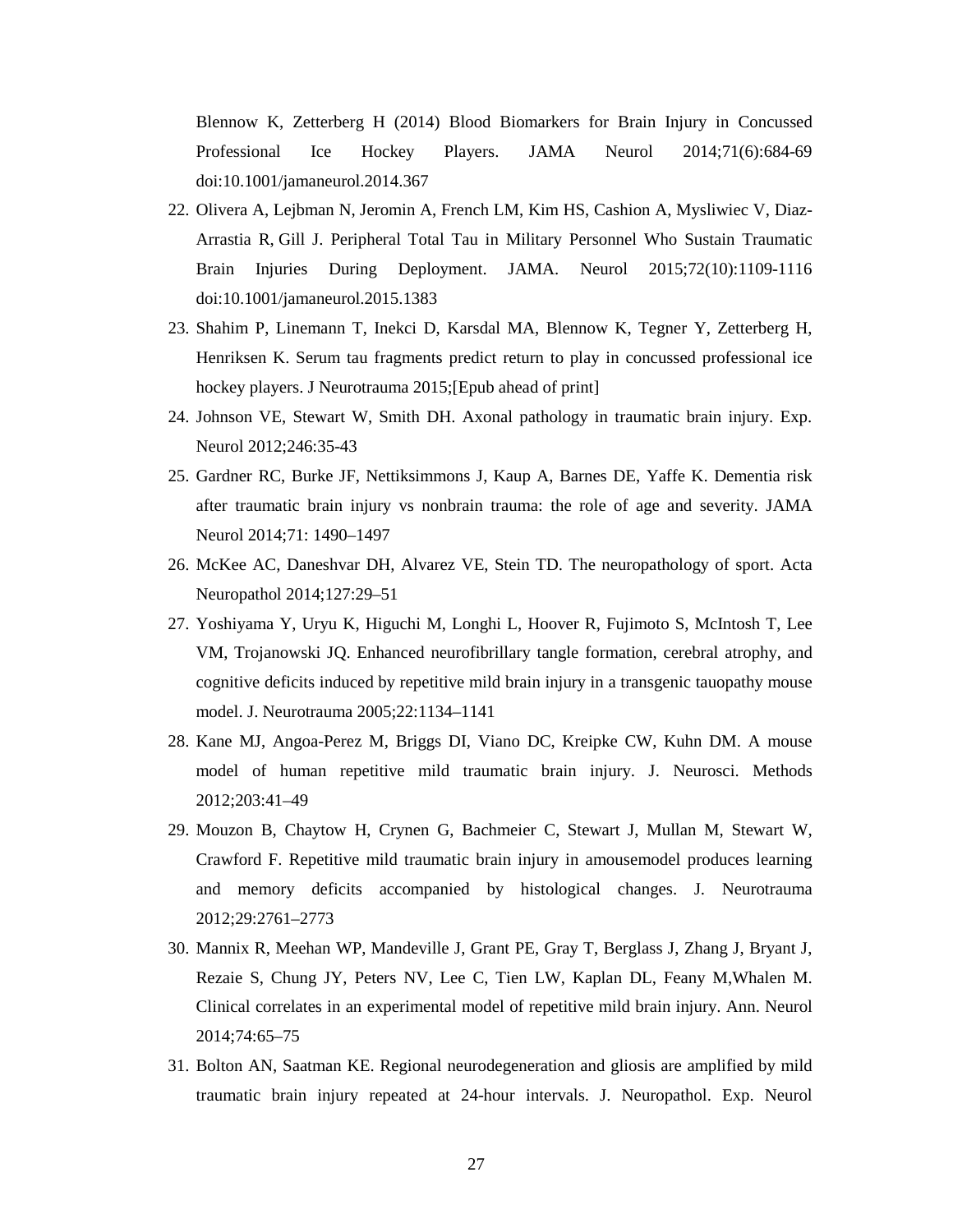2014;73:933–947

- 32. Luo J, Nguyen A, Villeda S, Zhang H, Ding Z, Lindsey D, Bieri G, Castellano JM, Beaupre GS,Wyss-Coray T. Long-term cognitive impairments and pathological alterations in a mouse model of repetitive mild traumatic brain injury. Front. Neurol 2014;5:12 doi: 10.3389/fneur.2014.00012. eCollection
- 33. Mouzon BC, Bachmeier C, Ferro A, Ojo JO, Crynen G, Acker CM, Davies P, Mullan M, Stewart W, Crawford F. Chronic neuropathological and neurobehavioral changes in a repetitive mild traumatic brain injury model. Ann. Neurol 2014;75:241–254
- 34. Namjoshi DR, Cheng WH, McInnes KA, Martens KM, Carr M, Wilkinson A, Fan J, Robert J, Hayat A, Cripton PA, Wellington CL. Merging pathology with biomechanics using CHIMERA (Closed-Head Impact Model of Engineered Rotational Acceleration): a novel, surgery-free model of traumatic brain injury. Mol. Neurodegener 2014;9:55 doi:10.1186/1750-1326-9-55
- 35. Ojo J, Bachmeier C, Mouzon B, Mullan M, Davies H, Tzekov R, Stewart M, Crawford F. Chronic Ultrastructural changes in the grey and white matter of repeated concussive head injured wild-type and hTau mice. *J. Neuropathol. Exp Neurol* 2015;74(10): 1012-1035
- 36. Petraglia AL, Plog BA, Dayawansa S, Dashnaw ML, Czerniecka K,Walker CT, Chen M, Hyrien O, Iliff JJ, Deane R, Huang JH, Nedergaard M. The pathophysiology underlying repetitive mild traumatic brain injury in a novel mouse model of chronic traumatic encephalopathy. Surg. Neurol. Int 2014;5:184
- 37. Zhang J, Teng Z, Song Y, Hu M, Chen C. Inhibition of monoacylglycerol lipase prevents chronic traumatic encephalopathy-like neuropathology in a mouse model of repetitive mild closed head injury. J. Cereb. Blood Flow Metab 2015;35(3):443-453
- 38. Xu L, Nguyen JV, Lehar M, Menon A, Rha E, Arena J, Ryu J, Marsh-Armstrong N, Marmarou CR, Koliatsos VE. Repetitive mild traumatic brain injury with impact acceleration in the mouse: multifocal axonopathy, neuroinflammation, and neurodegeneration in the visual system. Exp. Neurol 2014; pii: S0014-4886(14)00364-1 doi:10.1016/j.expneurol.2014.11.004
- 39. Ojo JO, Mouzon B, Greenberg MB, Bachmeier C, Mullan M, Crawford F (2013) Repetitive mild traumatic brain injury augments tau pathology and glial activation in aged hTau mice. J. Neuropathol. Exp. Neurol 2013;72:137–151
- 40. Ojo JO, Mouzon BC, Crawford F. Repetitive head trauma, chronic traumatic encephalopathy and tau: challenges in translating from mice to men. Exp Neurol 2015; S0014-4886(15)30015-3001-7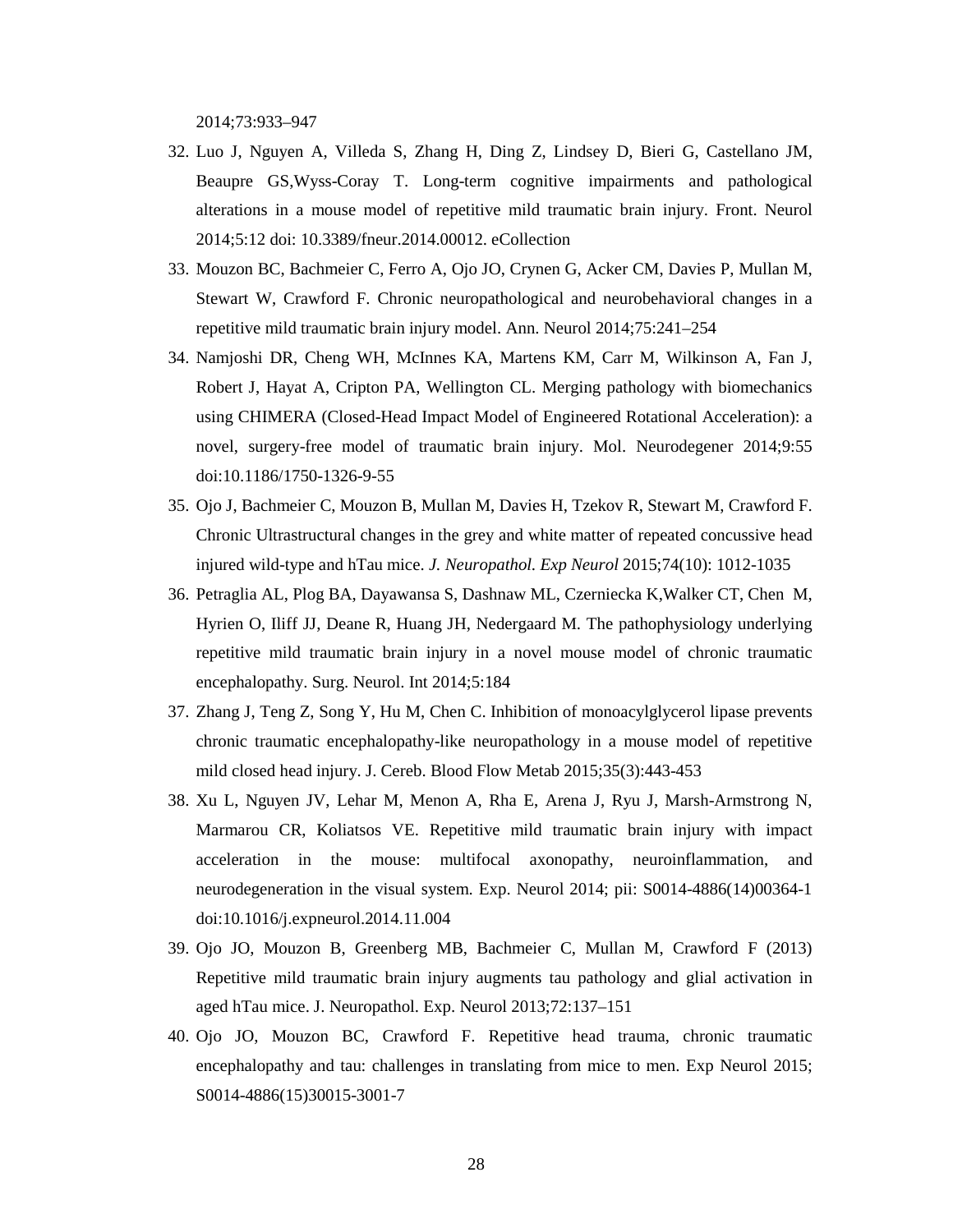- 41. Andorfer C, Kress Y, Espinoza M, de Silva R, Tucker K.L, Barde Y.A, Duff K, Davies P. Hyperphosphorylation and aggregation of tau in mice expressing normal human tau isoforms. J. Neurochem 2003;86:582–590
- 42. Liu Y, Belayev L, Zhao W, Busto R, Belayev A, Ginsberg MD. Neuroprotective effect of treatment with human albumin in permanent focal cerebral ischemia: Histopathology and cortical perfusion studies. Eur J Pharmacol 2001;428:193–201
- 43. Paris D, Humphrey J, Quadros A, Patel N, Crescentini R, Crawford F, Mullan M (Vasoactive effects of Ab in isolated human cerebrovessels and in a transgenic mouse model of Alzheimer's disease: Role of inflammation. Neurol Res 2003;25:642–651
- 44. [Abdullah](http://link.springer.com/search?facet-creator=%22Laila+Abdullah%22) L, [Evans](http://link.springer.com/search?facet-creator=%22James+E.+Evans%22) JE, [Bishop](http://link.springer.com/search?facet-creator=%22Alex+Bishop%22) A, [Reed](http://link.springer.com/search?facet-creator=%22Jon+M.+Reed%22) JM, [Crynen](http://link.springer.com/search?facet-creator=%22Gogce+Crynen%22) G, [Phillips](http://link.springer.com/search?facet-creator=%22John+Phillips%22) J, [Pelot](http://link.springer.com/search?facet-creator=%22Robert+Pelot%22) R, [Mullan](http://link.springer.com/search?facet-creator=%22Myles+A.+Mullan%22) MA, [Ferro](http://link.springer.com/search?facet-creator=%22Austin+Ferro%22) A, [Mullan](http://link.springer.com/search?facet-creator=%22Christopher+M.+Mullan%22) CM, [Mullan](http://link.springer.com/search?facet-creator=%22Michael+J.+Mullan%22) MJ, [Ait-Ghezala](http://link.springer.com/search?facet-creator=%22Ghania+Ait-Ghezala%22) G, [Crawford](http://link.springer.com/search?facet-creator=%22Fiona+C.+Crawford%22) FC. Lipidomic Profiling of Phosphocholine Containing Brain Lipids in Mice with Sensorimotor Deficits and Anxiety-Like Features After Exposure to Gulf War Agents. NeuroMolecular Medicine 2008;14:349-361
- 45. Abdullah L, Evans JE, Ferguson S, Mouzon B, Montague H, Reed J, Crynen G, Emmerich T, Crocker M, Pelot R, Mullan M, Crawford F. Lipidomic analyses identify injury-specific phospholipid changes 3 mo after traumatic brain injury. FASEB J 2014;28:5311-5321: doi:10.1096/fj.14-258228
- 46. Friede RL, Samorajski T. Axon caliber related to neurofilaments and microtubules in sciatic nerve fibers of rats and mice. Anat. Rec 1970;167:379–387
- 47. Laurer HL, Bareyre FM, Lee VM, Trojanowski JQ, Longhi L, Hoover R, Saatman KE, Raghupathi R, Hoshino S, Grady MS, McIntosh TK. Mild head injury increasing the brain's vulnerability to a second concussive impact. J Neurosurg. 2001;95(5):859-870.
- 48. Longhi L, Saatman KE, Fujimoto S, Raghupathi R, Meaney DF, Davis J, McMillan B S A, Conte V, Laurer HL, Stein S, Stocchetti N, McIntosh TK. Temporal window of vulnerability to repetitive experimental concussive brain injury. Neurosurgery. 2005;56(2):364-374.
- 49. [Johnson VE,](http://www.ncbi.nlm.nih.gov/pubmed/?term=Johnson%20VE%5BAuthor%5D&cauthor=true&cauthor_uid=23365092) [Stewart JE,](http://www.ncbi.nlm.nih.gov/pubmed/?term=Stewart%20JE%5BAuthor%5D&cauthor=true&cauthor_uid=23365092) [Begbie FD,](http://www.ncbi.nlm.nih.gov/pubmed/?term=Begbie%20FD%5BAuthor%5D&cauthor=true&cauthor_uid=23365092) [Trojanowski JQ,](http://www.ncbi.nlm.nih.gov/pubmed/?term=Trojanowski%20JQ%5BAuthor%5D&cauthor=true&cauthor_uid=23365092) [Smith DH,](http://www.ncbi.nlm.nih.gov/pubmed/?term=Smith%20DH%5BAuthor%5D&cauthor=true&cauthor_uid=23365092) [Stewart W.](http://www.ncbi.nlm.nih.gov/pubmed/?term=Stewart%20W%5BAuthor%5D&cauthor=true&cauthor_uid=23365092)  Inflammation and white matter degeneration persist for years after a single traumatic brain injury. Brain 2013;136(1):28-42
- 50. [Ramlackhansingh AF,](http://www.ncbi.nlm.nih.gov/pubmed/?term=Ramlackhansingh%20AF%5BAuthor%5D&cauthor=true&cauthor_uid=21710619) [Brooks DJ,](http://www.ncbi.nlm.nih.gov/pubmed/?term=Brooks%20DJ%5BAuthor%5D&cauthor=true&cauthor_uid=21710619) [Greenwood RJ,](http://www.ncbi.nlm.nih.gov/pubmed/?term=Greenwood%20RJ%5BAuthor%5D&cauthor=true&cauthor_uid=21710619) [Bose SK,](http://www.ncbi.nlm.nih.gov/pubmed/?term=Bose%20SK%5BAuthor%5D&cauthor=true&cauthor_uid=21710619) [Turkheimer FE,](http://www.ncbi.nlm.nih.gov/pubmed/?term=Turkheimer%20FE%5BAuthor%5D&cauthor=true&cauthor_uid=21710619) [Kinnunen](http://www.ncbi.nlm.nih.gov/pubmed/?term=Kinnunen%20KM%5BAuthor%5D&cauthor=true&cauthor_uid=21710619)  [KM,](http://www.ncbi.nlm.nih.gov/pubmed/?term=Kinnunen%20KM%5BAuthor%5D&cauthor=true&cauthor_uid=21710619) [Gentleman S,](http://www.ncbi.nlm.nih.gov/pubmed/?term=Gentleman%20S%5BAuthor%5D&cauthor=true&cauthor_uid=21710619) [Heckemann RA,](http://www.ncbi.nlm.nih.gov/pubmed/?term=Heckemann%20RA%5BAuthor%5D&cauthor=true&cauthor_uid=21710619) [Gunanayagam K,](http://www.ncbi.nlm.nih.gov/pubmed/?term=Gunanayagam%20K%5BAuthor%5D&cauthor=true&cauthor_uid=21710619) [Gelosa G,](http://www.ncbi.nlm.nih.gov/pubmed/?term=Gelosa%20G%5BAuthor%5D&cauthor=true&cauthor_uid=21710619) [Sharp DJ.](http://www.ncbi.nlm.nih.gov/pubmed/?term=Sharp%20DJ%5BAuthor%5D&cauthor=true&cauthor_uid=21710619)Inflammation after trauma: microglial activation and traumatic brain injury. Ann Neurol 2011;70(3):374-383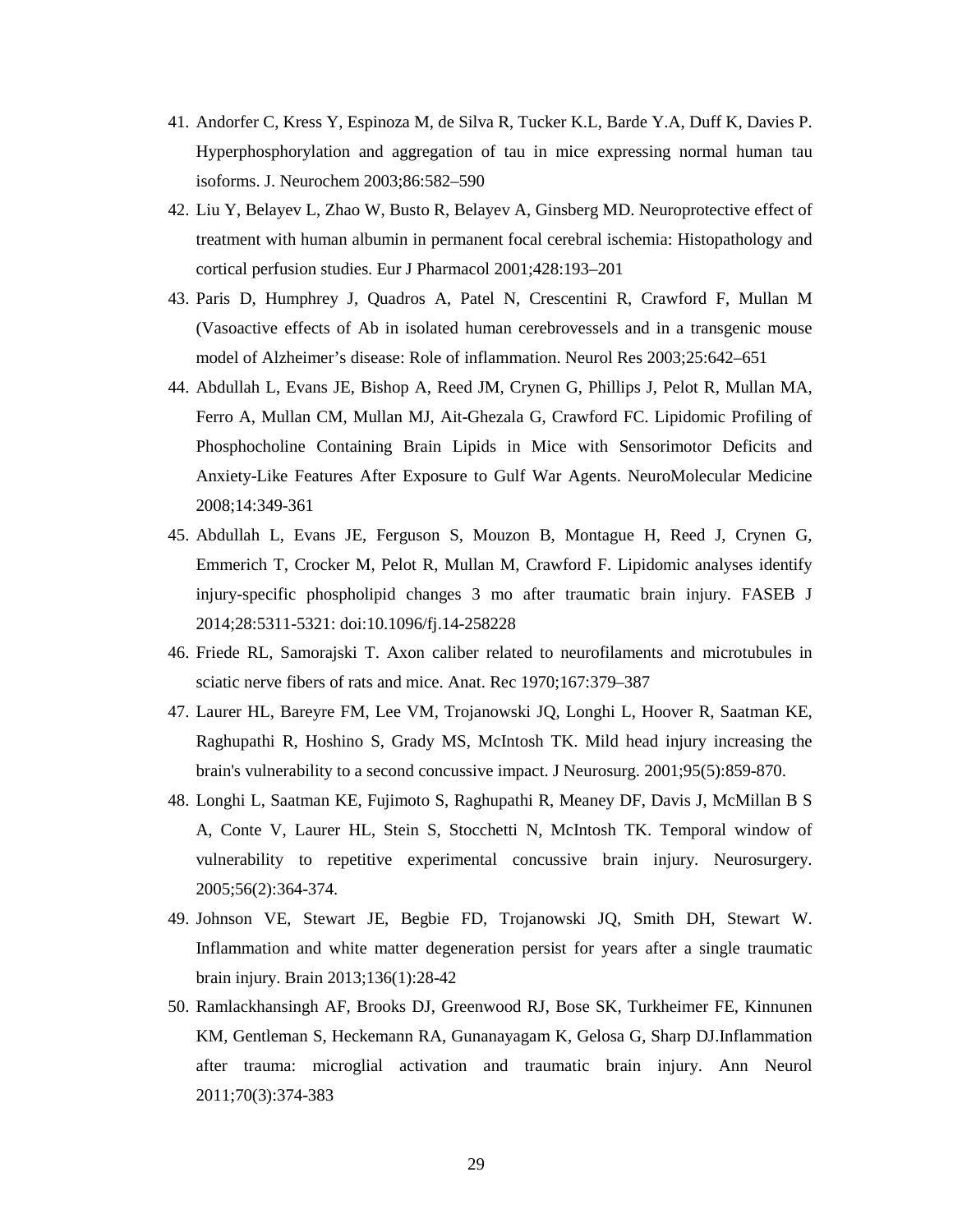- 51. [Shitaka Y,](http://www.ncbi.nlm.nih.gov/pubmed/?term=Shitaka%20Y%5BAuthor%5D&cauthor=true&cauthor_uid=21666502) [Tran HT,](http://www.ncbi.nlm.nih.gov/pubmed/?term=Tran%20HT%5BAuthor%5D&cauthor=true&cauthor_uid=21666502) [Bennett RE,](http://www.ncbi.nlm.nih.gov/pubmed/?term=Bennett%20RE%5BAuthor%5D&cauthor=true&cauthor_uid=21666502) [Sanchez L,](http://www.ncbi.nlm.nih.gov/pubmed/?term=Sanchez%20L%5BAuthor%5D&cauthor=true&cauthor_uid=21666502) [Levy MA,](http://www.ncbi.nlm.nih.gov/pubmed/?term=Levy%20MA%5BAuthor%5D&cauthor=true&cauthor_uid=21666502) [Dikranian K,](http://www.ncbi.nlm.nih.gov/pubmed/?term=Dikranian%20K%5BAuthor%5D&cauthor=true&cauthor_uid=21666502) [Brody DL](http://www.ncbi.nlm.nih.gov/pubmed/?term=Brody%20DL%5BAuthor%5D&cauthor=true&cauthor_uid=21666502). Repetitive closed-skull traumatic brain injury in mice causes persistent multifocal axonal injury and microglial reactivity. J Neuropathol Exp Neurol 2011;70(7):551-567
- 52. Patterson KR, Remmers C, Fu Y, Brooker S, Kanaan NM, Vana L, Ward S, Reyes JF, Philibert K, Glucksman MJ, Binder L. Characterization of prefibrillar Tau Oligomers in vitro and in Alzheimer disease. J Biological Chemistry 2011;286:23063-23076
- 53. [Bancher C1](http://www.ncbi.nlm.nih.gov/pubmed/?term=Bancher%20C%5BAuthor%5D&cauthor=true&cauthor_uid=2495152), [Brunner C,](http://www.ncbi.nlm.nih.gov/pubmed/?term=Brunner%20C%5BAuthor%5D&cauthor=true&cauthor_uid=2495152) [Lassmann H,](http://www.ncbi.nlm.nih.gov/pubmed/?term=Lassmann%20H%5BAuthor%5D&cauthor=true&cauthor_uid=2495152) [Budka H,](http://www.ncbi.nlm.nih.gov/pubmed/?term=Budka%20H%5BAuthor%5D&cauthor=true&cauthor_uid=2495152) [Jellinger K,](http://www.ncbi.nlm.nih.gov/pubmed/?term=Jellinger%20K%5BAuthor%5D&cauthor=true&cauthor_uid=2495152) [Wiche G,](http://www.ncbi.nlm.nih.gov/pubmed/?term=Wiche%20G%5BAuthor%5D&cauthor=true&cauthor_uid=2495152) [Seitelberger F,](http://www.ncbi.nlm.nih.gov/pubmed/?term=Seitelberger%20F%5BAuthor%5D&cauthor=true&cauthor_uid=2495152) [Grundke-Iqbal I,](http://www.ncbi.nlm.nih.gov/pubmed/?term=Grundke-Iqbal%20I%5BAuthor%5D&cauthor=true&cauthor_uid=2495152) [Iqbal K,](http://www.ncbi.nlm.nih.gov/pubmed/?term=Iqbal%20K%5BAuthor%5D&cauthor=true&cauthor_uid=2495152) [Wisniewski HM.](http://www.ncbi.nlm.nih.gov/pubmed/?term=Wisniewski%20HM%5BAuthor%5D&cauthor=true&cauthor_uid=2495152) Accumulation of abnormally phosphorylated tau precedes the formation of neurofibrillary tangles in Alzheimer's disease. Brain Res 1989;477: 90–99
- 54. [Köpke E1](http://www.ncbi.nlm.nih.gov/pubmed/?term=K%C3%B6pke%20E%5BAuthor%5D&cauthor=true&cauthor_uid=8226987), [Tung YC,](http://www.ncbi.nlm.nih.gov/pubmed/?term=Tung%20YC%5BAuthor%5D&cauthor=true&cauthor_uid=8226987) [Shaikh S,](http://www.ncbi.nlm.nih.gov/pubmed/?term=Shaikh%20S%5BAuthor%5D&cauthor=true&cauthor_uid=8226987) [Alonso AC,](http://www.ncbi.nlm.nih.gov/pubmed/?term=Alonso%20AC%5BAuthor%5D&cauthor=true&cauthor_uid=8226987) [Iqbal K,](http://www.ncbi.nlm.nih.gov/pubmed/?term=Iqbal%20K%5BAuthor%5D&cauthor=true&cauthor_uid=8226987) [Grundke-Iqbal I.](http://www.ncbi.nlm.nih.gov/pubmed/?term=Grundke-Iqbal%20I%5BAuthor%5D&cauthor=true&cauthor_uid=8226987) Microtubuleassociated protein tau. Abnormal phosphorylation of a nonpaired helical filament pool in Alzheimer's disease. J Biol Chem 1993;268:24374–24384
- 55. Uchihara T, Nakamura A, Yamazaki M, Mori O. Evolution from pretangle neurons to neurofibrillary tangles monitored by thiazin red combined with Gallyas method and double immunofluorescence. Acta Neuropathol 2001;101:535–539
- 56. Kovacech B, Skrabana R, Novak M. Transition of tau protein from disordered to misordered in Alzheimer's disease. Neurodegener Dis 2010;7:24–27
- 57. Braak H, Tredici KD (2012) Where, When, and in What Form Does Sporadic Alzheimer's Disease Begin? Curr Opin Neurol 2012; 25(6):708-714
- 58. [Wu](http://www.ncbi.nlm.nih.gov/pubmed/?term=Wu%20JW%5Bauth%5D) JW, [Herman](http://www.ncbi.nlm.nih.gov/pubmed/?term=Herman%20M%5Bauth%5D) M, [Liu](http://www.ncbi.nlm.nih.gov/pubmed/?term=Liu%20L%5Bauth%5D) L, [Simoes](http://www.ncbi.nlm.nih.gov/pubmed/?term=Simoes%20S%5Bauth%5D) S, [Acker](http://www.ncbi.nlm.nih.gov/pubmed/?term=Acker%20CM%5Bauth%5D) CM, [Figueroa](http://www.ncbi.nlm.nih.gov/pubmed/?term=Figueroa%20H%5Bauth%5D) H, [Steinberg](http://www.ncbi.nlm.nih.gov/pubmed/?term=Steinberg%20JI%5Bauth%5D) JI, [Margittai](http://www.ncbi.nlm.nih.gov/pubmed/?term=Margittai%20M%5Bauth%5D) M, [Kayed](http://www.ncbi.nlm.nih.gov/pubmed/?term=Kayed%20R%5Bauth%5D) R, [Zurzolo](http://www.ncbi.nlm.nih.gov/pubmed/?term=Zurzolo%20C%5Bauth%5D) C, [Di Paolo](http://www.ncbi.nlm.nih.gov/pubmed/?term=Di%20Paolo%20G%5Bauth%5D) G, [Duff](http://www.ncbi.nlm.nih.gov/pubmed/?term=Duff%20KE%5Bauth%5D) KE. Small Misfolded Tau Species Are Internalized via Bulk Endocytosis and Anterogradely and Retrogradely Transported in Neurons. J Biol Chem 2013;288(3):1856–1870
- 59. [Nakamura K,](http://www.ncbi.nlm.nih.gov/pubmed/?term=Nakamura%20K%5BAuthor%5D&cauthor=true&cauthor_uid=23154634) [Zhen Zhou X,](http://www.ncbi.nlm.nih.gov/pubmed/?term=Zhen%20Zhou%20X%5BAuthor%5D&cauthor=true&cauthor_uid=23154634) [Ping Lu K.](http://www.ncbi.nlm.nih.gov/pubmed/?term=Ping%20Lu%20K%5BAuthor%5D&cauthor=true&cauthor_uid=23154634)Cis phosphorylated tau as the earliest detectable pathogenic conformation in Alzheimer disease, offering novel diagnostic and therapeutic strategies.Prion. 2013;7(2):117-120.
- 60. [Kondo A,](http://www.ncbi.nlm.nih.gov/pubmed/?term=Kondo%20A%5BAuthor%5D&cauthor=true&cauthor_uid=26176913) [Shahpasand K,](http://www.ncbi.nlm.nih.gov/pubmed/?term=Shahpasand%20K%5BAuthor%5D&cauthor=true&cauthor_uid=26176913) [Mannix R,](http://www.ncbi.nlm.nih.gov/pubmed/?term=Mannix%20R%5BAuthor%5D&cauthor=true&cauthor_uid=26176913) [Qiu J,](http://www.ncbi.nlm.nih.gov/pubmed/?term=Qiu%20J%5BAuthor%5D&cauthor=true&cauthor_uid=26176913) [Moncaster J,](http://www.ncbi.nlm.nih.gov/pubmed/?term=Moncaster%20J%5BAuthor%5D&cauthor=true&cauthor_uid=26176913) [Chen CH,](http://www.ncbi.nlm.nih.gov/pubmed/?term=Chen%20CH%5BAuthor%5D&cauthor=true&cauthor_uid=26176913) [Yao Y,](http://www.ncbi.nlm.nih.gov/pubmed/?term=Yao%20Y%5BAuthor%5D&cauthor=true&cauthor_uid=26176913) [Lin YM,](http://www.ncbi.nlm.nih.gov/pubmed/?term=Lin%20YM%5BAuthor%5D&cauthor=true&cauthor_uid=26176913) [Driver JA,](http://www.ncbi.nlm.nih.gov/pubmed/?term=Driver%20JA%5BAuthor%5D&cauthor=true&cauthor_uid=26176913) [Sun Y,](http://www.ncbi.nlm.nih.gov/pubmed/?term=Sun%20Y%5BAuthor%5D&cauthor=true&cauthor_uid=26176913) [Wei S,](http://www.ncbi.nlm.nih.gov/pubmed/?term=Wei%20S%5BAuthor%5D&cauthor=true&cauthor_uid=26176913) [Luo ML,](http://www.ncbi.nlm.nih.gov/pubmed/?term=Luo%20ML%5BAuthor%5D&cauthor=true&cauthor_uid=26176913) [Albayram O,](http://www.ncbi.nlm.nih.gov/pubmed/?term=Albayram%20O%5BAuthor%5D&cauthor=true&cauthor_uid=26176913) [Huang P,](http://www.ncbi.nlm.nih.gov/pubmed/?term=Huang%20P%5BAuthor%5D&cauthor=true&cauthor_uid=26176913) [Rotenberg A,](http://www.ncbi.nlm.nih.gov/pubmed/?term=Rotenberg%20A%5BAuthor%5D&cauthor=true&cauthor_uid=26176913) [Ryo A,](http://www.ncbi.nlm.nih.gov/pubmed/?term=Ryo%20A%5BAuthor%5D&cauthor=true&cauthor_uid=26176913) [Goldstein LE,](http://www.ncbi.nlm.nih.gov/pubmed/?term=Goldstein%20LE%5BAuthor%5D&cauthor=true&cauthor_uid=26176913) [Pascual-Leone A,](http://www.ncbi.nlm.nih.gov/pubmed/?term=Pascual-Leone%20A%5BAuthor%5D&cauthor=true&cauthor_uid=26176913) [McKee AC,](http://www.ncbi.nlm.nih.gov/pubmed/?term=McKee%20AC%5BAuthor%5D&cauthor=true&cauthor_uid=26176913) [Meehan W,](http://www.ncbi.nlm.nih.gov/pubmed/?term=Meehan%20W%5BAuthor%5D&cauthor=true&cauthor_uid=26176913) [Zhou XZ,](http://www.ncbi.nlm.nih.gov/pubmed/?term=Zhou%20XZ%5BAuthor%5D&cauthor=true&cauthor_uid=26176913) [Lu KP.](http://www.ncbi.nlm.nih.gov/pubmed/?term=Lu%20KP%5BAuthor%5D&cauthor=true&cauthor_uid=26176913)Antibody against early driver of neurodegeneration cis P-tau blocks brain injury and tauopathy.Nature. 2015;523(7561):431-436.
- 61. Goldstein LE, Fisher AM, Tagge CA, Zhang XL, Velisek L, Sullivan JA, Upreti C, Kracht JM, Ericsson M, Wojnarowicz MW, Goletiani CJ, Maglakelidze GM, Casey N,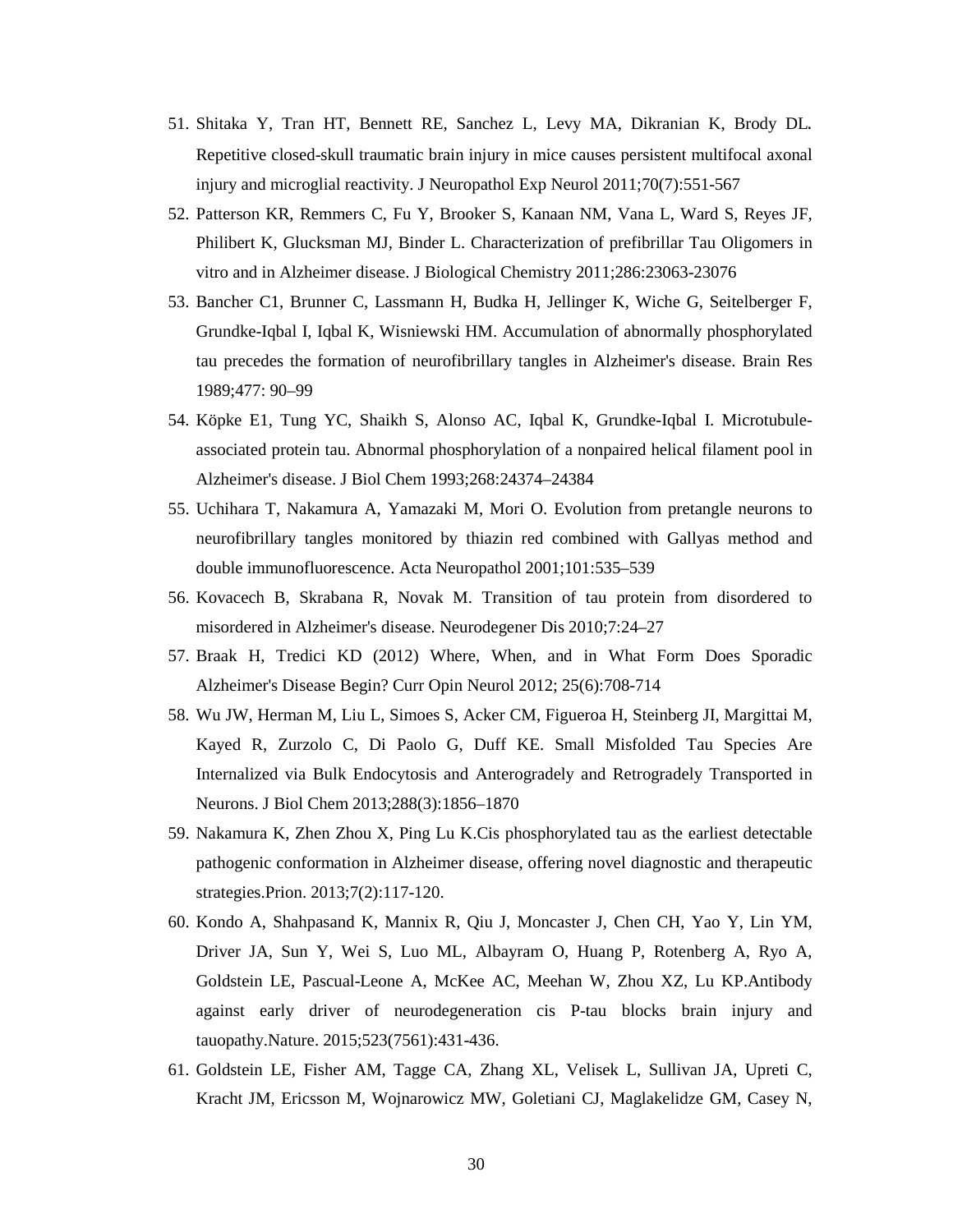Moncaster JA, Minaeva O, Moir RD, Nowinski CJ, Stern RA, Cantu RC, Geiling J, Blusztajn JK, Wolozin BL, Ikezu T, Stein TD, Budson AE, Kowall NW, Chargin D, Sharon A, Saman S, Hall GF, Moss WC, Cleveland RO, Tanzi RE, Stanton PK, McKee AC. Chronic traumatic encephalopathy in blast-exposed military veterans and a blast neurotrauma mouse model. Sci. Transl. Med 1957;4:134-160

- 62. Huber BR, Meabon JS, Martin TJ, Mourad PD, Bennett R, Kraemer BC, Cernak I, Petrie EC, Emery MJ, Swenson ER, Mayer C, Mehic E, Peskind ER, Cook DG. Blast exposure causes early and persistent aberrant phospho- and cleaved tau expression in a murine model of mild blast-induced traumatic brain injury. J. Alzheimer's Dis 2013;37:309–323
- 63. McKee AC, Gavett BE, Stern RA, Nowinski CJ, Cantu RC, Kowall NW, et al. TDP-43 proteinopathy and motor neuron disease in chronic traumatic encephalopathy. J Neuropathol Exp Neurol 2010;69: 918-29
- 64. [King A1](http://www.ncbi.nlm.nih.gov/pubmed/?term=King%20A%5BAuthor%5D&cauthor=true&cauthor_uid=20102526), [Sweeney F,](http://www.ncbi.nlm.nih.gov/pubmed/?term=Sweeney%20F%5BAuthor%5D&cauthor=true&cauthor_uid=20102526) [Bodi I,](http://www.ncbi.nlm.nih.gov/pubmed/?term=Bodi%20I%5BAuthor%5D&cauthor=true&cauthor_uid=20102526) [Troakes C,](http://www.ncbi.nlm.nih.gov/pubmed/?term=Troakes%20C%5BAuthor%5D&cauthor=true&cauthor_uid=20102526) [Maekawa S,](http://www.ncbi.nlm.nih.gov/pubmed/?term=Maekawa%20S%5BAuthor%5D&cauthor=true&cauthor_uid=20102526) [Al-Sarraj S.](http://www.ncbi.nlm.nih.gov/pubmed/?term=Al-Sarraj%20S%5BAuthor%5D&cauthor=true&cauthor_uid=20102526) Abnormal TDP-43 expression is identified in the neocortex in cases of dementia pugilistica, but is mainly confined to the limbic system when identified in high and moderate stages of Alzheimer's disease. Neuropathology 2010;30: 408-419
- 65. McKee A, Montine T, Alvarez V, Schantz A, Steinbart E, Bird T. Distinctive patterns of tau and tdp-43 in a former professional football player and marine as compared to 3 siblings. J Neuropathol Exp Neurol 2011;70(6):517
- 66. [Adibhatla](http://www.ncbi.nlm.nih.gov/pubmed/?term=Adibhatla%20RM%5Bauth%5D) RM, [Hatcher](http://www.ncbi.nlm.nih.gov/pubmed/?term=Hatcher%20JF%5Bauth%5D) JF. Role of Lipids in Brain Injury and Diseases. Future Lipidol 2007;403–422 doi[:10.2217/17460875.2.4.403](http://dx.doi.org/10.2217%2F17460875.2.4.403)
- 67. Abdullah L, Evans JE, Ferguson S, Mouzon B, Montague H, Reed J, Crynen G, Emmerich T, Crocker M, Pelot R, Mullan M, Crawford F. Lipidomic analyses identify injury-specific phospholipid changes 3 mo after traumatic brain injury. FASEB J. 2014;28: 5311-5321.
- 68. Ariel A, Serhan CN. Resolvins and protectins in the termination program of acute inflammation Trends Immunol 2007; 28(4):176–183
- 69. [Marcheselli VL,](http://www.ncbi.nlm.nih.gov/pubmed/?term=Marcheselli%20VL%5BAuthor%5D&cauthor=true&cauthor_uid=12923200) [Hong S,](http://www.ncbi.nlm.nih.gov/pubmed/?term=Hong%20S%5BAuthor%5D&cauthor=true&cauthor_uid=12923200) [Lukiw WJ,](http://www.ncbi.nlm.nih.gov/pubmed/?term=Lukiw%20WJ%5BAuthor%5D&cauthor=true&cauthor_uid=12923200) [Tian XH,](http://www.ncbi.nlm.nih.gov/pubmed/?term=Tian%20XH%5BAuthor%5D&cauthor=true&cauthor_uid=12923200) [Gronert K,](http://www.ncbi.nlm.nih.gov/pubmed/?term=Gronert%20K%5BAuthor%5D&cauthor=true&cauthor_uid=12923200) [Musto A,](http://www.ncbi.nlm.nih.gov/pubmed/?term=Musto%20A%5BAuthor%5D&cauthor=true&cauthor_uid=12923200) [Hardy M,](http://www.ncbi.nlm.nih.gov/pubmed/?term=Hardy%20M%5BAuthor%5D&cauthor=true&cauthor_uid=12923200) [Gimenez](http://www.ncbi.nlm.nih.gov/pubmed/?term=Gimenez%20JM%5BAuthor%5D&cauthor=true&cauthor_uid=12923200)  [JM,](http://www.ncbi.nlm.nih.gov/pubmed/?term=Gimenez%20JM%5BAuthor%5D&cauthor=true&cauthor_uid=12923200) [Chiang N,](http://www.ncbi.nlm.nih.gov/pubmed/?term=Chiang%20N%5BAuthor%5D&cauthor=true&cauthor_uid=12923200) [Serhan CN,](http://www.ncbi.nlm.nih.gov/pubmed/?term=Serhan%20CN%5BAuthor%5D&cauthor=true&cauthor_uid=12923200) [Bazan NG.](http://www.ncbi.nlm.nih.gov/pubmed/?term=Bazan%20NG%5BAuthor%5D&cauthor=true&cauthor_uid=12923200) Novel docosanoids inhibit brain ischemiareperfusion-mediated leukocyte infiltration and pro-inflammatory gene expression. J Biol Chem 2
- 70. Bazan N. The onset of brain injury and neurodegeneration triggers the synthesis of docosanoid neuroprotective signaling. Cell Mol Neurobiol 2006;26(46):901–913 003;278(44):43807–43817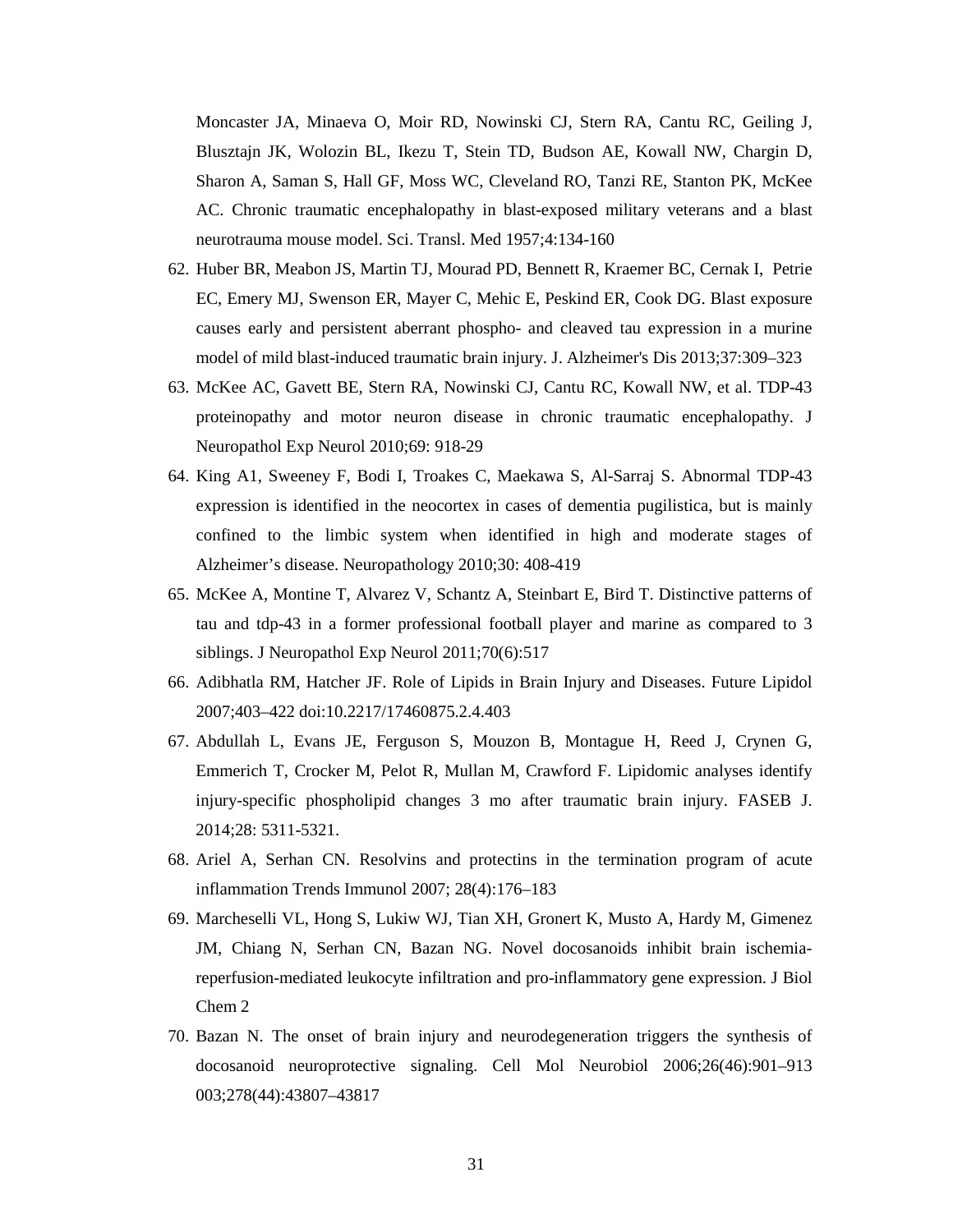- 71. Kim H-Y. Novel metabolism of docosahexaenoic acid in neural cells. J Biol Chem 2007; 282(26):18661-18665 doi: 10.1074/jbc R700015200
- 72. Amen DG, Newberg A, Thatcher R, Jin Y, Wu J, Keator D, et al. Impact of playing American professional football on long-term brain function. J Neuropsychiatry Clin Neurosci 2011; 23: 98–106
- 73. Jordan, BD. The clinical spectrum of sport-related traumatic brain injury. Nature reviews neurology 2013;9: 222-230.
- 74. Hay JR, Johnson VE, Young AM, Smith DH, Stewart W. Blood brain barrier disruption is an early event that may persist for many years after traumatic brain injury in humans. J Neuropathol Exp Neurol 2015;74(12):1147-1157
- 75. Polydoro M, Acker CM, Duff K, Castillo PE, Davies P. Age-dependent impairment of cognitive and synaptic function in the hTau mouse model of tau pathology. *J Neurosci*. 2009;29(34):10741-9.
- 76. Phillips M, Boman E, Osterman H, Willhite D, Laska M. Olfactory and visuospatial learning and memory performance in two strains of Alzheimer's disease model mice--a longitudinal study. *PLoS One*. 2011;6(5):e19567.
- 77. Mez J, Stern RA, McKee AC. Chronic Traumatic Encephalopathy: Where Are We and Where Are We Going? Curr Neurol Neurosci Rep 2013;13:407 doi 10.1007/s11910-013- 0407-7.
- 78. Millspaugh JA. Dementia pugilistica. US Naval Med Bull 2013;35:297-303
- 79. Critchley M. Medical aspects of boxing, particularly from a neurological standpoint. Br Med J 1957;1:357-1362
- 80. Grahmann H, Ule G. Diagnosis of chronic cerebral symptoms in boxers (dementia pugilistica and traumatic encephalopathy of boxers) [In German]. Psychiatr Neurol (Basel) 1957;134:261-283
- 81. Corsellis JA, Bruton CJ, Freeman-Browne D. The aftermath of boxing. Psychol Med 1973;3: 270-303
- 82. Hall RC, Chapman MJ. Definition, diagnosis and forensic implications of postconcussional syndrome. Psychosomatics 2005;46:195-202
- 83. [Shively S,](http://www.ncbi.nlm.nih.gov/pubmed/?term=Shively%20S%5BAuthor%5D&cauthor=true&cauthor_uid=22776913) [Scher AI,](http://www.ncbi.nlm.nih.gov/pubmed/?term=Scher%20AI%5BAuthor%5D&cauthor=true&cauthor_uid=22776913) [Perl DP,](http://www.ncbi.nlm.nih.gov/pubmed/?term=Perl%20DP%5BAuthor%5D&cauthor=true&cauthor_uid=22776913) [Diaz-Arrastia R.](http://www.ncbi.nlm.nih.gov/pubmed/?term=Diaz-Arrastia%20R%5BAuthor%5D&cauthor=true&cauthor_uid=22776913) Dementia resulting from traumatic brain injury: What is the pathology? Arch Neurol 2012;69:1245-1251
- 84. Jordan BD. The clinical spectrum of sport-related traumatic brain injury. Nat. Rev. Neurol 2013;9:222–230 doi:10.1038/nrneurol.2013.33
- 85. Yuan XQ, Wade CE.Neuroendocrineabnormalities in patients with traumatic brain injury.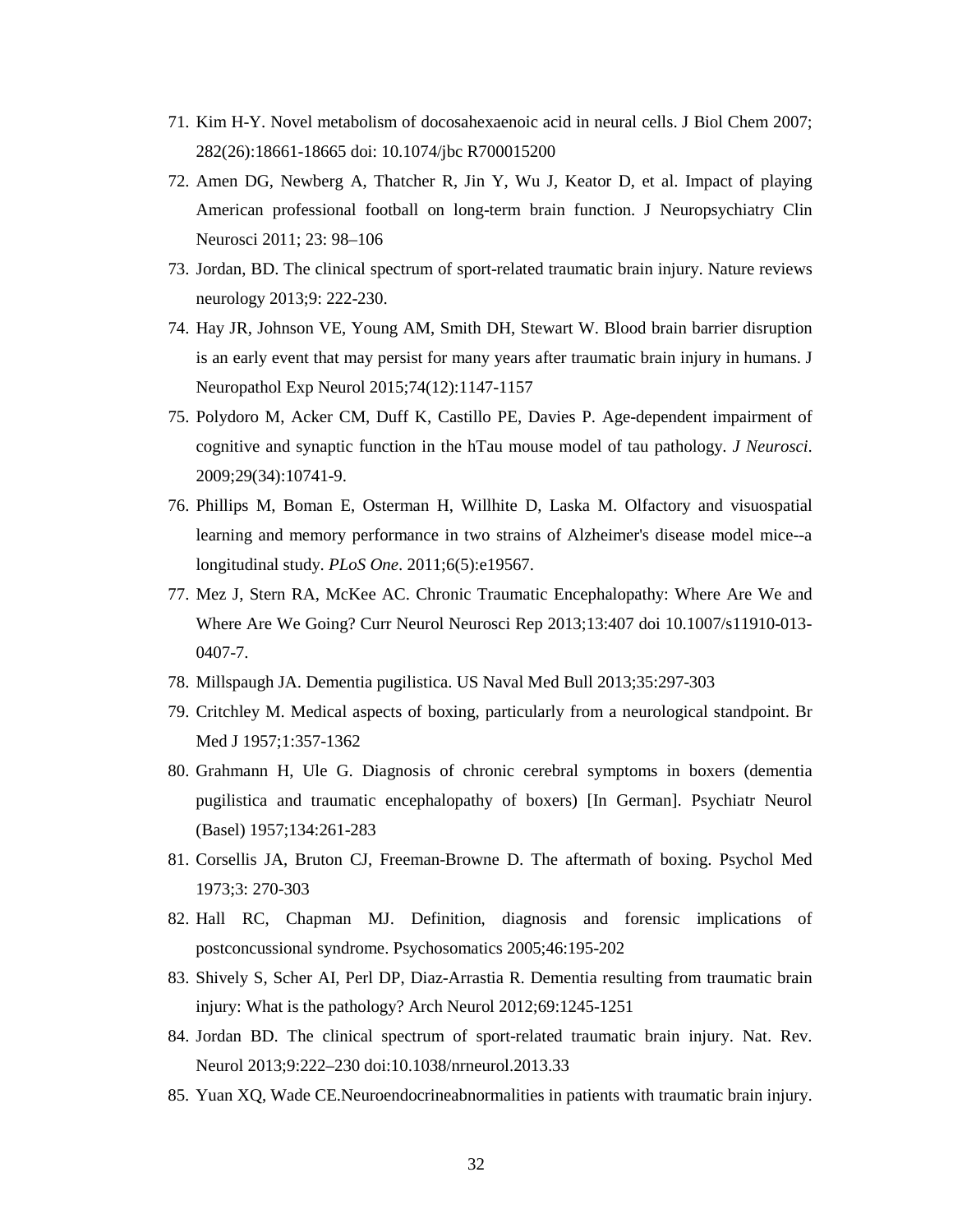Front. Neuroendocrinol 1991;12:209–230

- 86. Bondanelli M, Ambrosio M, Zatelli M, Marinis L, Uberti E. Hypopituitarism after traumatic brain injury. European Journal of Endocrinology 2005;152:679-69.
- 87. Rothman M, Arciniegas D, Filley C, Wierman M. The Neuroendocrine effects of traumatic brain injury. Journal of Neuropsychiatry and Clinical Neurosciences 2007;19:363-373
- 88. [Behan LA1](http://www.ncbi.nlm.nih.gov/pubmed/?term=Behan%20LA%5BAuthor%5D&cauthor=true&cauthor_uid=18559460), [Phillips J,](http://www.ncbi.nlm.nih.gov/pubmed/?term=Phillips%20J%5BAuthor%5D&cauthor=true&cauthor_uid=18559460) [Thompson CJ,](http://www.ncbi.nlm.nih.gov/pubmed/?term=Thompson%20CJ%5BAuthor%5D&cauthor=true&cauthor_uid=18559460) [Agha A.](http://www.ncbi.nlm.nih.gov/pubmed/?term=Agha%20A%5BAuthor%5D&cauthor=true&cauthor_uid=18559460) Neuroendocrine disorders after traumatic brain injury. J Neurol Neurosurg Psychiatry 2008;79(7):753-759 doi:10.1136/jnnp.2007.132837
- 89. Krahulik D, Zapletalova J, Frysak Z, Vaverka M. Dysfunction of hypothalamichyperphysical axis after traumatic brain injury in adults. J Neurosurgery 2009;113(3):581-584 doi: 10.3171/2009.10.JNS09930
- 90. Tanriverdi F, Unluhizarci K, Kelestimur F. Pituitary function in subjects with mild traumatic brain injury: a review of literature and proposal of a screening strategy. Pituitary 2010;13:146–153 doi:10.1007/s11102-009- 0215-x
- 91. Baxter D, Sharp D.J, Feeney C, Papadopoulou D, Ham TE, Jilka S, et al. Pituitary dysfunction after blast traumatic brain injury: the UKBIOSAP study. Ann.Neurol 2013;74:527–536. doi:10.1002/ana.23958
- 92. [Harbuz M.](http://www.ncbi.nlm.nih.gov/pubmed/?term=Harbuz%20M%5BAuthor%5D&cauthor=true&cauthor_uid=12481925) Neuroendocrine function and chronic inflammatory stress. Exp Physiol. 2002;87(5):519-525
- 93. Wohleb ES, McKim DB, Sheridan JF, Godbout JP. Monocyte trafficking to the brain with stress and inflammation: a novel axis of immune-to brain communication that influences mood and behavior. Front. Neurosci 2015;8:447 doi:10.3389/fnins.2014.00447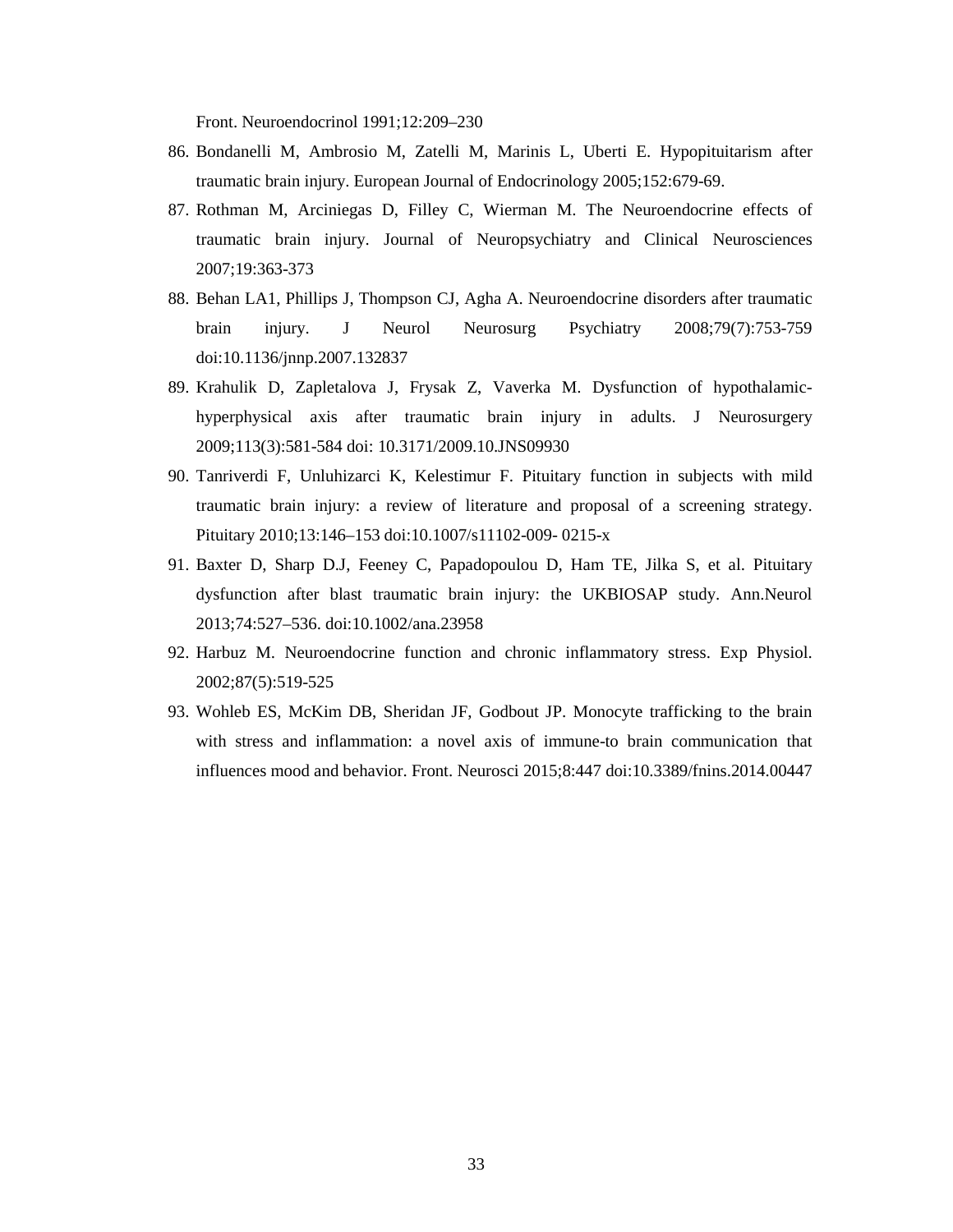### **Legends**

#### **Figure 1: Cerebral blood flow in a hTau mouse model of chronic repeated TBI**

Two dimensional color coded cerebral microvascular blood flow maps recorded using the laser Doppler imager, shows flow data representing variation of regional blood cerebral blood flow in the cortex of sham and injured animals (A). Quantitative analysis of mean cerebral blood flow, obtained from 6 measurements per animal, demonstrates a significant reduction in the occipital cortex of injured compared to sham animals, a marginally significant decrease in the entire cortex, with no change observed in the frontal cortex (B). Data presented as percentage of sham. Blood flow velocity was visualized as a two dimensional color-coded map, and expressed in an arbitrary perfusion unit as cerebral blood flow flux.  $N=6$  (injured) or 8 (shams). Asterisks denote:  $*$  P<0.01.

**Figure 2: Axonal injury in a hTau mouse model of chronic repeated TBI** Immunohistochemical staining for APP (axonal injury) demonstrated a significant increase in the corpus callosum (see white arrow in A, B) and this was localized within the body  $(C, D)$  and the splenium (E, F) of the corpus callosum. High power micrographs show APP accumulation along the length of damaged axons (II'), and in axonal bulbs or swellings (JJ', KK') throughout the entire length of the corpus callosum of injured animals. Increased APP staining was observed in the cell body of pyramidal neurons in layer III of the parietal cortex of injured compared to sham animals (G,H). High power micrograph (LL') shows increase APP staining in the cell body and dendrites of injured axons.Abbreviation: CC (corpus callosum); HP (Hippocampus); SPL (Splenium).

#### **Figure 3: Astrogliosis in a hTau mouse model of chronic repeated TBI**

Immunohistochemical staining for GFAP (astrogliosis) demonstrated a dramatic increase along the length of the corpus callosum of injured animals compared to shams (A,B). Hypertrophic astrocytes were seen in the body  $(D, E)$  and splenium  $(G, H)$  of the corpus callosum of injured compared to sham animals. Hypetrophic astrocytes demonstrated large cell body and prominent thick processes in these regions (FF', II'). A parallel increase in astroglial marker S100ß, was also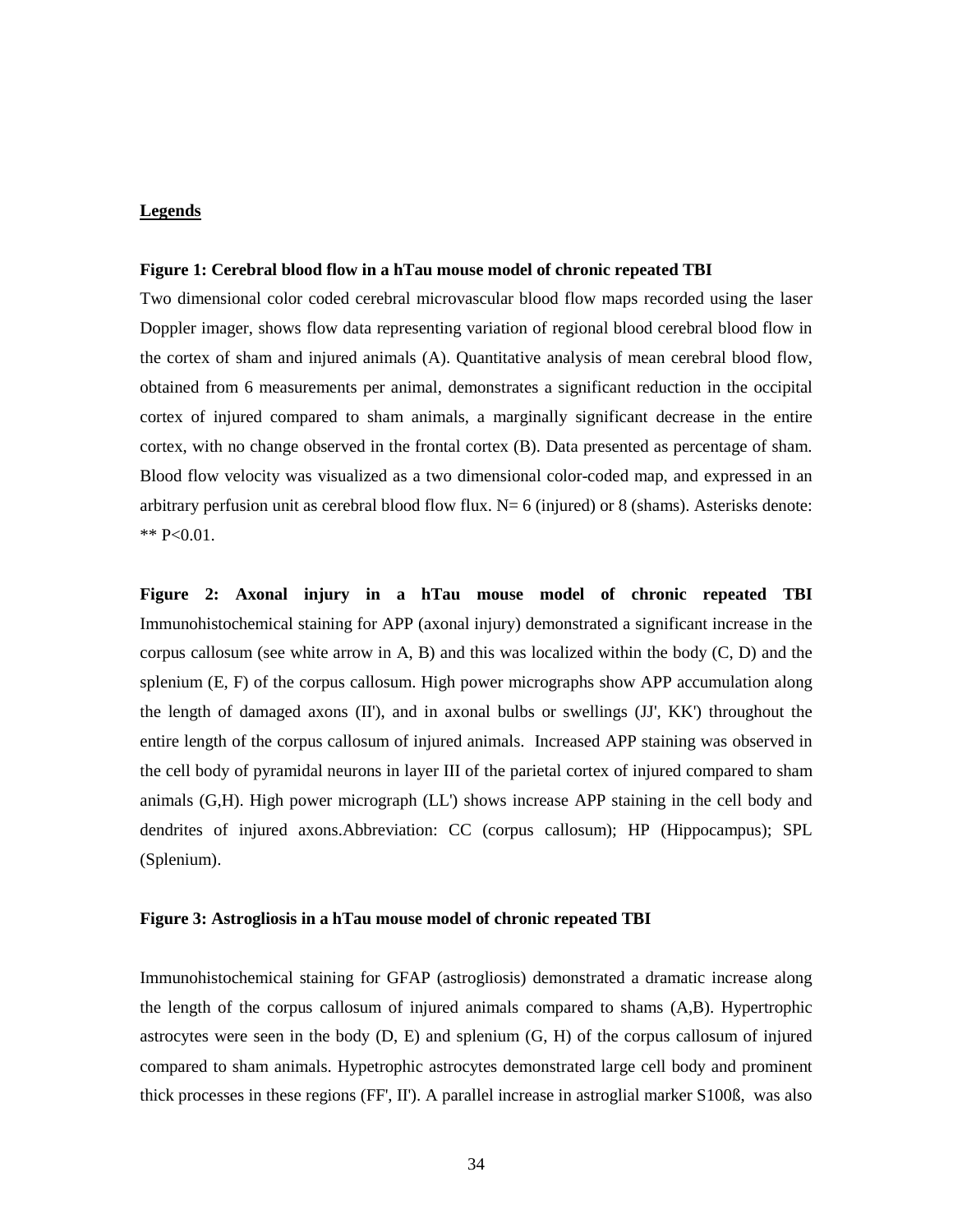observed in the cell body of astroglial cells in the corpus callosum of injured compared to sham animals (see inset of D and E). White matter regions surrounding the ventricles also showed increased GFAP staining in the injured (C') compared to sham animals (C). High power micrograph of the ventricles can be seen in K. Prominent and hypertrophic perivascular astrocyte endfeet (strongly stained with GFAP) were observed along the length of small blood vessels in injured animals (J). Cerebellar injury was also present, and GFAP staining was significantly increased in the molecular cell layer in injured animals (L). Astroglial activation was not present in the cortex of injured animals (A, B). Abbreviation: CC (corpus callosum); VTR (ventricles); CEREB (Cerebellum); Hippo (Hippocampus).

#### **Figure 4: Microgliosis in a hTau mouse model of chronic repeated TBI**

Immunohistochemical staining for IBA1 (microgliosis) demonstrated no change in the cortex of sham and injured animals (A, B). Microglial cells in the cortex had a quiescent morphology in both sham and injured animals (CC'). However, the corpus callosum showed strong immunostaining of IBA1 in injured animals (see body [C, D] and splenium [E,F and J,K] of the corpus callosum) compared to their sham counterparts. Higher power micrographs of activated microglial cells demonstrate a prominent cell body and short thick processes in injured animals (FF', II' and LL'). Abbreviation: CC (corpus callosum).

# **Figure 5: Luxol fast blue (LFB) and cresyl violet immunostaining in a hTau mouse model of chronic repeated TBI**

Luxol fast blue (LFB) staining depict a prominent thinning of the corpus callosum region in injured compared to sham animals (A,B and C,D). LFB staining intensity appeared similar in both sham and injured animals. (G-J). Cresyl violet staining showed a dramatic increase in cellularity within this region in injured compared to sham animals (E, F) Abbreviation: SPL (splenium); CC (corpus callosum); Hippo (hippocampus).

# **Figure 6: Quantitative assessment of GFAP, IBA1 and APP immunostaining and corpus callosum volume in a hTau mouse model of chronic repeated TBI**

GFAP and IBA1 immunostaining were significantly upregulated in the corpus callosum of injured compared to sham animals (A, B). No changes in GFAP and IBA1 was observed in other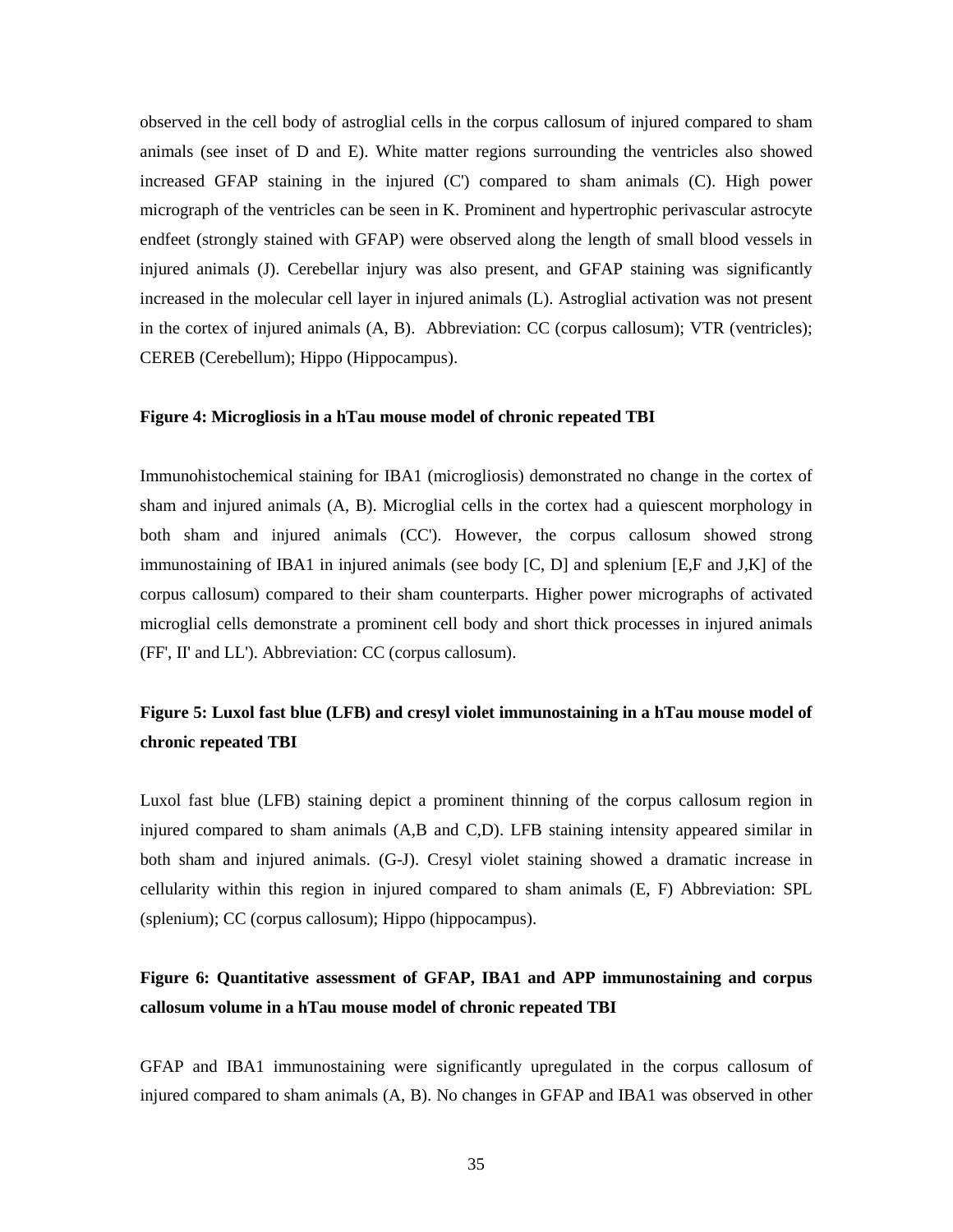regions (of grey matter) analyzed (A, B). APP+ spherical profiles in the corpus callosum was dramatically increased by  $\sim$ 6fold in the corpus callosum of injured compared to sham animals (C). The volume of the sub-region of the corpus callosum bound by bregma (-0.36 to -0.72mm lateral) was significantly reduced by  $\sim$ 30% in injured compared to sham animals (D). N=6 (sham/injured) for A-C and N=4 (sham/injured) for D. Asterisks denote: \*P<0.05; \*\*P<0.01; \*\*\*P<0.001. Abbreviation: CC (corpus callosum), P-Cortex (parietal cortex), DG (dentate gyrus).

## **Figure 7: Quantitative assessment of total tau, pTau and conformational tau species in the grey matter by western blotting in a hTau mouse model of chronic repeated TBI**

Representative immunoblots for different tau antibodies is shown in A. Total tau (DA9), pTau Thr231 (RZ3), and tau oligomer (TOC-1) levels were significantly increased in injured compared to sham animals (B, E, F). The conformational tau antibody MC1 raised against neurofibrillary tangles was marginally increased in injured animals compared to sham animals. No changes were observed in pTau S396/404 (PHF1), pTau S202 (CP13), and tau+ N-terminal phosphatase activated domain (TNT) levels between sham and injured animals (C, D, H). Data are expressed as ratio of GAPDH or  $\beta$ -actin levels. N=6-8 (sham/injured). Asterisks denote: \*P<0.05; \*\*P<0.01; \*\*\*P<0.001.

# **Figure 8: Immunohistochemical assessment of conformational tau antibody TOC1 and phosphorylated tau antibody RZ3 (pThr231) in an hTau mouse model of chronic repeated TBI**

A notable increase in TOC-1 immunostaining was observed in the cortex of injured compared to sham animals (A-B). An increase in pTau Thr231 (RZ3) immunostaining in pyramidal neurons was also observed in layers II - IV of the cortex of injured compared to sham animals (C, D). High power micrographs inset B and D were taken from injured animals (see white box).

**Figure 9: Quantitative assessment of total tau, pTau, conformational tau species, alphasynuclein and neurofilament (NFL) in the white matter by western blotting in an hTau mouse model of chronic repeated TBI**

Representative immunoblots for different protein markers are shown in A. No changes were observed in total tau (DA9), pTau S202 (CP13), and tau+ N-terminal phosphatase activated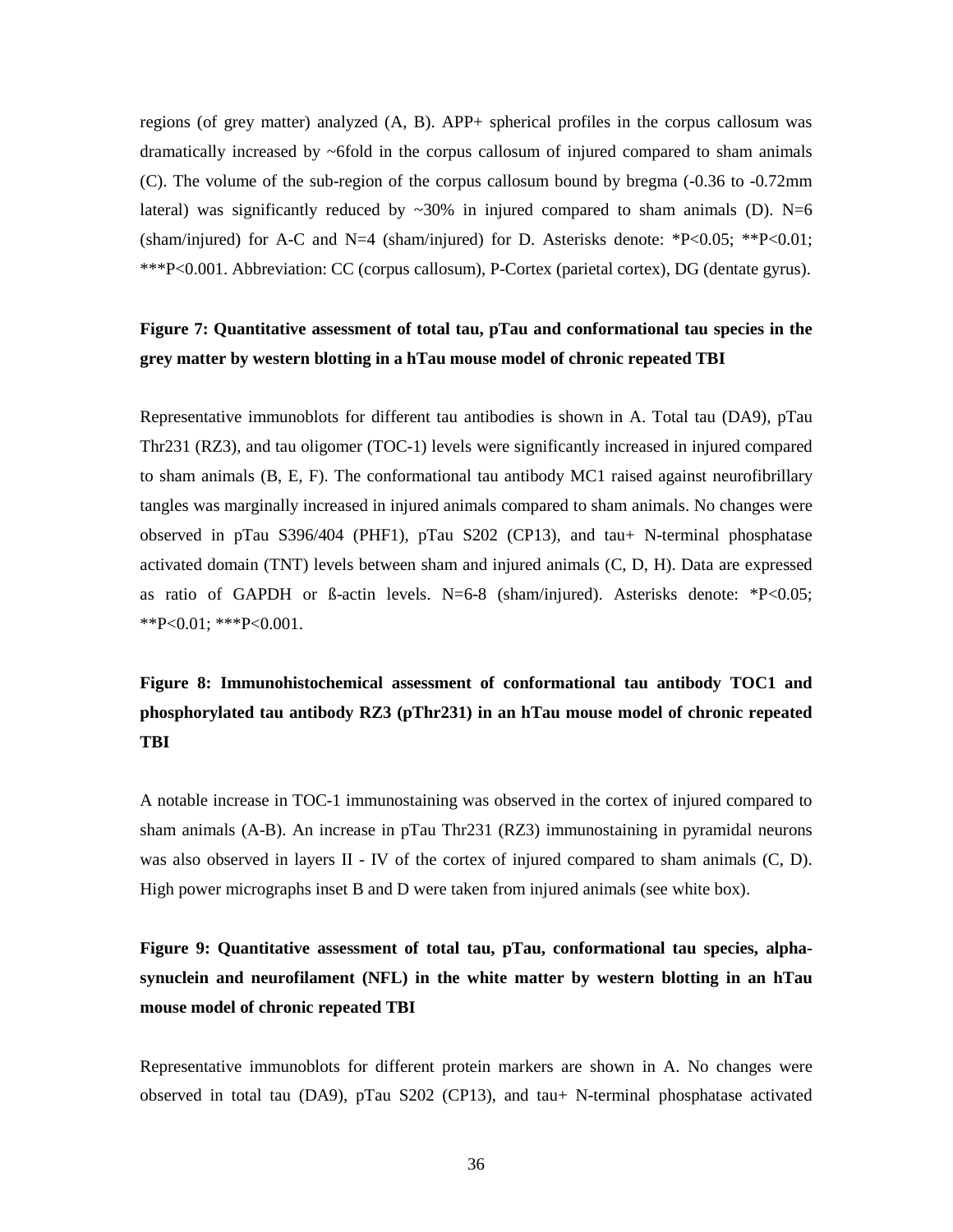domain (TNT) levels between sham and injured animals (B, C, D, F). A marginally significant increase was observed in tau oligomer (TOC-1) levels in injured compared to sham animals (E). No changes were observed in alpha-synuclein or neurofilament L (NFL) levels between sham and injured animals  $(G, H)$ . Data are expressed as ratio of  $\beta$ -actin or total protein levels. N=6-8 (injured/sham).

# **Figure 10: Inflammatory cytokine profile and corticosterone levels in the plasma of a hTau mouse model of chronic repeated TBI**

A significant decrease in IL-1ß and IL-5 was observed in the plasma of injured compared to sham animals (A,B). A trend towards decrease in GM-CSF, IFN-, TNF-, IL-10 was observed in injured compared to sham animals, however these did not reach statistical significance (C-F). N=10-12 (sham/injured). There was a significant increase in corticosterone in the plasma of injured animals compared to sham counterparts. N=6-8 (sham/injured). Asterisks denote:  $*P<0.05$ ;  $*P<0.01$ .

#### **Supplementary Table T1: List of primary and secondary antibodies used in this study.**

# **Supplementary Figure S1: Neurobehavioral changes in a hTau mouse model of chronic repeated TBI**

The Three-chamber test demonstrated normal social interaction behavior in both sham and injured animals, with a notable trend for increased entries into the stranger I chamber compared to the empty chamber (A). In the social novelty recognition test for social memory, injured animals demonstrated a marginally significant decrease in entries into the new novel stranger II chamber compared to stranger I (B). The Open-field test showed that injured mice had a trend towards an increase in center-zone time compared to sham animals (C; see time-bins and total mean times inset), while sensorimotor activity pattern showed a trend towards reduction in injured compared to sham animals (D). None of these changes observed in the open field test were statistically significant. The Elevated plus maze test demonstrated an increase in time (E) and frequency of entries into the open arms (F), however this was also not statistically significant.

# **Supplementary Figure S2: Macroscopic changes to the mouse brain following chronic repeated TBI**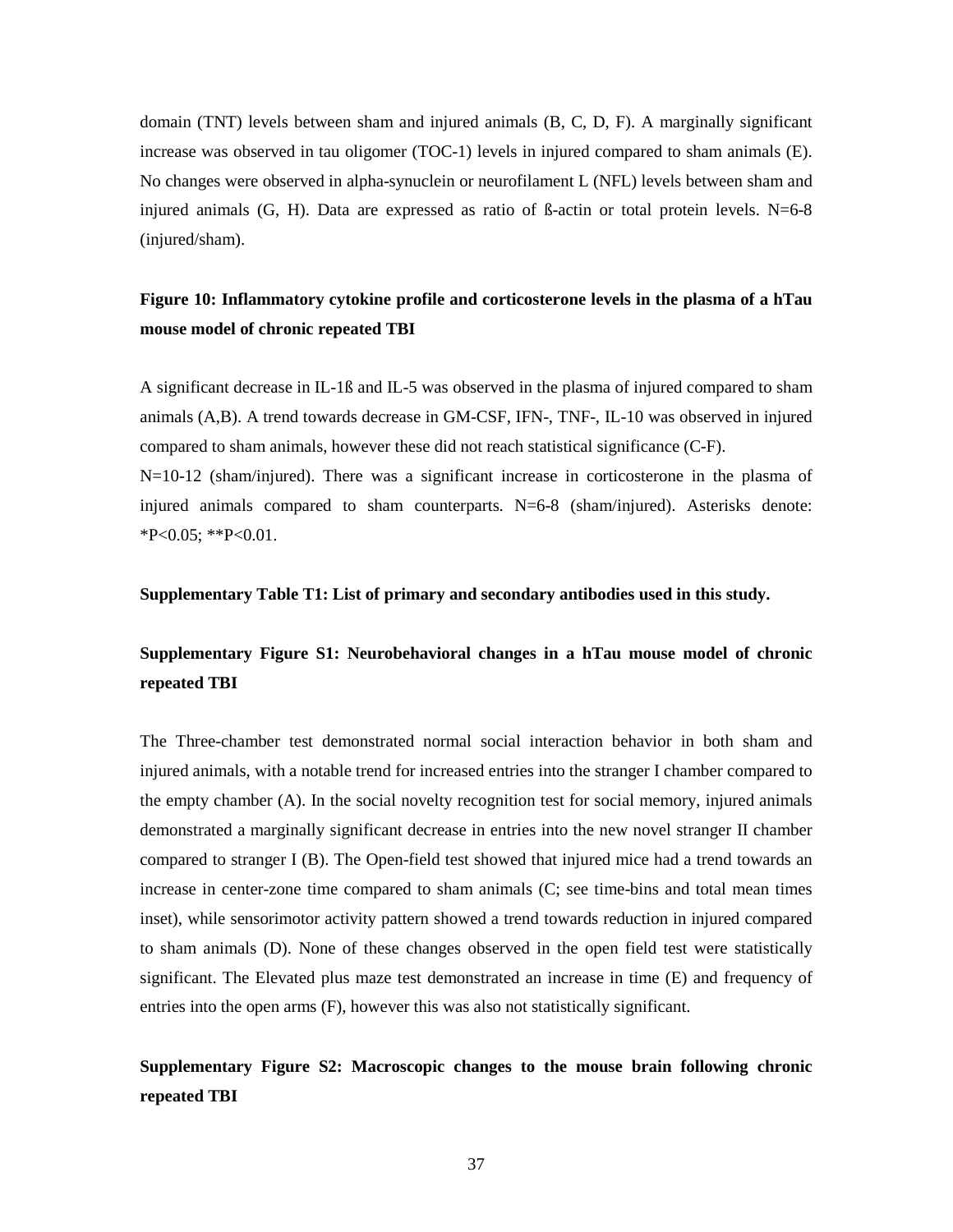Mouse brains from sham and injured animals post perfusion are shown in A and B respectively. No gross pathological changes were observed in injured brains, both brains appeared normal, with no evidence of hemorrhages or skull fractures (see B inset).

# **Supplementary Figure S3: Immunohistochemical assessment of phosho-tau antibodies and neurofibrillary tangles in a hTau mouse model of chronic repeated TBI**

Control hTau mice showed low expression of CP13 in the cortex (A), however, a strong immunostaining of CP13 was observed in the hippocampus, notably localized to the CA3 (C) and sibiculum (not shown) regions. No change in CP13 was observed between sham and injured animals in both the cortex and hippocampus areas (AB, CD). PHF1 immunoreactivity was low and undetectable in sham mice (E), and no change was observed between injured and sham control mice (E, F). Both sham and injured animals were devoid of Gallyas immunostaining for neurofibrillary tangles (G, H). For comparison, positive immunostaining for CP13 (I,J), PHF1 (K), and Gallyas staining (L) are shown from aged P301L or aged hTau mice.

# **Supplementary Figure S4: Immunohistochemical assessment of conformational tau antibodies in an hTau mouse model of chronic repeated TBI**

hTau mice showed low levels for MC1 and TNT antibodies by immunohistochemistry at 9 months of age in sham mice (A, D). No changes were observed in both MC1 and TNT immmunostaining in the cortex between sham and injured animals (see A, B for MC1; and D, E for TNT). For comparison, positive immunostaining for MC1 is shown from an aged P301L mouse (C); and also for TNT in dystrophic neurites from an aged PSAPP (F) and hTau mouse model (G).

**Supplementary Figure S5: Quantitative assessment of synaptic and axonal proteins, potentially pathogenic markers of neurodegeneration, and vascular associated proteins in the grey matter by western blotting in a hTau mouse model of chronic repeated TBI**

Representative immunoblots for different markers are shown in A. No changes were observed in levels of neurofilament L (NFL - axonal protein), synaptophysin (presynaptic marker), TDP43 or alpha-synuclein (markers of protein misfolding and neurodegeneration), laminin and occludin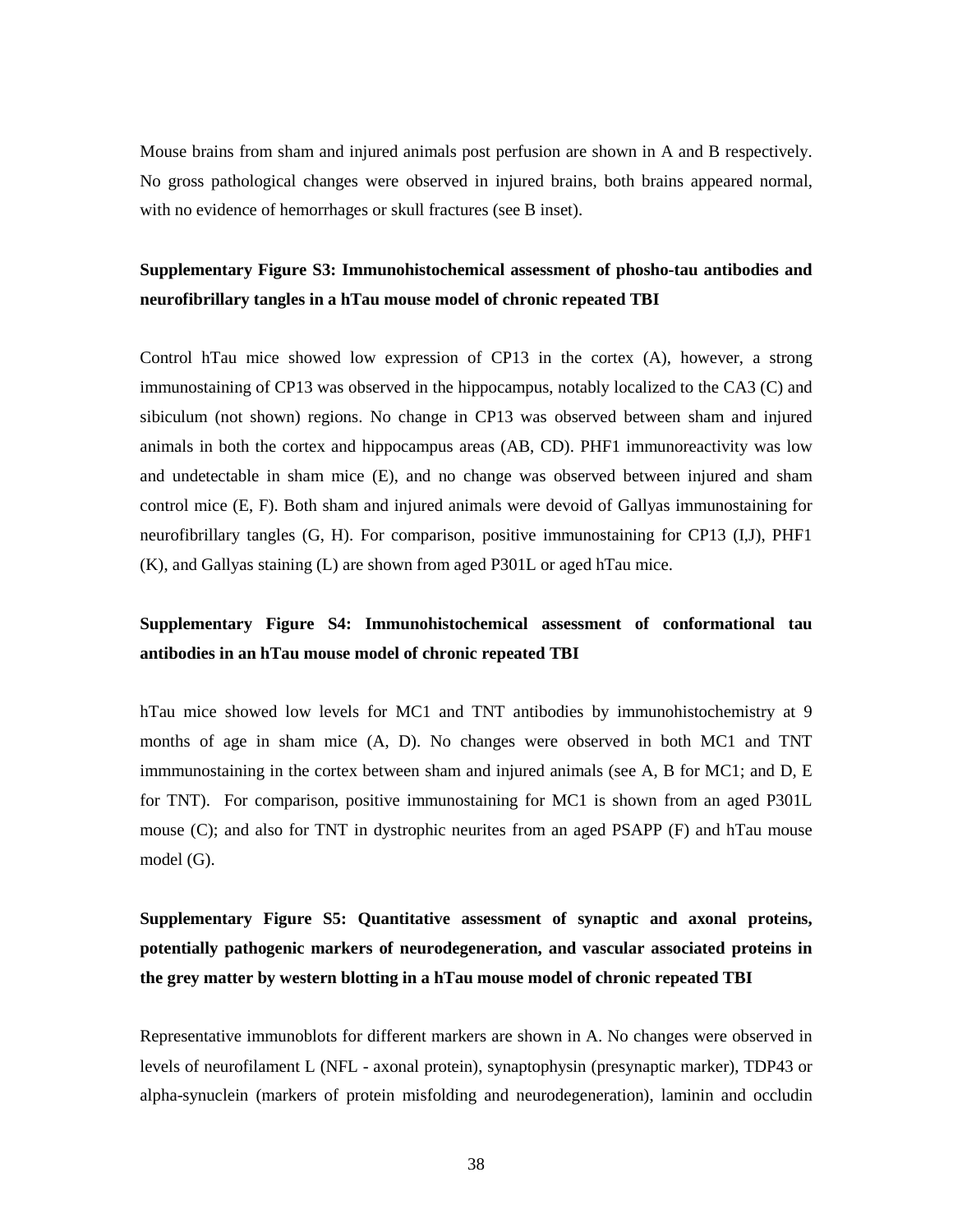(vascular and blood brain barrier integrity) in sham compared to injured animals. Data are expressed as ratio of GAPDH or ß-actin levels. N=6-8 (sham/injured).

# **SupplementaryFigure S6: Immunohistochemical assessment of vascular markers in a hTau mouse model of chronic repeated TBI**

No change in collagen IV or laminin immunostaining pattern was observed in sham and injured animals in the grey or white matter (AA'-DD`). Images were captured from the midbrain (AA`), cerebellum  $(BB)$ , striatum  $(CC)$  and pons-medulla  $(DD)$ . There was no evidence of extravasation of IgG molecules into the brain parenchyma in injured or sham animals (EE` from parietal cortex). Positive control from corpus callosum is shown inset in E` from a severe TBI mouse brain with subdural hemorrhage. Evidence of microhemorrhage was examined using Prussian blue staining for hemosiderin in combination with CD45 microglial cell marker in the brain parenchyma. There was no evidence of positive hemosiderin staining or hemosiderin-laden microglia/macrophages in the brain parenchyma (FF` from splenium). Positive staining for hemosiderin-laden macrophage is shown inset in F` from spleen for positive comparison. Abbreviations: COLL4 (Collagen IV); Pr-B (Prussian blue), HE (Haematoxylin); IgG (immunoglobulin).

# **Supplementary Figure S7: Quantitative assessment of phospholipid species and AA:DHA lipid ratio in the cortex of a hTau mouse model of chronic repeated TBI**

Phosphatidylethanolamine (PE), Phosphatidylinositol (PI), sphingomyelin (SM) and phosphatidylcholine (PC/etherPC) were examined in cortical tissue homogenates of sham and injured animals. No changes were observed in total PC and PIin injured compared to sham animals (A, B). However, a significant increase in total PE and SM was observed in injured compared to sham animals (C-D). A significant increase in saturated and poly-unsaturated PEcontaining lipids was observed in injured animals compared to sham animals; no changes were observed in mono-unsaturated PE containing lipids (C). Both saturated and mono-unsaturated SM containing lipids were increased in injured compared to sham animals (D). No changes were observed in saturated, mono and poly-unsaturated PC and PI containing lipid species in injured compared to sham counterparts (A, B).